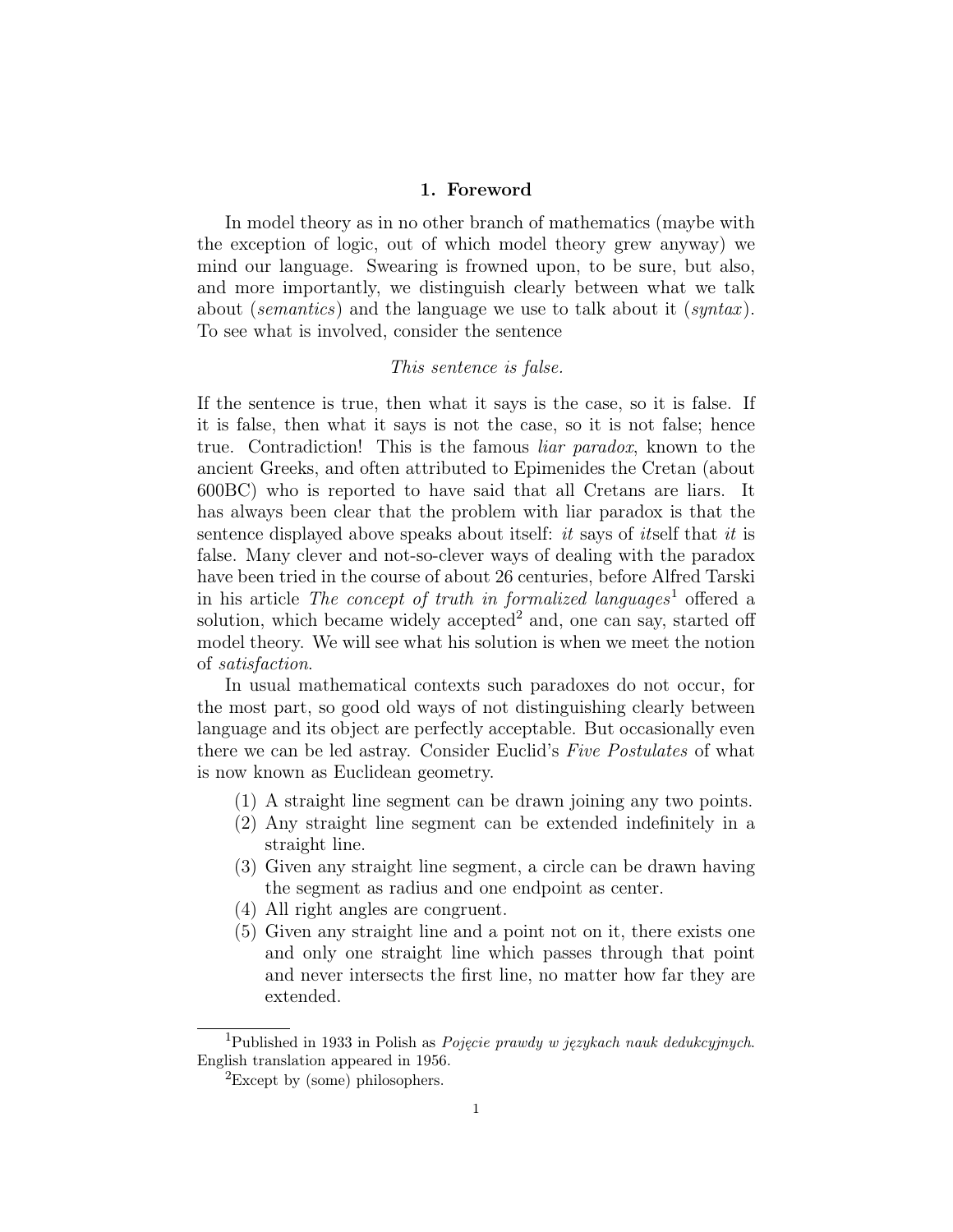For about 23 centuries many mathematicians tried to prove that the fifth postulate follows from the first four. But, it is rather easy to see that interpreting "line segment" as "segment of a great circle of some fixed ball" we have postulates (1) through (4) come out true, but postulate (5) false. So it cannot follow from the other four. Now, could otherwise brainy people really have overlooked such a simple proof? Most probably not. What is much more likely to have happened is they did not think of words "line", "point", "circle" etc., as defined by the postulates alone, but as something that is intuitively clear and also happens to be described by the postulates. Completely described, they believed, as it turned out, wrongly. Although of course we engage here in a bit of historical fiction, we can say that their semantics creeped into their syntax and clouded their vision.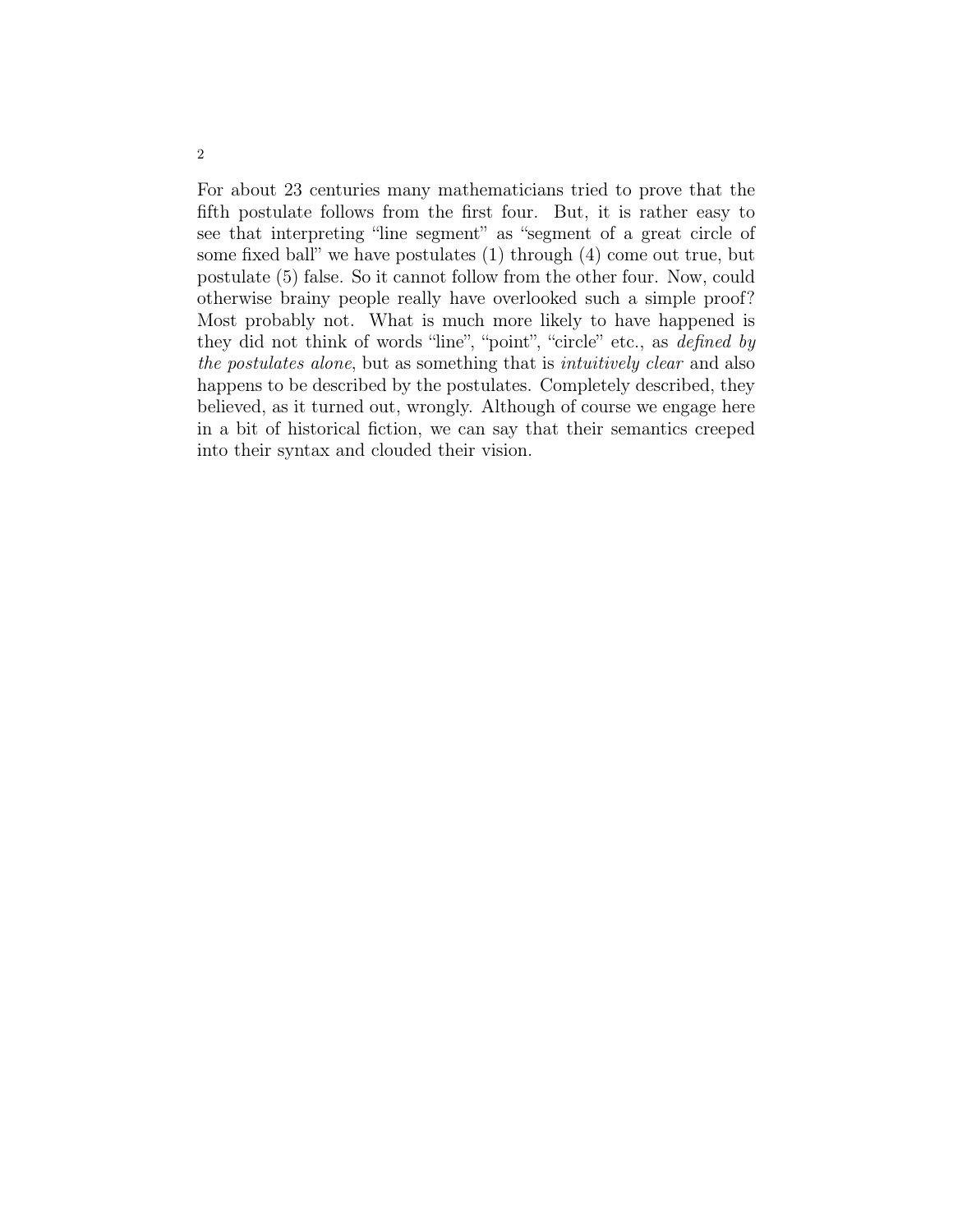## CHAPTER 1

## Syntax: first order languages and first order logic

The mysterious *first order* means, intuitively, that our variables range over "basic objects" (whatever they are), but not over sets of objects, or relations (including functions) between objects. For example, in arithmetic, the sentence "for every number  $x$  there is a number  $y$ such that  $x < y$ ", is first order, whereas "if K is a set of numbers such that: (i) 0 is in  $K$ , and (ii) for every number n, if n is in  $K$ , then the successor of n is in K, then K contains every number", is not. Now, let us make this precise.

A first order language consists of:

- A countable set  $\forall$ ar =  $\{v_n : n \in \omega\}$  of variables.
- A possibly empty set  $\text{Const} = \{c_k : k \in K\}$  of *constant symbols*,
- A possibly empty set  $\mathsf{Func} = \{f_j^n : j \in J\}$  of function symbols of *arity* n, for each  $0 < n$ .
- A set  $\text{Rel} = \{R_i^n : i \in I\}$  of *relation symbols*, (also called *pred*icates) of arity n, for each  $0 < n$ . The set Rel is nonempty: it contains as least one member,  $R_0^2$ , called the equality symbol, and written =.
- Quantifiers:  $\forall, \exists$
- Logical *connectives*:  $\wedge, \vee, \rightarrow, \leftrightarrow, \neg$ .
- parentheses:  $($ ,  $)$ .

The sets Const and Func can be of any cardinality (empty, finite, countably infinite, uncountably infinite), and Rel can be of any cardinality greater than 1. In practice however, all these sets will be at most countable, and very often finite.

A *signature* (or type) of a language L is an enumeration of relation, function and constant symbols present in  $L$ , together with their respective arities. In this enumeration, identity symbol is normally not mentioned, unless it is the only relation symbol of  $L$  (in which case L is called the *pure identity language*). If a signature has no relation symbols (except =) it is called *algebraic*. Languages  $L_1$  and  $L_2$  are said to be *similar*, or of the same type, if for any arity n there are bijective mappings between relation (function, constant) symbols of arity  $n$  in  $L_1$  and relation (function, constant) symbols of arity n in  $L_2$ .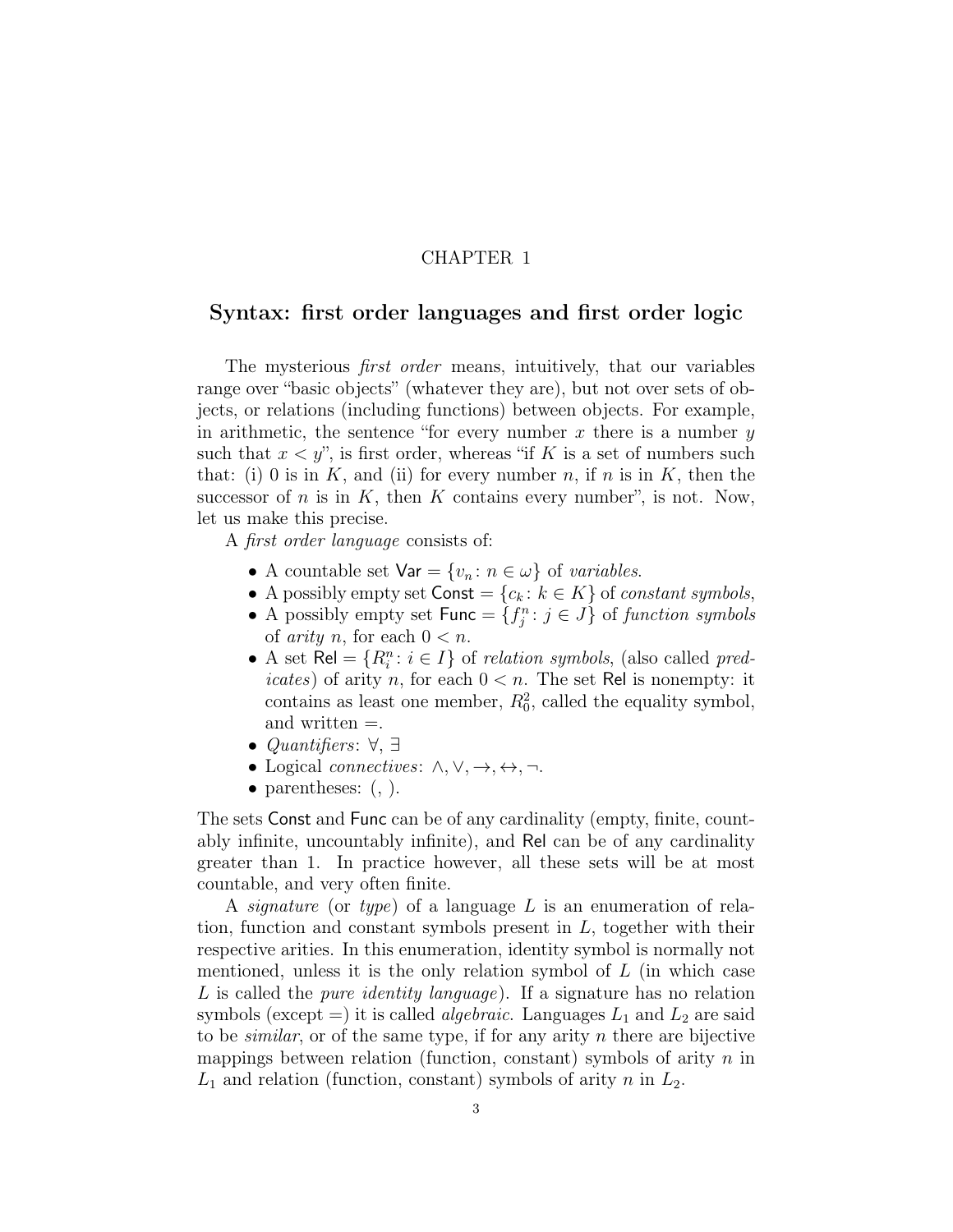#### 4 1. SYNTAX: FIRST ORDER LANGUAGES AND FIRST ORDER LOGIC

#### Example 1.1

Three examples of typical first order languages:

- (1) The language  $L_{\text{group}}$  of groups is of the type  $\langle f_0^2, f_0^1, c_0 \rangle$ . In particular, Rel<sub>groups</sub> contains only the identity symbol, so it is an algebraic language. Usually, the function symbol  $f_0^2$  is written as  $+$  or  $\cdot$ , the function symbol  $f_0^1$  is written as  $-$  or  $^{-1}$ , and the constant symbol  $c_0$  is written as 0 or  $e$ .
- (2) The language  $L_{\text{graph}}$  of graphs is of the type  $\langle R_1^2 \rangle$ . Usually  $R_1^2$  is written as E. Notice that  $R_0^2$  was not mentioned, as it is reserved for the identity symbol.
- (3) The language  $L_{\text{ord}}$  of ordered sets is of the type  $\langle R_1^2 \rangle$ . Usually  $R_1^2$  is written as  $\leq$ .

Let  $L$  be a language. Any finite string of symbols of  $L$  is an expression, certain expressions are well-formed others are not. Well-formed expressions are either terms or formulae. We define them inductively. A term of L is defined inductively as follows:

- every variable is a term,
- every constant symbol is a term,
- if f is an n-ary function symbol and  $t_1, \ldots, t_n$  are terms, then  $f(t_1,\ldots,t_n)$  is a term,
- nothing else is a term.

We will write  $\mathsf{Term}_L$  (or just  $\mathsf{Term}$ , if L is clear from context) for the set of terms of L.

## Example 1.2

Some examples of terms:

- If L is  $L_{\text{group}}$  of Example 1.1, then  $\text{Term}_L$  contains strings  $c_0, f_0^2(v_1, v_7), f_0^2(v_8, v_8), f_0^1(v_3), f_0^2(c_0, v_7),$  etc. Normally, these would be written either multiplicatively, as  $e, xy, zz, u^{-1}, ey, or additively, as 0, x+y, z+z, -u,$  $0 + y$ . Variables are typically written not as  $v_1, v_2, \ldots$ but using a selection of letters from somewhere close to the end of the alphabet.
- If L is  $L_{\text{graph}}$  or  $L_{\text{ord}}$  of Example 1.1, then the only terms of L are variables, that is,  $\text{Term}_L = \text{Var}_L$ .

Next, we define formulae. An *atomic formula* of  $L$  is a string of the form  $R(t_1, \ldots, t_n)$ , where R is an n-ary relation symbol, and  $t_1, \ldots, t_n$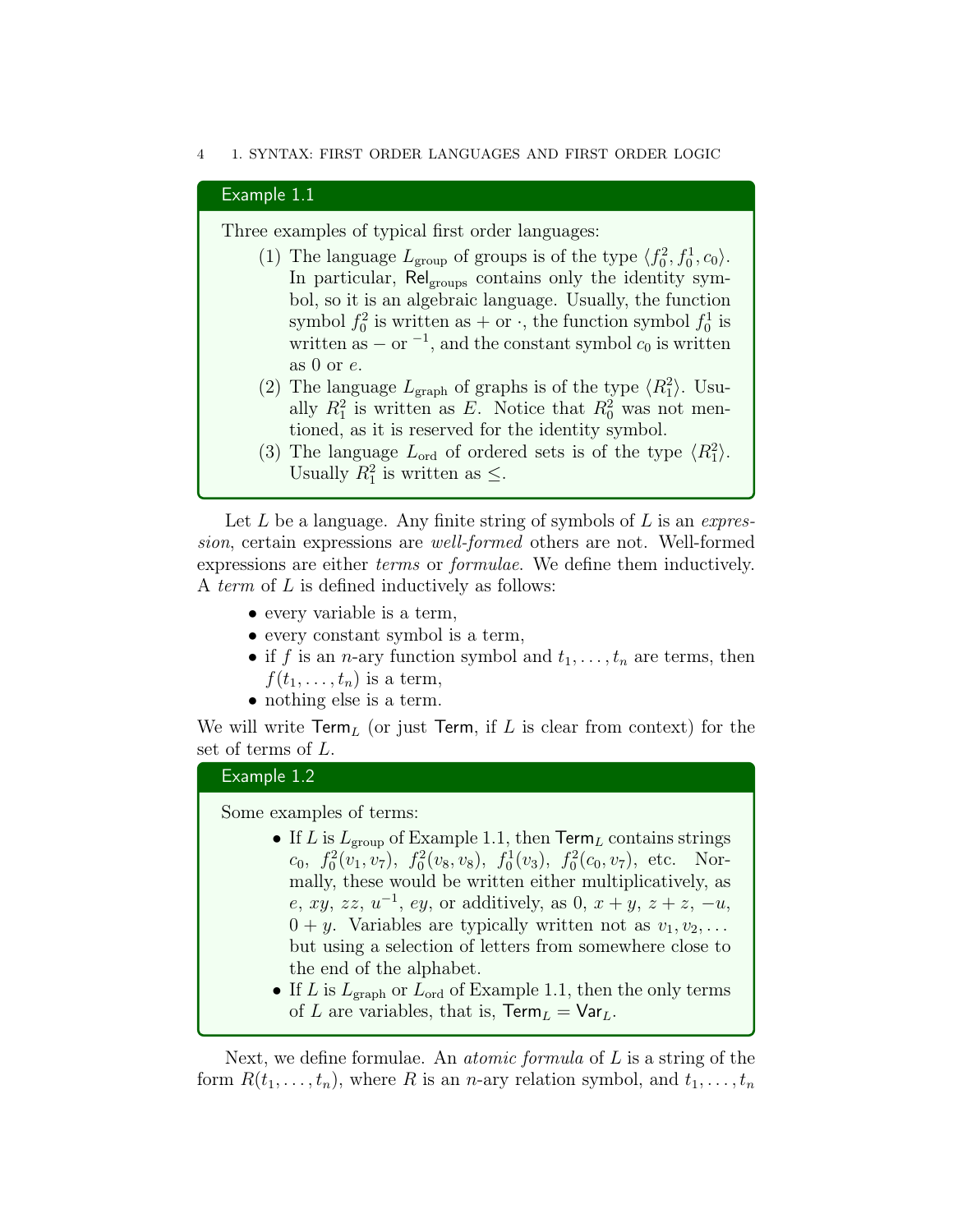are terms. This includes strings of the form  $R_0^2(s,t)$  for terms s and t; these are normally written as  $s = t$ . Also, if R is of arity 2, it can be written in the infix form, that is as  $vRw$  rather than  $R(v, w)$ . A formula of L is defined inductively as follows:

- every atomic formula is a formula,
- if  $\varphi$  is a formula, and v a variable, then  $(\forall v)$   $\varphi$ ,  $(\exists v)$   $\varphi$  and  $\neg \varphi$ are formulae,
- if  $\varphi$ ,  $\psi$  are formulae, and  $\star \in \{\wedge, \vee, \rightarrow, \leftrightarrow\}$ , then  $\varphi \star \psi$  is a formula
- nothing else is a formula

We will write  $For_L$  (or just For, if L is clear from context) for the set of formulae of L.

## Example 1.3

Some examples of formulae:

| • If L is $L_{\text{group}}$ , then For <sub>L</sub> contains strings $c_0 = f_0^2(v_1, v_7)$ , |
|-------------------------------------------------------------------------------------------------|
| $\neg f_0^2(v_8, v_8) = f_0^1(v_3), (\forall v_7) \neg f_0^2(c_0, v_7) = v_3$ , etc. Again,     |
| they would normally be written as $e = xy$ , $zz \neq u^{-1}$ ,                                 |
| $(\forall y)$ ey $\neq u$ . So, the axioms of group theory are usually                          |
| written as                                                                                      |
| $-xe=x, x=ex,$                                                                                  |
| $- xx^{-1} = e, x^{-1}x = e,$                                                                   |
| $- x(yz) = (xy)z.$                                                                              |

• If L is  $L_{\text{ord}}$ , then formulae of L include  $(\forall x)(\exists y)$   $x \leq$  $y \vee y \leq x$ ,  $(\forall x)$   $x \leq y$ ,  $(\exists x)(\forall z) \neg (x \leq u) \vee (\exists u) u \leq x$ . Let us recall some formulae one often sees in connection with ordering relations:

| $ (\forall x)$ $x \leq x$                                                                          | (reflexivity)        |
|----------------------------------------------------------------------------------------------------|----------------------|
| $-(\forall x)(\forall y)(\forall z)$ $x \leq y \land y \leq z \rightarrow x \leq z$ (transitivity) |                      |
| $-(\forall x)(\forall y)$ $x \leq y \land y \leq z \rightarrow x = y$ (antisymmetry)               |                      |
| $-(\forall x)(\forall y)(\exists z)\ x \leq y \land x \neq y \rightarrow$                          |                      |
| $x \leq z \land z \leq y \land x \neq z \land z \neq y$                                            | (density)            |
| $-(\forall x)(\forall y) \ x \leq y \lor y \leq x$                                                 | (linearity)          |
| $-(\exists x)(\forall y)$ $x \leq y$ (there is a smallest element)                                 |                      |
| $-(\forall x)(\exists y) x \leq y \land x \neq y$                                                  | (no largest element) |
|                                                                                                    |                      |

For a term t (or a formula  $\varphi$ ) we write  $\text{Var}(t)$  (or  $\text{Var}(\varphi)$ ) for the set of variables occurring in t (or  $\varphi$ ). Occurrences of variables in a formula can be *free* or *bound*. An occurrence of v in  $\varphi$  is bound if it is within the scope of  $\forall v$  or  $\exists v$ ; otherwise it is free. A formula without free variables is called a closed formula or a sentence.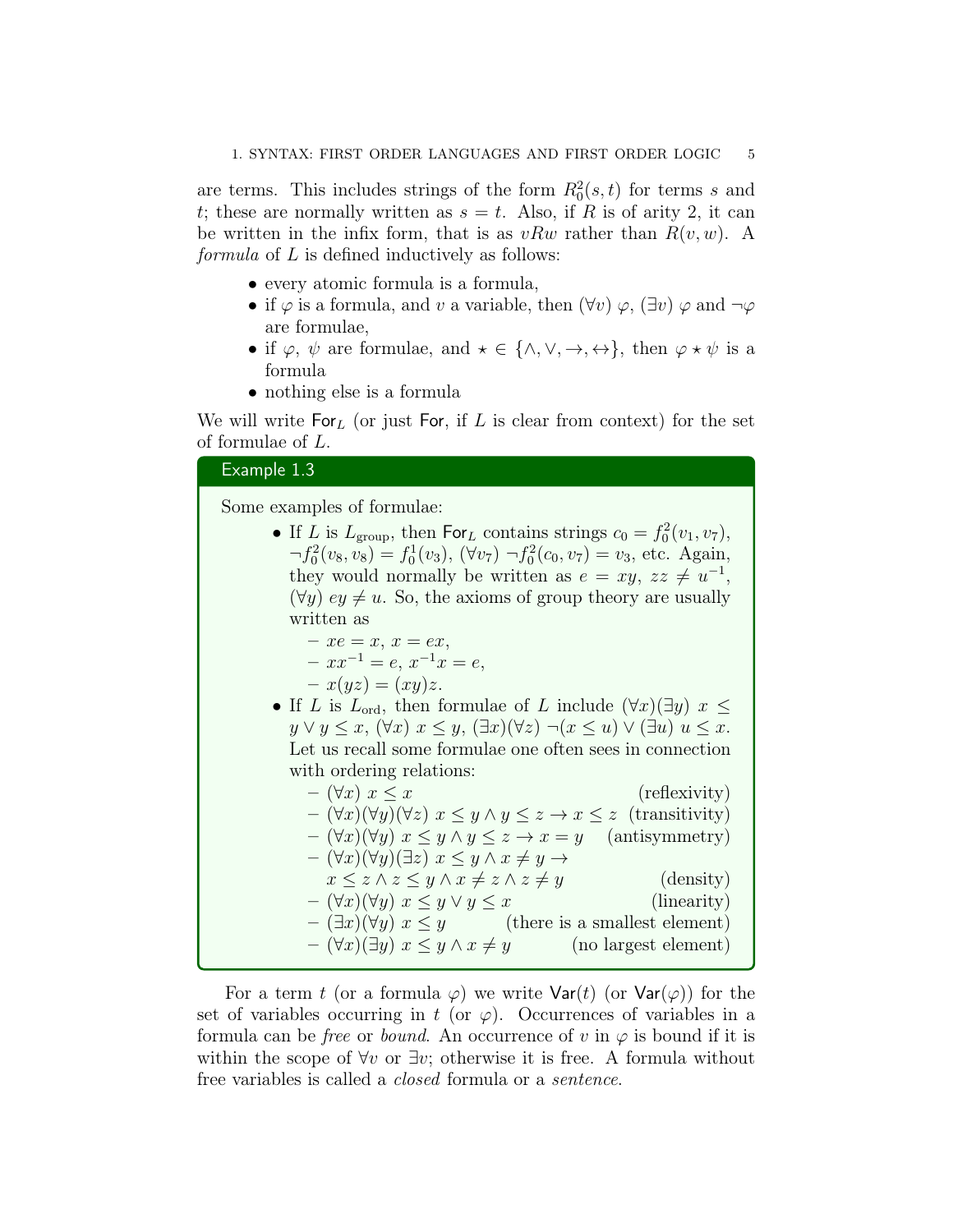#### 6 1. SYNTAX: FIRST ORDER LANGUAGES AND FIRST ORDER LOGIC

Free variables are free to substitute terms for them. The result of substituting a term t for a variable v in a formula  $\varphi$ , written (typically) as  $\varphi(v/t)$ , is the formula arising out of  $\varphi$  by replacing uniformly all free occurrences of v in  $\varphi$  by (occurrences of) t. We will often write  $\varphi(v_1,\ldots,v_n)$  with  $\{v_1,\ldots,v_n\}\subseteq \text{Var}(\varphi)$  being the set of variables occurring freely in  $\varphi$ . Using this notation, we can write  $\varphi(v_1,\ldots,v_{i-1},t,v_{i+1},\ldots,v_n)$  for  $\varphi(v_i/t)$ .

More formally, a *substitution* is any function  $\sigma$ : Var  $\rightarrow$  Term, extended to terms by putting  $\sigma(t(v_1,\ldots,v_n)) = t(\sigma(v_1),\ldots,\sigma(v_n))$ , and to formulae by putting  $\sigma(\varphi(v_1,\ldots,v_n)) = \varphi(v_1/\sigma(v_1),\ldots,v_n/\sigma(v_n)),$ or in our shorthand notation  $\sigma(\varphi(v_1,\ldots,v_n)) = \varphi(\sigma(v_1),\ldots,\sigma(v_n)).$ Using our shorthand for a particular substitution  $\sigma_0$  such that  $\sigma_0(v) = t$ and  $\sigma_0(u) = u$  for any variable u different from v, we have  $\sigma_0(\varphi) =$  $\varphi(v/t)$ .

#### Example 1.4

Let  $\mathcal L$  be the language with two binary operations:  $\cdot$  and  $+$ . Let  $\varphi$  be ( $\exists u$ )  $x + u = y$ . Consider two substitutions:

- $\varphi(x/(x \cdot y), y/z)$  that is  $(\exists u) x/(x \cdot y) + u = y/z$  that is  $(\exists u)(x \cdot y) + u = z$
- $\varphi(x/(x \cdot u), y/z)$  that is  $(\exists u) x/(x \cdot u) + u = y/z$  that is  $(\exists u)(x \cdot u) + u = z$

If we interpret  $\varphi$  in  $\mathbb{N}_0$  with the usual arithmetical operations, and evaluate the variables  $x, y, z$  all to 1. Then,  $(\exists u) x + u = y$ gives  $(\exists u)$  1 + u = 1, satisfied by u = 1. The first substitution gives  $(\exists u) (1 \cdot 1) + u = 1$ , again satisfied by  $u = 1$ . The second gives  $(\exists u)$   $(1 \cdot u) + u = 1$ , which cannot be satisfied. Such substitutions will not be *allowed*.

To avoid problems such as the one of Example 1.4, we define a term t with free variables  $v_1, \ldots, v_n$  to be allowed for a variable v in a formula  $\varphi$ , if v is free in  $\varphi$ , and none of  $v_1, \ldots, v_n$  becomes bound in  $\varphi(v/t)$ . Fortunately, in practice people have the natural good sense to avoid such substitutions, but to state the axioms of first order logic we will need the notion.

A word on terminology: here we say a term t is allowed for a variable v in a formula  $\varphi$ . In many books (including stadard textbooks) such a t is called free for v in  $\varphi$  instead. This has nothing to do with 'free' in the sense of 'free variable'. It can be confusing, but unfortunately it is standard terminology.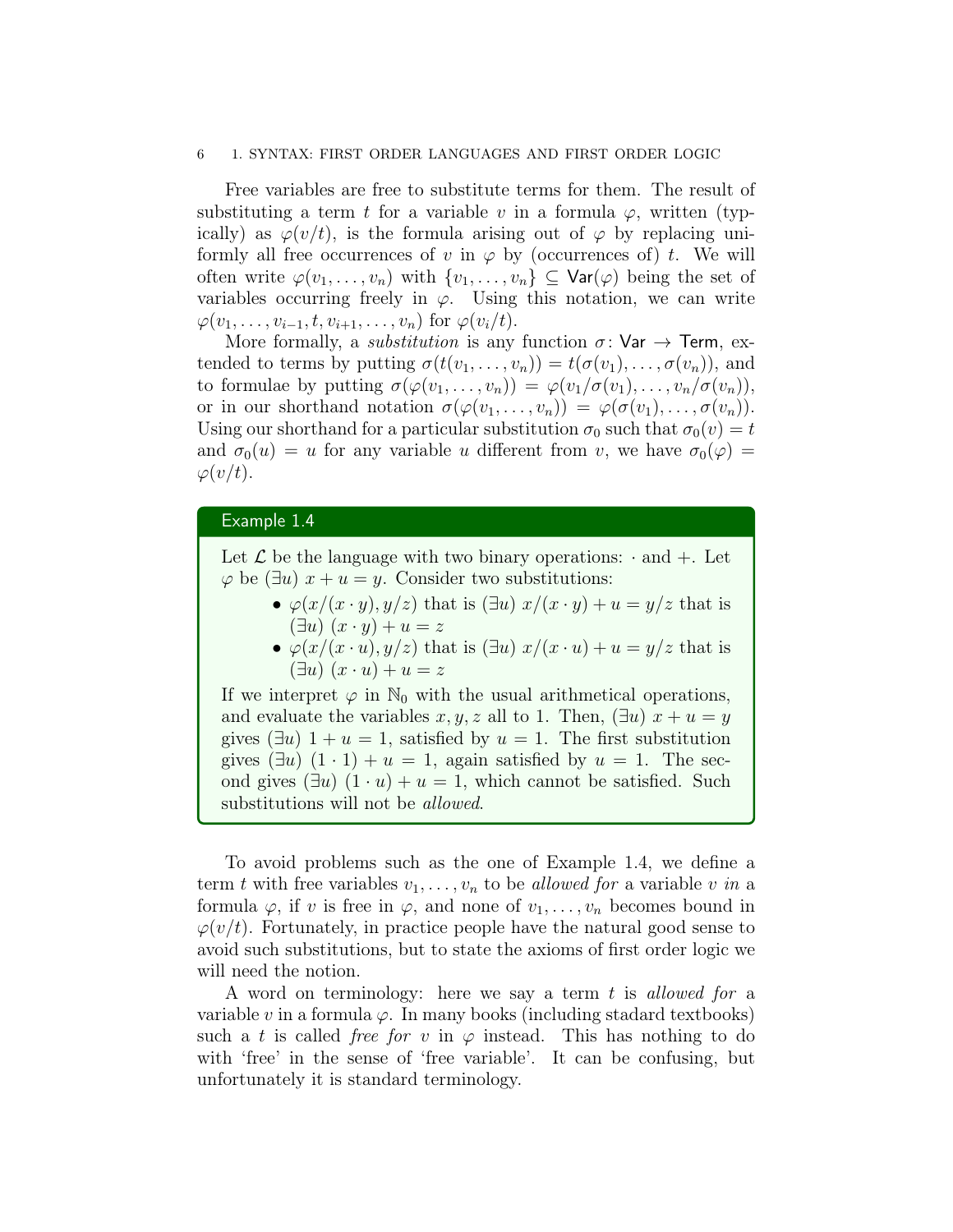#### 1. Logic in an abstract setting

Languages are only useful if they can express something interesting. In a mathematical context, we would like to state assumptions (axioms among them) and draw conclusions (prove theorems). Enter logic, which deals with what follows from what. Let L be a first order language. To begin in a rather abstract setting, we define a consequence *operator* to be a map  $\textsf{C}_n$ :  $\wp(\textsf{For}) \to \wp(\textsf{For})$  such that:

- $X \subseteq \mathsf{Cn}(X)$ ,
- $X \subseteq Y \Rightarrow \mathsf{Cn}(X) \subseteq \mathsf{Cn}(Y)$ ,
- $\mathsf{Cn}(\mathsf{Cn}(X)) = \mathsf{Cn}(X)$ .

If Cn is moreover invariant under substitution, that is, if

•  $\varphi \in \mathsf{Cn}(X)$  implies  $\sigma(\varphi) \in \mathsf{Cn}(\sigma(X))$ , for any substitution  $\sigma$ ,

then Cn is *structural*. Further, if Cn also satisfies

•  $\mathsf{Cn}(X) = \bigcup \{ \mathsf{Cn}(Y) : Y \subseteq_{fin} X \}$ 

then it is finitary (or compact, or algebraic). A logic then, is the set  $Cn(\emptyset)$  for a structural (but not necessarily finitary) consequence operator. Once a consequence operator has been defined and is clear from context, we write  $X \vdash \varphi$  instead of  $\varphi \in \mathsf{Cn}(X)$ .

## 2. First order logic as a Hilbert system

By far the most common way of specifying a  $\mathsf{C}_n$  is via *axioms* and rules of inference. Such a presentation of a logic is called a Hilbert system. The role of axioms is just what one expects: they are basic assumptions. Rules of inference are basic recipes for constructing proofs: they say, if you have such and such assumptions, you can infer a conclusion of such and such form. One possible Hilbert-style presentation of first order logic goes as follows.

## **2.1. Axioms.** The *pure axiom schemes* are:

A1.  $\varphi \rightarrow (\psi \rightarrow \varphi)$ . A2.  $(\varphi \to (\psi \to \chi)) \to ((\varphi \to \psi) \to (\varphi \to \chi))$ . A3.  $(\neg \varphi \rightarrow \neg \psi) \rightarrow (\psi \rightarrow \varphi)$ . A4.  $(\forall v \varphi) \rightarrow \varphi(v/t)$ , where t is allowed for v in  $\varphi$ . A5.  $\varphi \to \forall v \varphi$ , where v is not free in  $\varphi$ . A6.  $(\forall v \ (\varphi \to \psi)) \to (\varphi \to \forall v \ \psi)$ , where v is not free in  $\varphi$ .

The next group of pure axiom schemes deals with the equality relation:

- E1.  $v=v$ .
- E2.  $v = w \rightarrow w = v$ .
- E3.  $v = w \wedge w = z \rightarrow v = z$ .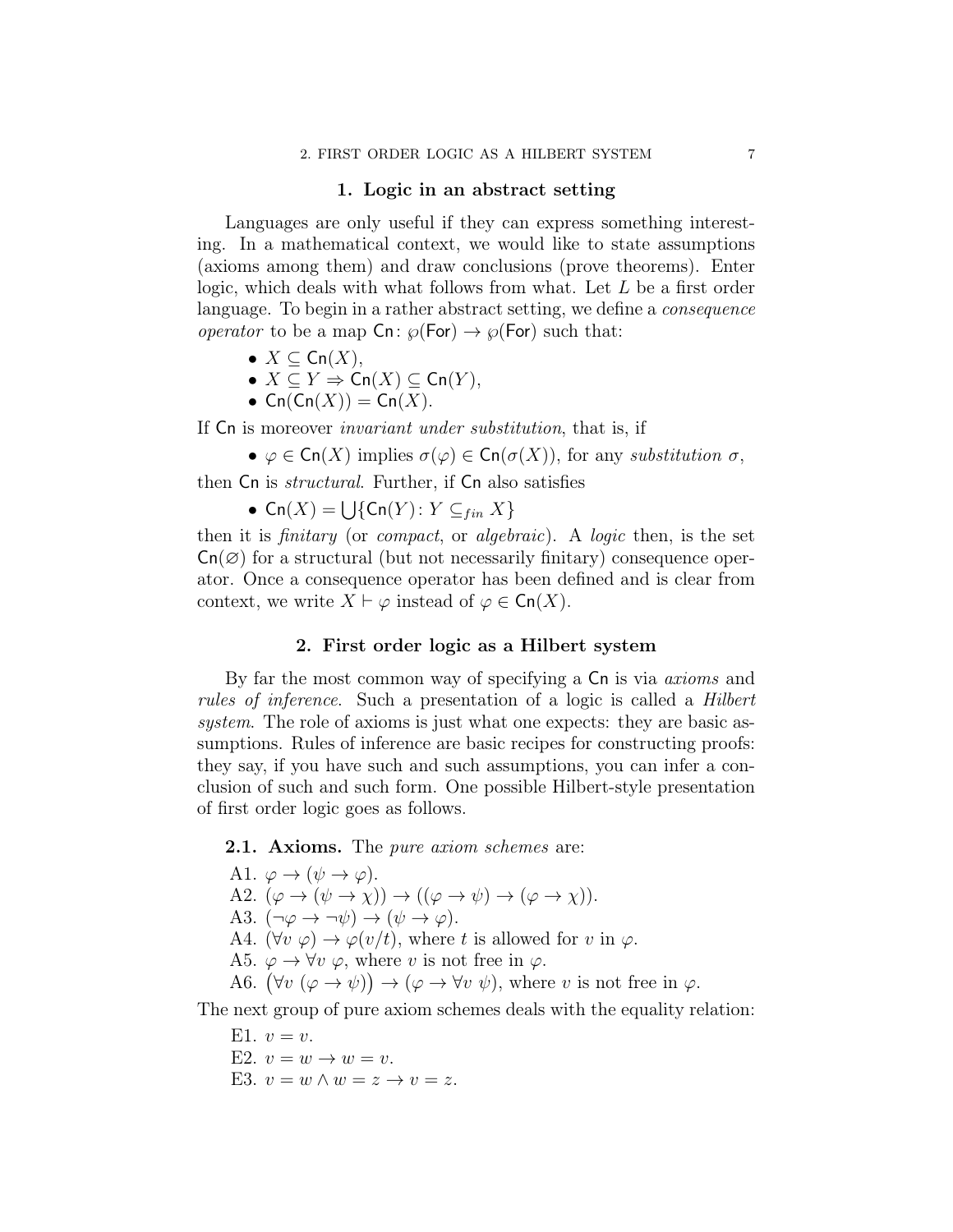#### 8 1. SYNTAX: FIRST ORDER LANGUAGES AND FIRST ORDER LOGIC

E4. 
$$
v_1 = w_1 \wedge \cdots \wedge v_n = w_n \rightarrow f(v_1, \ldots, v_n) = f(w_1, \ldots, w_n),
$$
  
for any function symbol f.

E5. 
$$
v_1 = w_1 \wedge \cdots \wedge v_n = w_n \rightarrow R(v_1, \ldots, v_n) \leftrightarrow R(w_1, \ldots, w_n)
$$
,  
for any relation symbol R.

An axiom is an instantiation of any of the schemes, prefixed by a (possibly empty) string of universal quantifiers. This way, each schema above represents infinitely many axioms: one for a particular choice of the formulae  $\varphi, \psi, \chi$ , the variables, terms, etc., and a prefix of universal quantifiers.

## Example 1.5

Consider the language with a unary relation symbol  $P$ , a binary relation symbol  $R$ , and a unary function symbol  $t$ . Then each of the following is an axiom:

- $\forall x \forall y \ R(x, z) \rightarrow (\neg P(v) \rightarrow R(x, z))$ 
	- / A1 preceded by universal quantifiers /
- $(\forall x \ x = x) \rightarrow y = y$
- / A4: because y is free for x in  $y$  /

• 
$$
\forall x \ x = f(x) \rightarrow f(x) = f(f(x))
$$

/ E4 preceded by a universal quantifier /

Logical connectives other than implication  $(\rightarrow)$ , negation  $(\rightarrow)$  and the universal quantifier are "officially" viewed as abbreviations.

- $\varphi \vee \psi$  abbreviates  $\neg \varphi \rightarrow \psi$ ,
- $\varphi \wedge \psi$  abbreviates  $\neg(\varphi \rightarrow \neg \psi)$ ,
- $\varphi \leftrightarrow \psi$  abbreviates  $(\varphi \rightarrow \psi) \land (\psi \rightarrow \varphi)$ ,
- $(\exists v) \varphi$  abbreviates  $\neg(\forall v) \neg \varphi$ .

However, in practice, we will use them just as if they were part and parcel of the language.

There is only one rule of inference, *modus ponens* 

R1. From  $\varphi$  and  $\varphi \to \psi$ , infer  $\psi$ .

**2.2. Proofs.** Let  $T \cup {\varphi}$  be a set of formulae ( $\varphi \in T$  is allowed). We say that a sequence  $\alpha_1, \ldots, \alpha_n$  of formulae is a *proof* of  $\varphi$  from (assumptions in)  $T$  if

- $\alpha_n$  is  $\varphi$
- each  $\alpha_k$  for  $k \in \{1, \ldots, n\}$  is a member of T, or an axiom, or for some  $i, j < k$  we have  $\alpha_j = \alpha_i \rightarrow \alpha_k$  (that is,  $\alpha_k$  is a result of applying modus ponens to some earlier steps in the proof).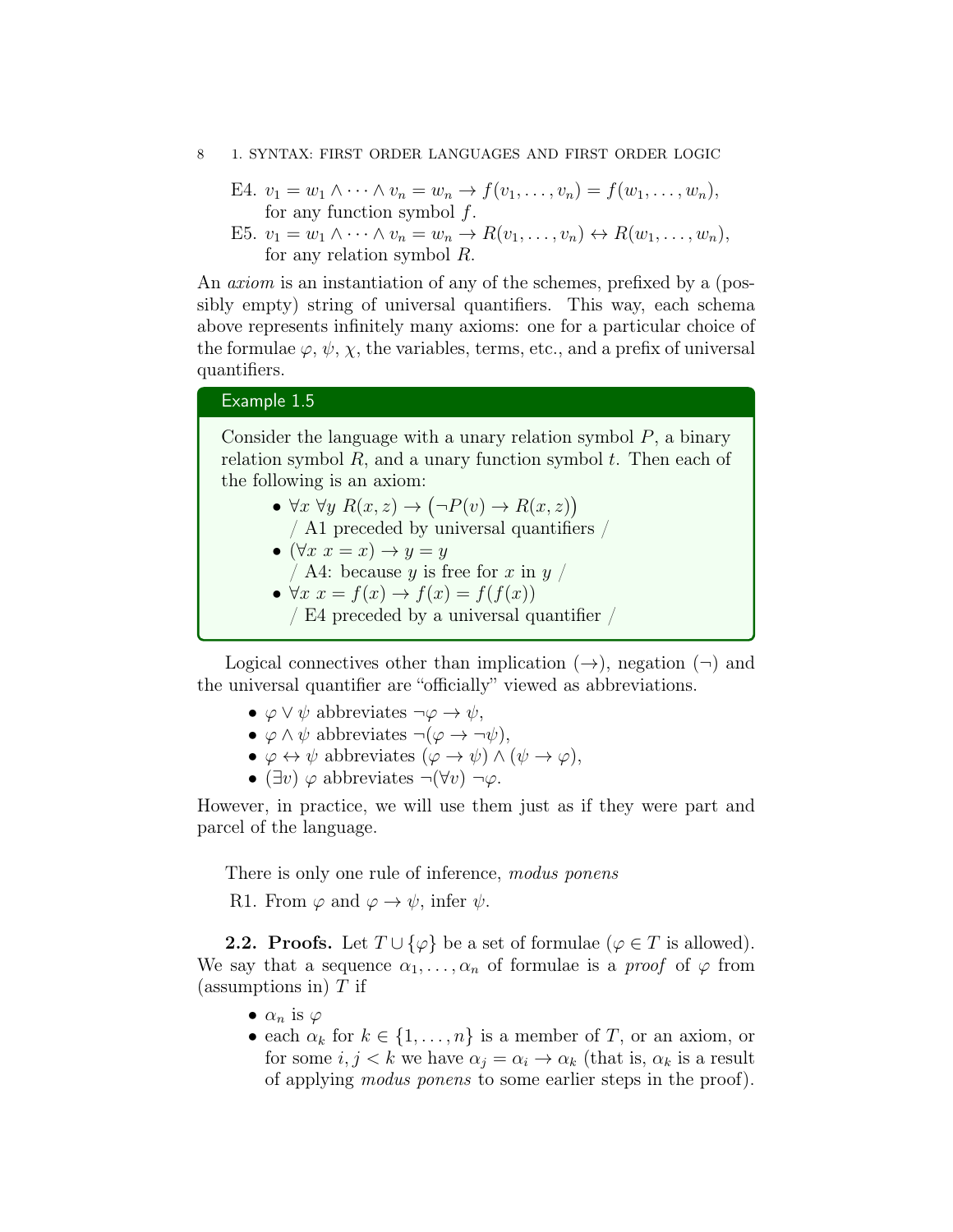## Example 1.6

Here is what a proof of  $\varphi \to \varphi$  from an empty set of assumptions looks like:

(1) 
$$
(\varphi \rightarrow ((\varphi \rightarrow \varphi) \rightarrow \varphi)) \rightarrow ((\varphi \rightarrow (\varphi \rightarrow \varphi)) \rightarrow (\varphi \rightarrow \varphi))
$$
  
\n/A2 with  $\chi$  replaced by  $\varphi$  and  $\psi$  by  $\varphi \rightarrow \varphi$   
\n(2)  $\varphi \rightarrow ((\varphi \rightarrow \varphi) \rightarrow \varphi)$   
\n/A1 with  $\psi$  replaced by  $\varphi \rightarrow \varphi$   
\n(3)  $\varphi \rightarrow (\varphi \rightarrow \varphi)$   
\n(A1 with  $\psi$  replaced by  $\varphi \rightarrow \varphi$   
\n(A2)  $(\varphi \rightarrow (\varphi \rightarrow \varphi)) \rightarrow (\varphi \rightarrow \varphi)$   
\n(4)  $(\varphi \rightarrow (\varphi \rightarrow \varphi)) \rightarrow (\varphi \rightarrow \varphi)$   
\nmodus ponens applied to (2) and (1) /  
\n(5)  $\varphi \rightarrow \varphi$   
\nmodus ponens applied to (3) and (4) /

So it takes five lines to prove a statement as ponderous as "if 3 is less than 2, then 3 is less than 2". Ah, the beauty of logic! But, just to be fair, this is not how the proof systems are used in practice. A proof systems is not so much a tool to prove theorems in the system, but to prove theorems about the system (sometimes referred to as metatheorems). We will see some examples shortly, but before we do it, let us make a rather obvious observation. Once a formula has been shown to be a theorem, it can be used in other proofs: you can always precede it by its proof. To this end, the following cheat list of theorems may be useful.

C1. 
$$
(\varphi \land \psi) \rightarrow \varphi
$$
 (laws of conjunction)  
\nC2.  $(\varphi \land \psi) \rightarrow \psi$   
\nC3.  $(\chi \rightarrow \varphi) \rightarrow ((\chi \rightarrow \psi) \rightarrow (\chi \rightarrow (\varphi \land \psi)))$   
\nD1.  $\varphi \rightarrow (\varphi \lor \psi)$  (laws of disjunction)  
\nD2.  $\psi \rightarrow (\varphi \lor \psi)$  (laws of disjunction)  
\nD3.  $(\varphi \rightarrow \chi) \rightarrow ((\psi \rightarrow \chi) \rightarrow ((\varphi \lor \psi) \rightarrow \chi))$   
\nN1.  $(\varphi \rightarrow \psi) \rightarrow ((\varphi \rightarrow \neg \psi) \rightarrow \neg \varphi)$  (laws of negation)  
\nN2.  $\varphi \rightarrow (\neg \varphi \rightarrow \psi)$   
\nN3.  $\varphi \leftrightarrow \neg \neg \varphi$   
\nRQ1.  $(\varphi \leftrightarrow \psi) \rightarrow (\varphi \rightarrow \psi)$  (laws of logical equivalence)  
\nEQ2.  $(\varphi \leftrightarrow \psi) \rightarrow ((\psi \rightarrow \varphi) \rightarrow (\varphi \leftrightarrow \psi))$   
\nCO1.  $(\varphi \rightarrow \psi) \rightarrow ((\psi \rightarrow \varphi) \rightarrow (\varphi \leftrightarrow \psi))$  (contraposition laws)  
\nCO2.  $(\varphi \rightarrow \neg \psi) \rightarrow (\neg \psi \rightarrow \neg \varphi)$   
\nCO3.  $(\neg \varphi \rightarrow \psi) \rightarrow (\neg \psi \rightarrow \varphi)$   
\nDM1.  $\neg (\varphi \land \psi) \leftrightarrow (\neg \varphi \lor \psi)$  (DeMorgan laws)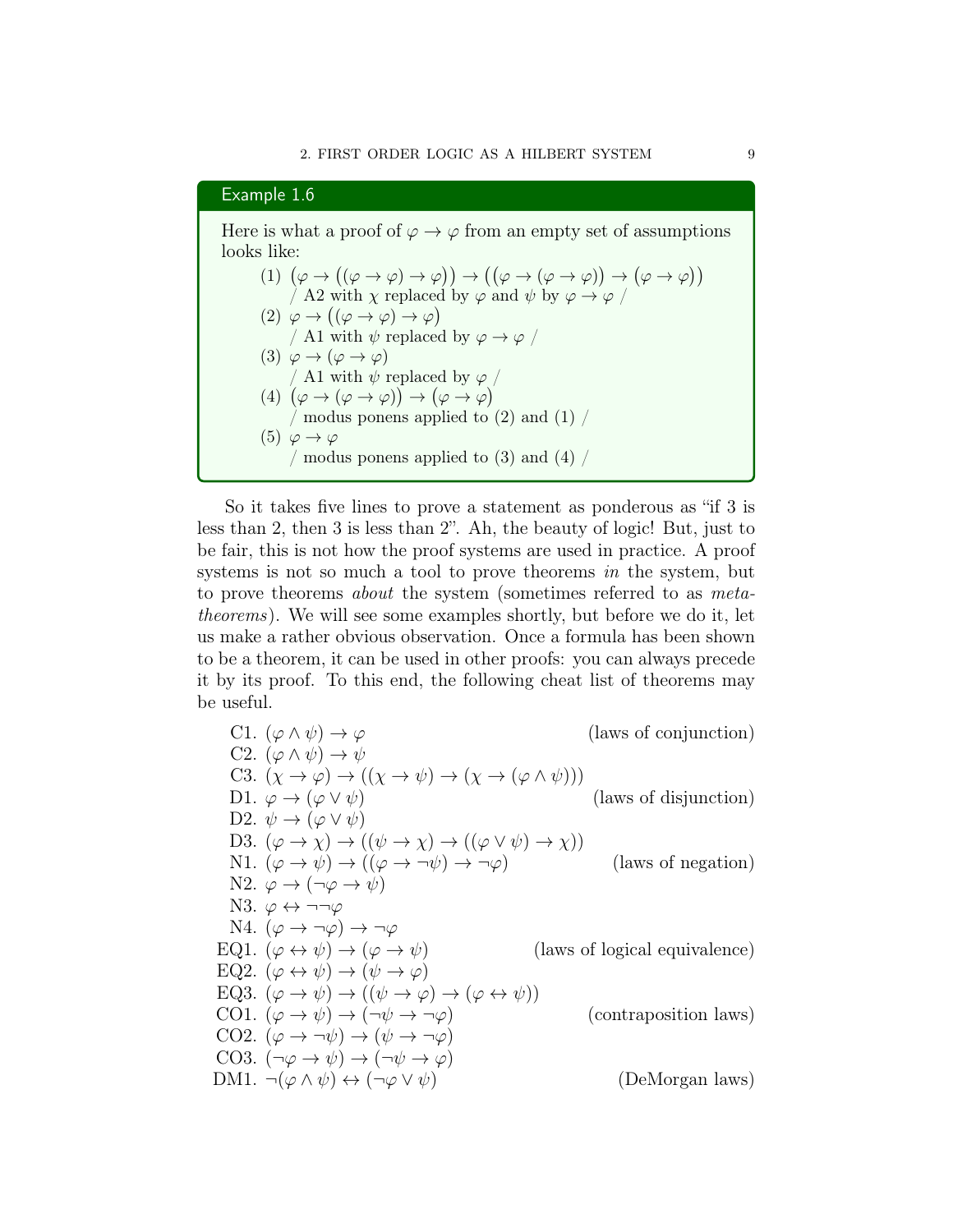#### 10 1. SYNTAX: FIRST ORDER LANGUAGES AND FIRST ORDER LOGIC

DM2.  $\neg(\varphi \lor \psi) \leftrightarrow (\neg \varphi \land \psi)$ EM.  $\varphi \vee \neg \varphi$  (excluded middle) NC.  $\neg(\varphi \land \neg \varphi)$  (non-contradiction) EX.  $(\varphi \wedge \neg \varphi) \rightarrow \psi$  (explosion: contradiction implies everything)

You can try your hand at proving some of them from the axioms: it can be a challenging game. It was a favourite pastime of logicians in the early 20th Century, when they tried to find the smallest possible axiomatic base for logic. Our axiom system here is essentially due to Łukasiewicz.

#### 2.3. Provability. We begin with a definition.

## Definition 1.1

Let  $T \cup {\varphi}$  be a set of formulae. We say that  $\varphi$  is provable from T (written  $T \vdash \varphi$ ) if there is a proof of  $\varphi$  from T. If  $\varnothing \vdash \varphi$ , we call  $\varphi$  a logical theorem (and write  $\vdash \varphi$ ).

We can now state what the consequence operator for first order logic is. If X is a set of formulae, then  $\text{Cn}(X) = \{\varphi: X \vdash \varphi\}.$  The following important result is an immediate corollary.

### Theorem 1.1: Syntactic compactness

The consequence operator of first order logic is compact. That is, if for some set T of formulae and a formula  $\varphi$ , we have  $T \vdash \varphi$ , then for some finite  $T_0 \subseteq T$  we have  $T_0 \vdash \varphi$ 

PROOF. Let  $\alpha_1, \ldots, \alpha_n$  be a proof of  $\varphi$  from T. Then, putting  $T_0 = {\alpha_1, \ldots, \alpha_n} \cap T$  we get a finite subset  $T_0$  of T such that  $\alpha_1, \ldots, \alpha_n$ is a proof of  $\varphi$  from  $T_0$ .

Interestingly, a semantic version of compactness is much more roundabout. One can use completeness of first-oder logic (to come in Chapter 3), or *ultraproducts* (to come somewhere\*\*\*).

On the other hand, the following three theorems are easier to prove semantically than syntactically. It fact, their model-theoretic proofs will be given in Chapter 3. However, for these proofs we need completeness theorem, and the standard proof of completeness needs them in turn, so we state and prove them here. They formally reflect three, or in fact four, familiar proof techniques: (i) proof of an implication by assuming the antecedent, (ii) two forms of proof by contradiction, (iii) proof by cases, and (iv) proof by an arbitrary-but-fixed instance.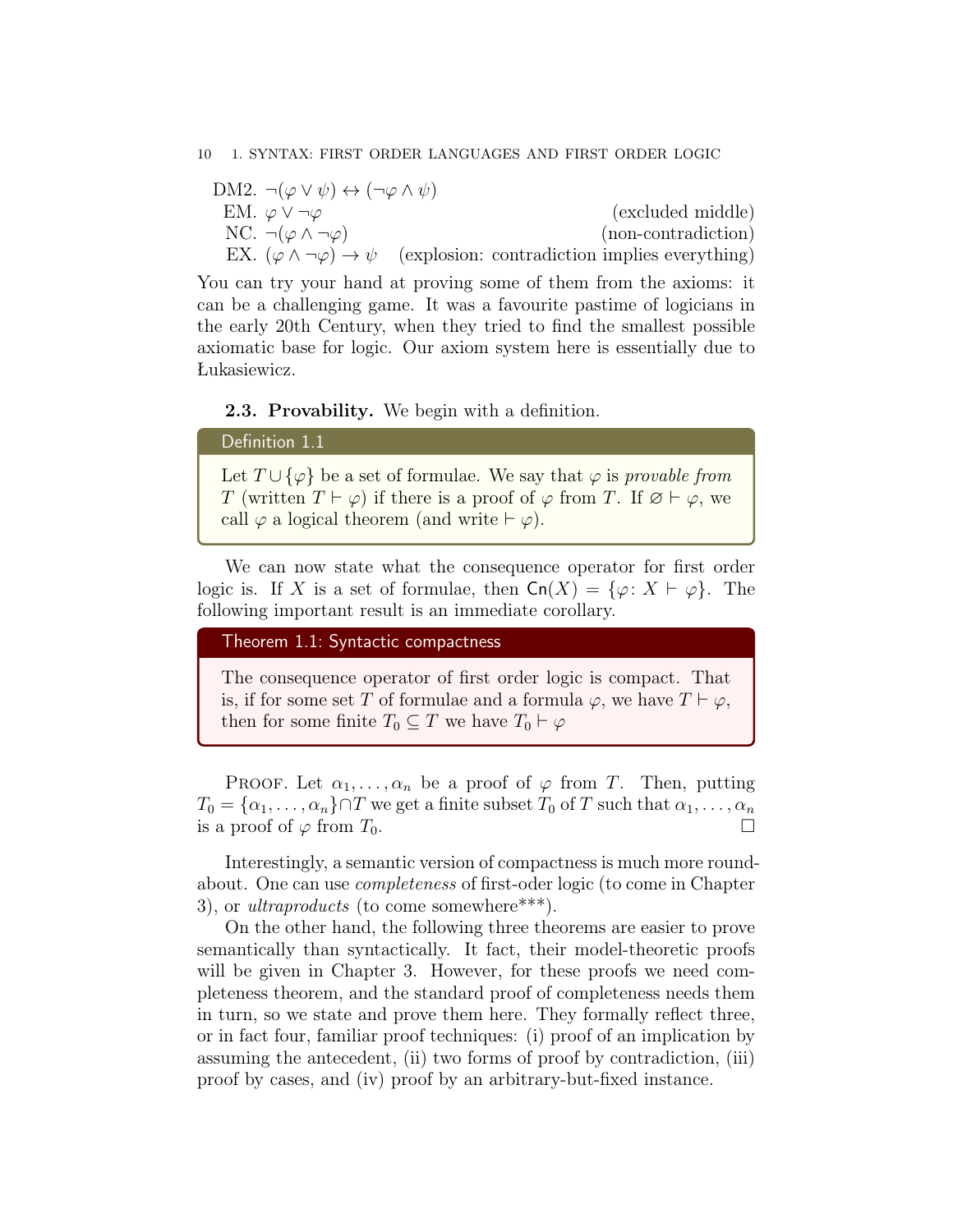| Theorem 1.2: Deduction Theorem                                                                                                                                                                                                                                                                     |
|----------------------------------------------------------------------------------------------------------------------------------------------------------------------------------------------------------------------------------------------------------------------------------------------------|
| Let $T \cup {\varphi, \psi}$ be a set of formulae. The following equivalences<br>hold:                                                                                                                                                                                                             |
| (1) $T \cup {\varphi} \vdash \psi$ iff $T \vdash \varphi \rightarrow \psi$<br>(2) $T \cup {\varphi} \vdash \chi \wedge \neg \chi$ for some formula $\chi$ iff $T \vdash \neg \varphi$<br>(3) $T \cup \{\neg \varphi\} \vdash \chi \wedge \neg \chi$ for some formula $\chi$ iff $T \vdash \varphi$ |

PROOF. For the backward direction of (1), let  $\alpha_1, \ldots, \alpha_n$  be a proof of  $\varphi \to \psi$  from T (so,  $\alpha_n$  is  $\varphi \to \psi$ ). Observe that it is also a proof of  $\varphi \to \psi$  from  $T \cup {\varphi}$ . Then the sequence  $\alpha_1, \ldots, \alpha_n, \varphi, \psi$  is a proof of  $\psi$  from  $T \cup {\varphi}$ . For the converse, let  $\alpha_1, \ldots, \alpha_n$  be a proof of  $\psi$  from  $T \cup {\varphi}$ . Transform this sequence as follows. First replace each  $\alpha_i$  by  $\varphi \to \alpha_i$ . Then, suppose inductively that the steps up to  $\varphi \to \alpha_i$  have been justified, and consider  $\varphi \to \alpha_{i+1}$ . If  $\alpha_{i+1}$  is an axiom or a member of T, then since  $\alpha_{i+1} \to (\varphi \to \alpha_{i+1})$  is an axiom, we can add it to the sequence, and then applying modus ponens we get  $\varphi \to \alpha_{i+1}$  as needed. If  $\alpha_{i+1}$  is  $\varphi$ , then  $\varphi \to \alpha_{i+1}$  is  $\varphi \to \varphi$ , so we replace it by its proof from no assumptions (see Example 1.6). If finally  $\alpha_{i+1}$  is a result of applying modus ponens to previous steps, then for some  $\ell, k < i + 1$  we have  $\alpha_k = \alpha_{\ell} \rightarrow \alpha_{i+1}$ . Applying A2 we get  $(\varphi \to (\alpha_{\ell} \to \alpha_{i+1})) \to ((\varphi \to \alpha_{\ell}) \to (\varphi \to \alpha_{i+1}))$ , and by the inductive assumption  $\varphi \to (\alpha_\ell \to \alpha_{i+1})$ , which is  $\varphi \to (\alpha_k$ , and  $\varphi \to \alpha_\ell$ have already been justified. Then, applying modus ponens twice, we get the required  $\varphi \to \alpha_{i+1}$ . This procedure produces sequence which satisfies all the conditions of being a proof from  $T$ , and whose last term is  $\varphi \to \psi$ .

For (2), we will use some theorems on the cheat list. This makes life much easier. For the forward direction, suppose  $\chi \wedge \neg \chi$  is provable from  $T \cup {\varphi}$ . Since  $(\chi \wedge \neg \chi) \rightarrow \neg \varphi$  is a theorem (an instance of EX), we get that  $\neg \varphi$  is provable from  $T \cup {\varphi}$ . Then, by (1) we get that  $T \vdash \varphi \rightarrow \neg \varphi$  and applying N4 we obtain  $T \vdash \neg \varphi$  as required. For the backward direction, using N2 we get that  $T \vdash \varphi \rightarrow (\chi \wedge \neg \chi)$  which by (1) gives  $T \cup {\varphi} \vdash \chi \wedge \neg \chi$ .

The argument for (3) is similar. We leave it as an exercise.  $\Box$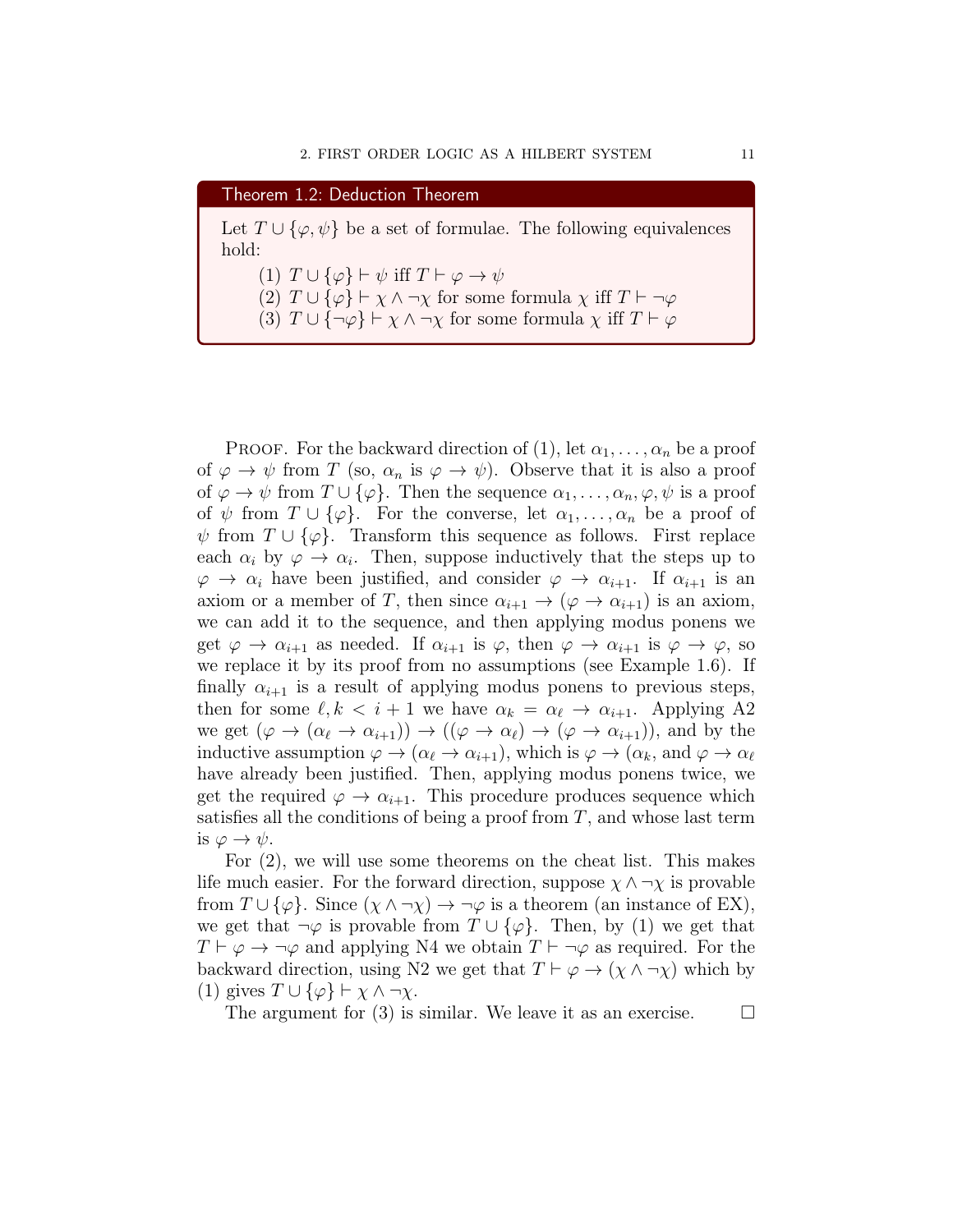#### 12 1. SYNTAX: FIRST ORDER LANGUAGES AND FIRST ORDER LOGIC

# Theorem 1.3: Proof by cases Let  $T \cup {\varphi, \psi, \chi}$  be a set of formulae. The following are equivalent: (1)  $T \cup {\varphi} \vdash \chi$  and  $T \cup {\psi} \vdash \chi$ (2)  $T \cup {\varphi \vee \psi} \vdash \chi$ .

PROOF. We will use Theorem  $1.2(1)$  implicitly. For the downward direction, we have  $T \vdash \varphi \to \chi$  and  $T \vdash \psi \to \chi$ . Using D3, we get  $T \vdash (\varphi \lor \psi) \to \chi$ , so we have  $T \cup {\varphi \lor \psi} \vdash \chi$  as needed.

For the upward direction, assuming  $T \vdash (\varphi \lor \psi) \rightarrow \chi$  we get  $T \vdash$  $(\varphi \vee \psi) \rightarrow \chi$ . Now, using D1 and D2, we obtain that  $T \cup {\varphi} \vdash \varphi \vee \psi$ and  $T \cup {\psi} \vdash \varphi \vee \psi$ . Therefore  $T \cup {\varphi} \vdash \chi$  and  $T \cup {\psi} \vdash \chi$  as needed. □

## Theorem 1.4: Proof by arbitrary constant

Let  $\varphi(v)$  be a formula with exactly one free variable v, in some first-order language  $\mathcal{L}$ , and T be a set of formulae of  $\mathcal{L}$ . Let  $\mathcal{L}^c$ be the expansion of  $\mathcal L$  by a new constant symbol c. The following are equivalent:

(1)  $T \vdash \varphi(c)$ (2)  $T \vdash \forall v : \varphi(v)$ .

PROOF. For the upward direction, observe that  $c$  is free for  $v$  in  $\varphi$ , so by A3 we get  $T \vdash \varphi(c)$ . For the downward direction, let P be a proof of  $\varphi(c)$  from T. We construct P' as follows. For any formula  $\psi(c)$ , in which c occurs, we replace  $\psi(c)$  by  $\forall x: \psi(x)$ , where x is a 'fresh' variable that does not occur anywhere previously in  $P'$ . We claim that  $P'$  is still a proof. We check  $P'$  inductively, step by step. Since  $\psi(c)$  cannot be a member of T, we have two possible cases.

- If  $\psi(c)$  is an axiom, then so is  $\psi(x)$  and therefore, so is  $\forall x : \psi(x)$ ; thus axioms remain axioms.
- If  $\psi(c)$  arises an an application of modus ponens, then  $\chi \rightarrow$  $\psi(c)$  and  $\chi$  occur in P before  $\psi(c)$ . By inductive hypothesis,  $\forall x: \chi \rightarrow \psi(x)$  is justified. Since x is fresh, it does not appear free in  $\chi$ . Thus, we can apply A6 to obtain  $\chi \to \forall x : \psi(x)$ .

Now, P' is a proof whose last formula is is  $\forall x : \varphi(x)$ . Renaming the bound variables throughout we get  $\forall v : \varphi(v)$ , as required.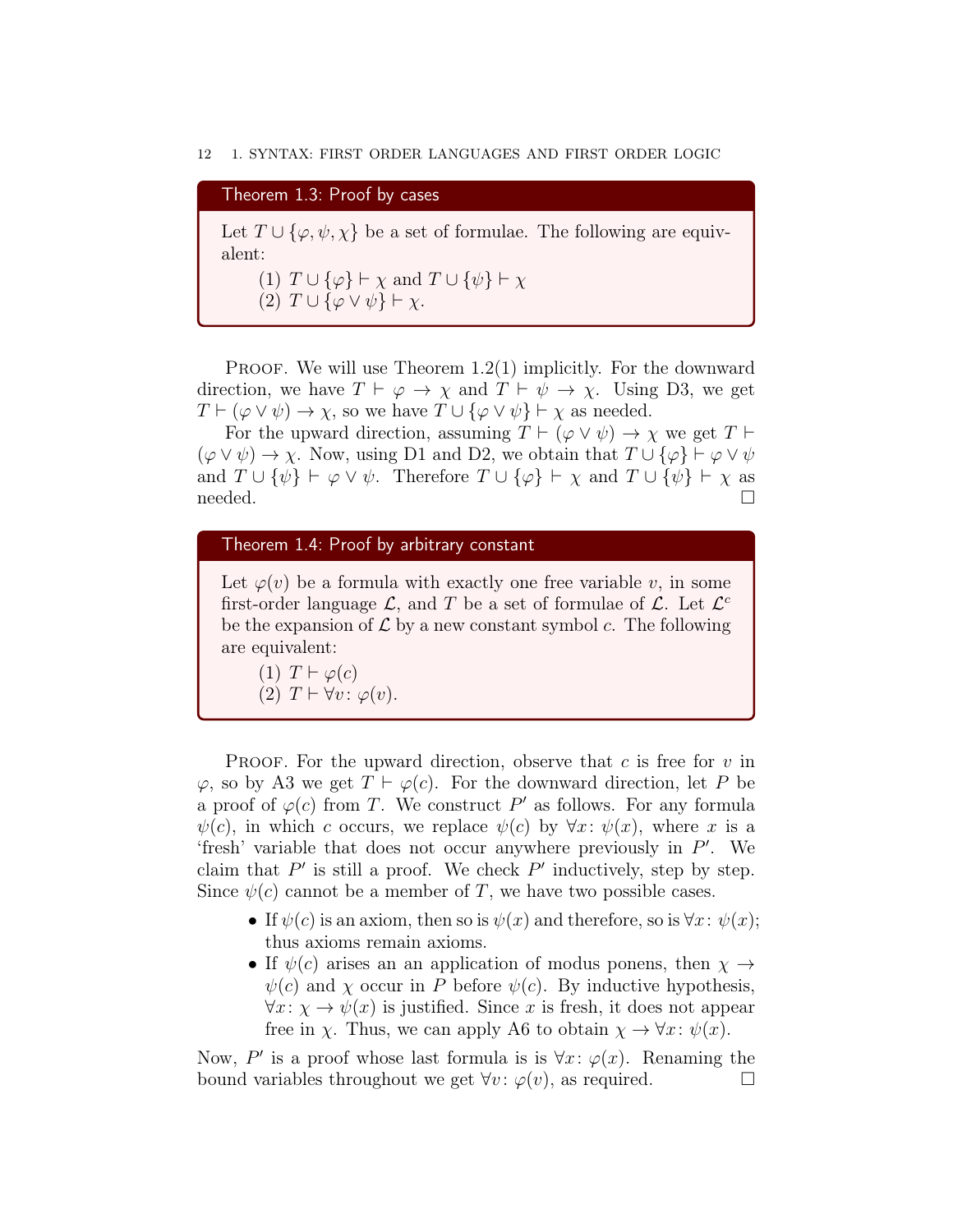#### 3. NOTATION 13

## 3. Notation

Having completed a very formal description of first order syntax, we can now relax our strict rules for notation to bring it more into line with everyday mathematical practice. In particular, we let:

- $\forall v_1, \ldots, v_n$  abbreviate  $(\forall v_1) \ldots (\forall v_n)$
- $\exists v_1, \ldots, v_n$  abbreviate  $(\exists v_1) \ldots (\exists v_n)$
- & be used for logical 'and', especially if ∧ is used for lattice meet in the same context.
- | be used for logical 'or', especially if ∨ is used for lattice join in the same context.
- $\Rightarrow$  be used for logical implication, especially if  $\rightarrow$  is used for an algebraic operation of residuation (as in Heyting or Boolean algebras) in the same context.
- ∼ be used for logical negation, especially if  $\neg$  is used for a Boolean complement operation in the same context.
- colons, square brackets, braces and similar devices will be used to enhance readability of formulae.

## Example 1.7: Fields

Here are the axioms of field theory, in our shorthand:

- $\forall x: x + 0 = x \& x = 0 + x$
- $\forall x: x + (-x) = 0 \& (-x) + x = 0$
- $\forall x, y, z : x + (y + z) = (x + y) + z$
- $\forall x, y \colon x + y = y + x$
- $\forall x: x \cdot 0 = 0 \& 0 = 0 \cdot x$
- $\forall x: x \neq 0 \Rightarrow (x \cdot 1 = x \& x = 1 \cdot x)$
- $\forall x \exists y: x \neq 0 \Rightarrow (x \cdot y = 1 \& y \cdot x = 1)$
- $\forall x, y, z : x \cdot (y \cdot z) = (x \cdot y) \cdot z$
- $\forall x, y \colon x \cdot y = y \cdot x$
- $\forall x, y, z \colon x \cdot (y + z) = (x \cdot y) + (x \cdot z)$
- $\bullet$  0  $\neq$  1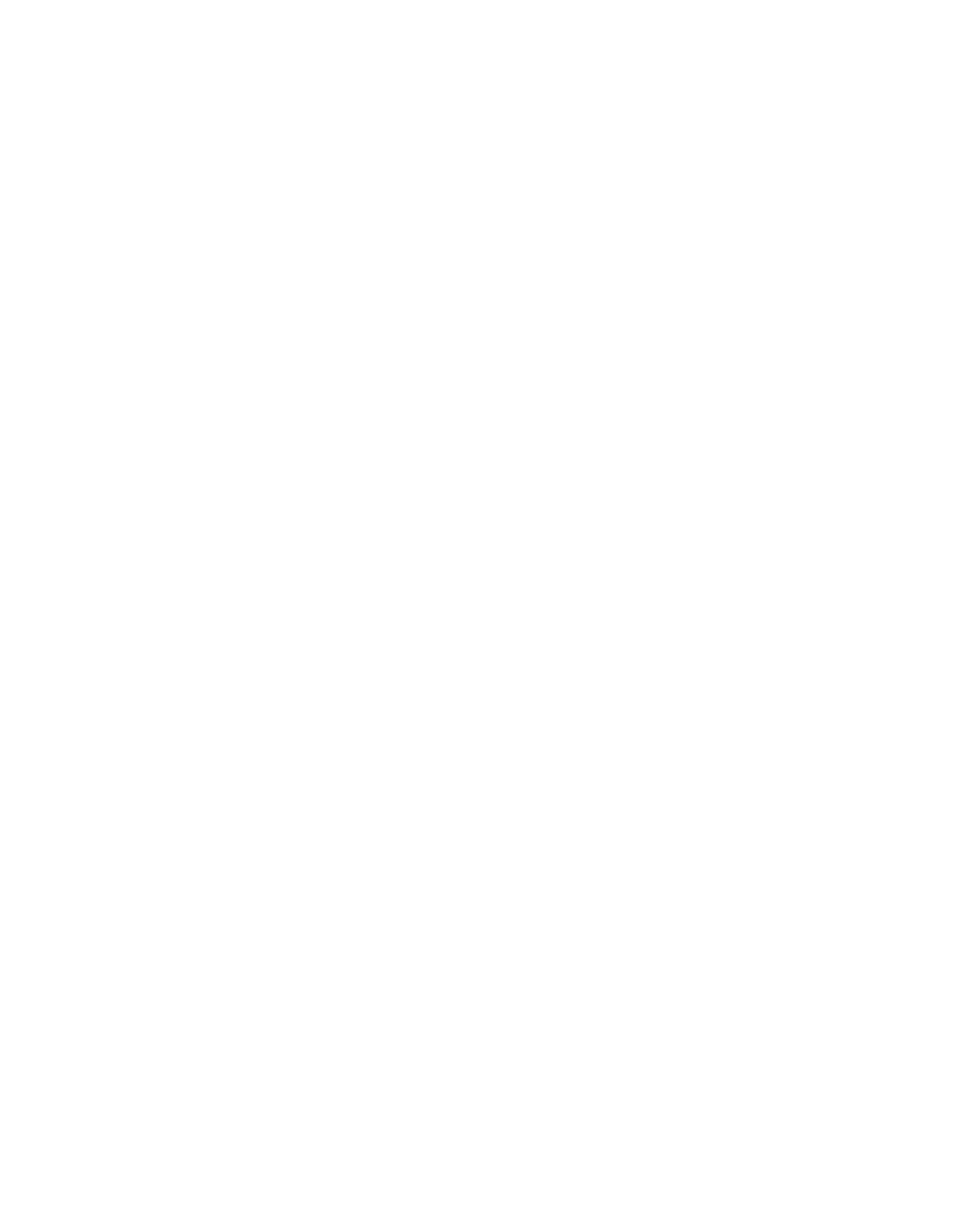## CHAPTER 2

## Semantics: models, interpretations, satisfaction

First order languages are interpreted in (speak about) models, also called *structures* or *relational structures*. A structure  $\mathcal{M}$  is:

$$
\mathcal{M} = \langle M, (R_i)_{i \in I}, (f_j)_{j \in J}, (c_k)_{k \in K} \rangle
$$

where

- (1) M is a nonempty set (the *universe* of the model).
- (2)  $R_i \subseteq M^n$  is an *n*-ary relation, for each  $i \in I$ .
- (3)  $f_j: M^m \to M$  is an *m*-ary function (an *operation*), for each  $j \in J$ .
- (4)  $c_k$  is an element of M (a constant), for each  $k \in K$ .

It is assumed that among the relations there is a distinguished binary relation  $=$  of equality. A *signature* of a structure  $\mathcal M$  is an enumeration of its relations, functions and constants, together with their respective arities, just as in the case of languages. Two structures of the same type are called similar, again as in the case of languages. A structure without relations is an *algebra*, in the general algebra sense.

#### 1. Interpretations and valuations

Languages and formulae are interpreted in structures. Which is why structures are called models: they model formulae. Some formulae turn out to be satified, some not. Intuitively we all know what that means: something like what we mean when we say that Abelian groups satisfy the equation  $x + y = y + x$ . We will make it precise.

Let  $M$  be a structure, and  $I$  a function (called *interpretation*), which assigns:

- to each constant symbol c, an element of  $M$ ,
- to each function symbol f of arity n, a total function from  $M^n$ into M,
- to each relation symbol R of arity n, a subset of  $M<sup>n</sup>$  (that is, an *n*-ary relation over  $M$ ).

We commonly leave  $I$  out of the notation, because in an overwhelming majority of cases, I is clear from context. So, we write  $c^{\mathcal{M}}$  instead of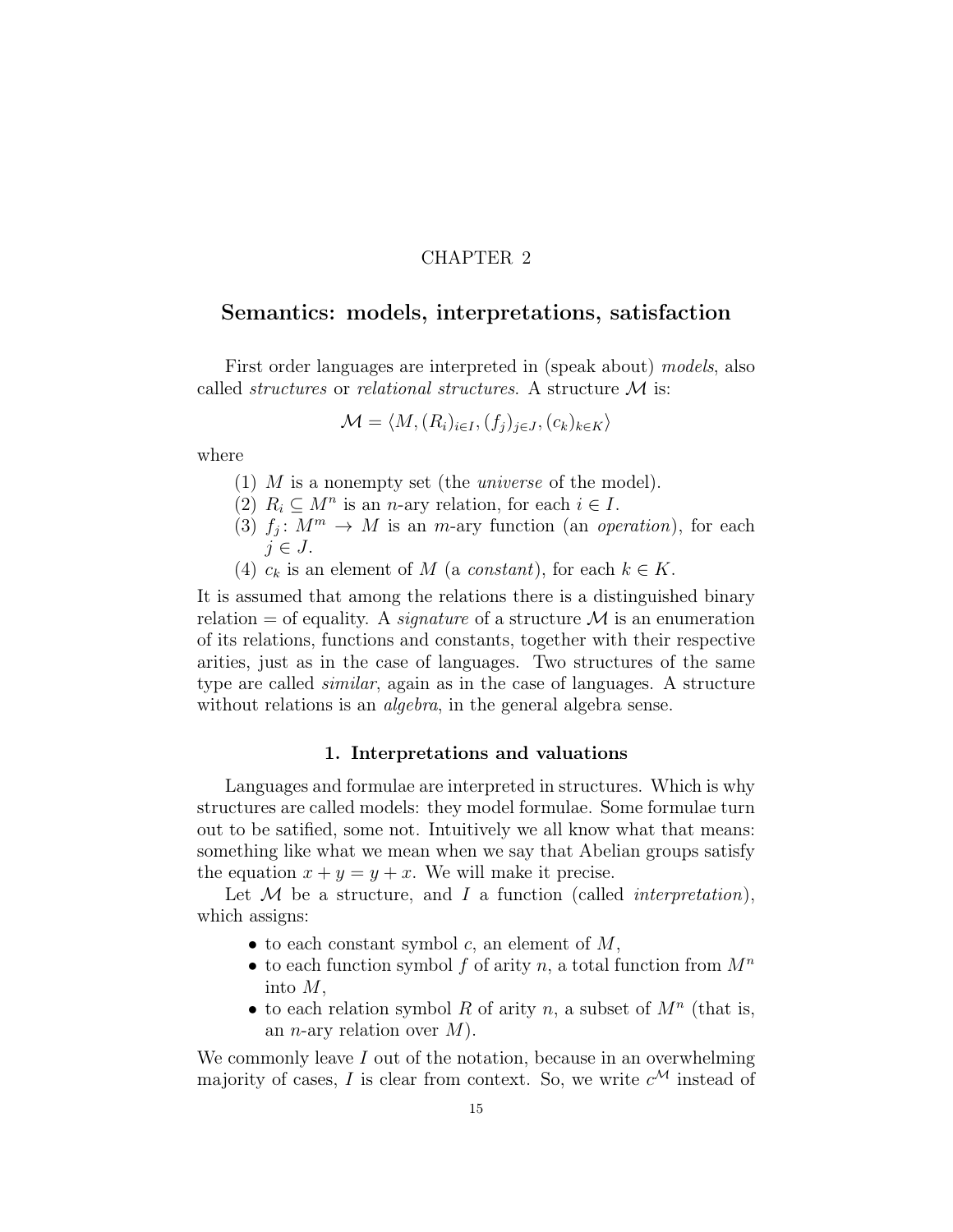#### 16 2. SEMANTICS: MODELS, INTERPRETATIONS, SATISFACTION

 $I(c)$  for a constant symbol c, and  $f^{\mathcal{M}}$  instead of  $I(f)$  for a function symbol f, and finally  $R^{\mathcal{M}}$  instead of  $I(R)$ , for a relation symbol R.

A valuation in M is a function  $\nu$  assigning to each variable x a member of M, and then extended to compound terms by:  $\nu(f(t_1 \dots t_n)) =$  $f^{\mathcal{M}}(\nu(t_1)\dots\nu(t_n)).$  We will typically use the Greek  $\nu$  for a valuation, just because we often use  $v$  for a variable.

We will illustrate the roles of interpretation and valuation in the example below. The example is admittedly silly, but it brings out some important points. In particular, it emphasises the fact that uninterpreted language is just a game of symbols.

## Example 2.1: Interpretation and valuation

An anthropologist studies a newly discovered tribe. She focuses on their understanding of numbers and the language of arithmetic. To her surprise, she finds out that the tribe uses a kind of symbolic notation. Probing harder, she learns that:

- $-\star$  is used as a unary function,
- $\times$  and  $\diamond$  are used as binary functions,
- / is used as a binary relation.

She finally finds and old sage who speaks English and she learns further that they write  $\star$  in front of a number to indicate its negative,  $\times$  in front of two numbers for addition, and  $\diamond$  in front of two numbers for multiplication. Also, / written between two numbers means that the first is smaller than the second. Here is an arithmetical inscription in their language:

## $\star$ I /  $\times$ II  $\diamond$   $\star$ III I

Puzzled by I, II and III, she asks, and hears: "Oh, these are just placeholders for numbers. We use them so that we knew which must be the same and which needn't be." To discover what the inscription means, our anthropologist must first *inter*pret the symbols in the structure  $(\mathbb{Z}; \leq, +, \cdot, -)$  of the integers with the usual operations and order. Her interpretation function is:  $x^{\mathbb{Z}} = -$ ,  $\overline{z} = +$ ,  $\overline{z} = \times$ ,  $\overline{z} = \overline{z}$ . Next, to make better sense of the inscription, she evaluates the placeholdes. Attracted by their uncanny resemblance to Roman numerals, she takes her valuation function to be:  $\nu(I) = 1, \nu(II) = 2, \nu(III) = 3.$  Next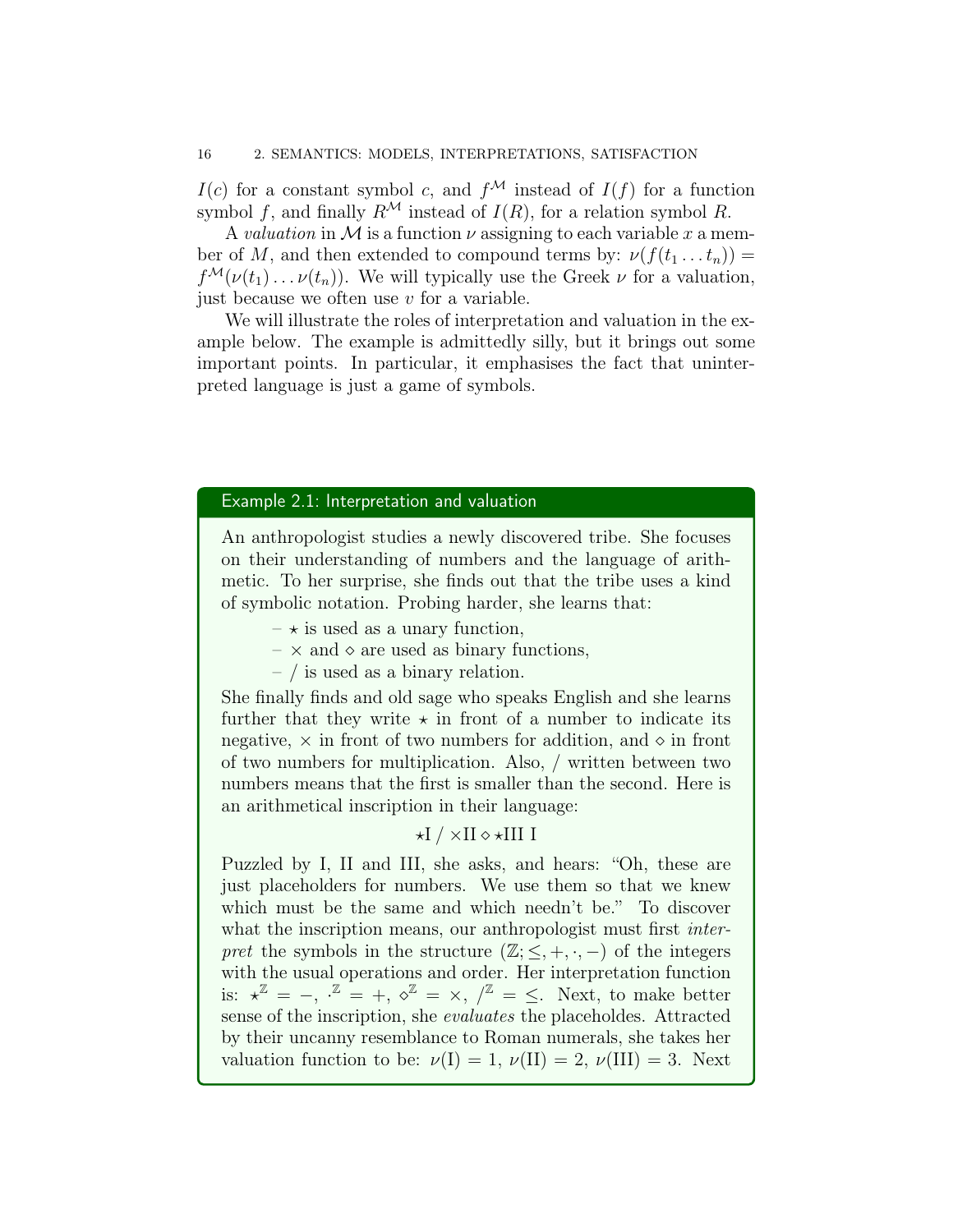she calculates the right-hand side of /:

$$
\nu(\times II \diamond \star III I) = +(\nu(II), \nu(\diamond \star III I))
$$
  
= + (2, ·( $\nu(\star III), \nu(I)$ ))  
= + (2, ·( $-\nu(III), \nu(I)$ ))  
= + (2, ·( $-3, 1$ ))  
= 2 + (-3 · 1)  
= -1

writing  $+$  and  $\cdot$  in prefix notation for the first few lines, just to conform to the local usage. Then, the left-hand side:

$$
\nu(\star(I)) = -\nu(I) \n= -1
$$

To proceed, she needs to learn about satisfaction and truth, so we leave her for the time being...

## 2. Satisfaction and truth

We say that a structure M satisfies a formula  $\varphi(x_1, \ldots, x_m)$  under a valuation  $\nu$ , written  $\mathcal{M} \models_{\nu} \varphi(x_1,\ldots,x_m)$ , or that a valuation  $\nu$ satisfies  $\varphi(x_1,\ldots,x_m)$  in M. Satisfaction if defined by induction on complexity of  $\varphi(x_1, \ldots, x_m)$ .

Definition 2.1: Satisfaction

Base case. If  $\varphi(x_1,\ldots,x_m)$  is atomic, that is, of the form  $R(t_1 \ldots t_n)$  where  $t_1, \ldots, t_n$  are terms in some variables from  $\{x_1, \ldots, x_m\}$ , then  $\mathcal{M} \models_{\nu} R(t_1 \dots t_n)$  if  $R^{\mathcal{M}}(\nu(t_1^{\mathcal{M}}) \dots \nu(t_n^{\mathcal{M}}))$  holds in  $\mathcal{M}$ . Inductive step.

- $M \models_{\nu} \chi \rightarrow \psi$  if either  $M \not\models_{\nu} \chi$  or  $M \models_{\nu} \psi$ .
- $\mathcal{M} \models_{\nu} \neg \psi$  if  $\mathcal{M} \not\models_{\nu} \psi$ ,
- $\mathcal{M} \models_{\nu} \forall x \psi$  iff for all valuations  $\mu$  that differ from  $\nu$ only at x, we have  $\mathcal{M} \models_{\mu} \psi$ .

Although our official logical vocabulary contains only implication, negation and universal quantifier, it is convenient to have satisfaction defined for the other connectives as well.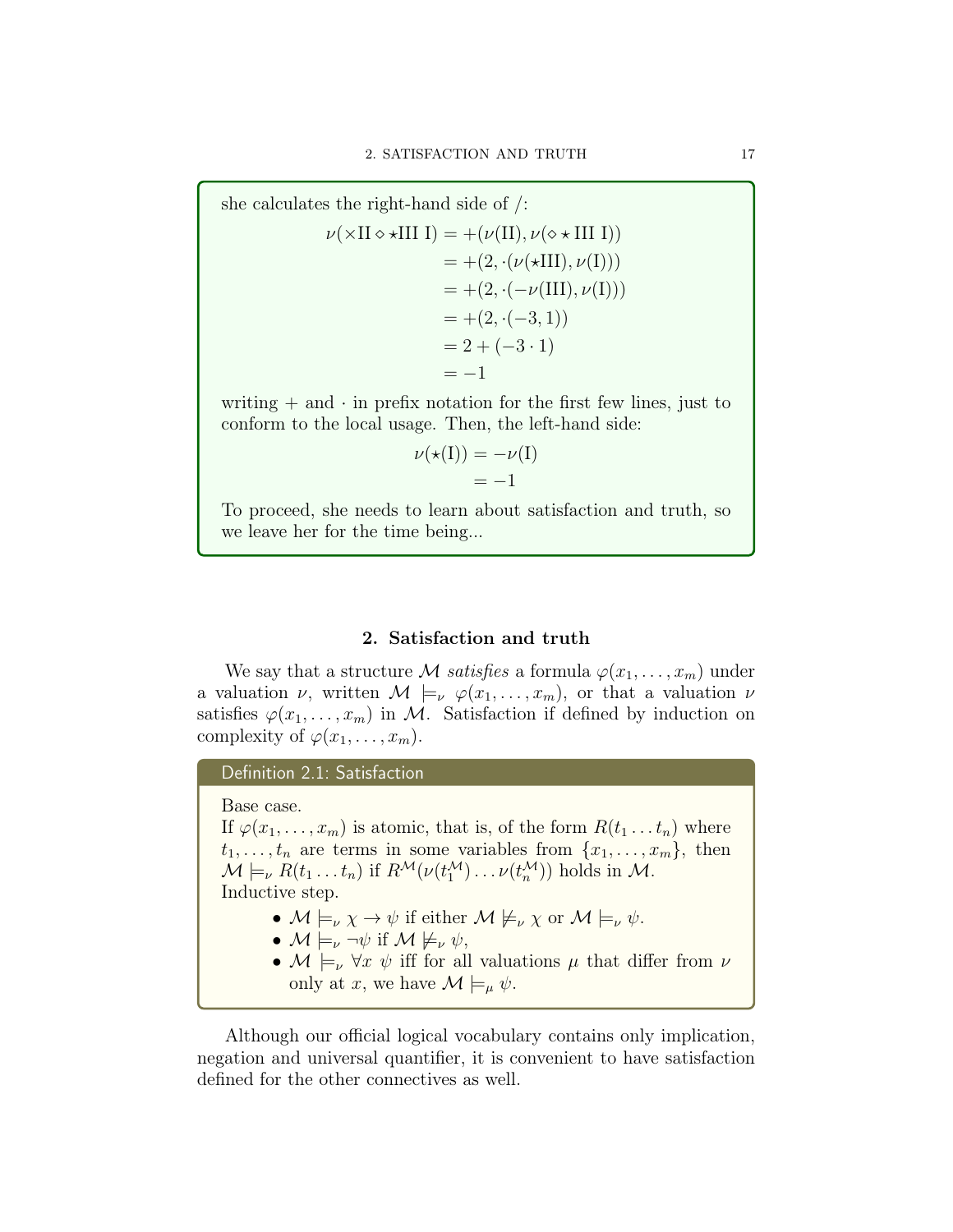| Lemma 2.1                                                                                                                          |
|------------------------------------------------------------------------------------------------------------------------------------|
| Let M be a structure and $\nu$ a valuation in M. Then,                                                                             |
| (1) $\mathcal{M} \models_{\nu} \varphi \wedge \psi$ iff $\mathcal{M} \models_{\nu} \varphi$ and $\mathcal{M} \models_{\nu} \psi$ , |
| (2) $\mathcal{M} \models_{\nu} \varphi \vee \psi$ iff $\mathcal{M} \models_{\nu} \varphi$ or $\mathcal{M} \models_{\nu} \psi$ ,    |
| (3) $\mathcal{M} \models_{\nu} \exists v \varphi$ iff for some valuation $\mu$ that differs from $\nu$                             |
| only at v, we have $\mathcal{M}\models_{\mu}\varphi$ .                                                                             |
|                                                                                                                                    |

PROOF. For (1), the offical version of  $\varphi \wedge \psi$  is  $\neg(\varphi \rightarrow \neg \psi)$ . We have

$$
\mathcal{M} \models_{\nu} \neg (\varphi \to \neg \psi) \text{ iff } \mathcal{M} \not\models_{\nu} \varphi \to \neg \psi
$$
  
iff  $\mathcal{M} \models_{\nu} \varphi \text{ and } \mathcal{M} \not\models_{\nu} \neg \psi$   
iff  $\mathcal{M} \models_{\nu} \varphi \text{ and } \mathcal{M} \models_{\nu} \psi$ 

We leave (2) and (3) as an exercise.

A common notational variant, which we will be using quite often, makes use of the fact that valuations in a structure  $\mathcal M$  can be identified with sequences  $(\nu(v_n): n \in \omega)$  of elements of M, and further, given any formula  $\varphi$ , only a finite number of variables, say,  $x_1, \ldots, x_n$ occur in  $\varphi$ . So, instead of specifying  $\nu$  and writing  $\mathcal{M} \models_{\nu} \varphi$ , we can write  $\mathcal{M} \models \varphi[a_1,\ldots,a_n],$  with the implied understanding that  $\varphi$  is  $\varphi(x_1,\ldots,x_n)$  and  $\nu(x_1)=a_1,\ldots,\nu(x_n)=a_n$ . Alternatively, we can also write  $\varphi^{\mathcal{M}}(a_1, \ldots, a_n)$ ; this notation resembles the one used for *polynomials* in general algebra. Or indeed, the usual polynomials, for if  $M$ is a field and  $\varphi$  is  $\exists x \colon y_n x^n + \cdots + y_1 x + y_0 = 0$ , then  $\mathcal{M} \models \varphi[a_0, \ldots, a_n]$ is commonly written as  $\exists x: a_n x^n + \cdots + a_1 x + a_0 = 0.$ 

Finally, we come to the definition of truth.

#### Definition 2.2: Truth

Let M be a structure,  $\varphi$  a formula and T a set of formulae. Then,

- $\varphi$  is true in M or verified by M iff it is satisfied by all valuations. Notation:  $\mathcal{M} \models \varphi$  means ' $\varphi$  is true in  $\mathcal{M}'$ , and  $\mathcal{M} \models T$  means ' $\tau$  is true in  $\mathcal M$  for every  $\tau \in T'$ .
- $T \models \varphi$  iff every structure verifying every  $\tau \in T$  also verifies  $\varphi$ , that is, if  $\mathcal{M} \models T$  implies  $\mathcal{M} \models \varphi$ , for every structure M.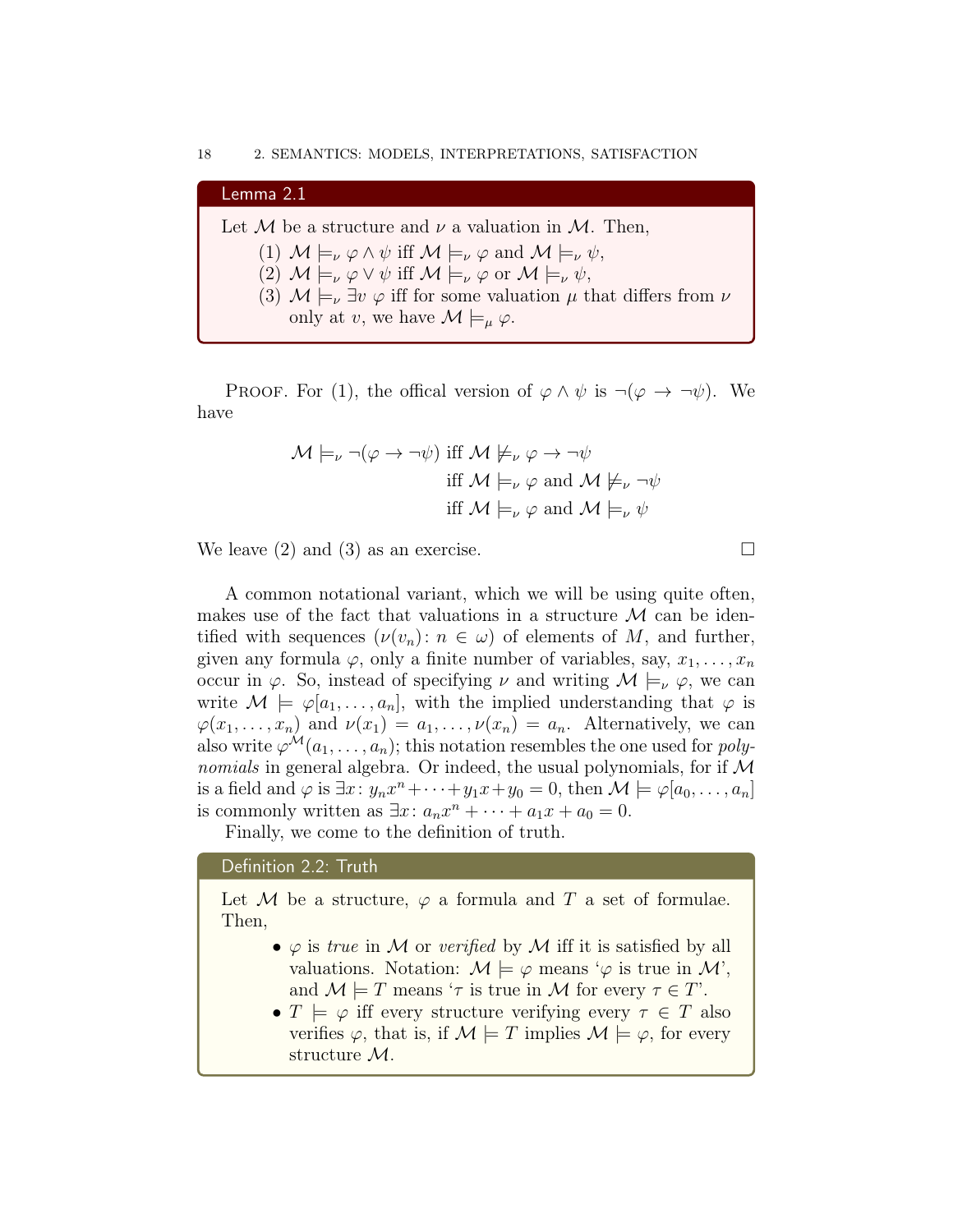Example 2.2: Satisfaction and truth

The anthropologist story from Example 2.1 continues. Having evaluated the terms on the sides of

 $\star$ I /  $\times$ II  $\diamond$   $\star$ III I

under  $v$ , she now asks herself if the formula inscribed above is satisfied in  $\mathbb Z$  under v. This is an atomic formula (a binary relation between two terms), so by definition  $\mathbb{Z} \models_{v} \star I / \times II \diamond \star III$  I if and only if  $v(\star I)/\mathbb{Z}v(\times II \diamond \star III]$  is holds in  $\mathbb{Z}$ . She already knows (see Example 2.1) that  $v(\star I) = -1$  and  $v(\times II \diamond \star III I) = -3$ . She also knows that  $\int^{\mathbb{Z}}$  is  $\leq$ . So  $\mathbb{Z} \models_v \star I / \times II \star III$  I if and only if  $-1 < -3$ . Thus, our formula is not satified by v in  $\mathbb{Z}$ .

## Example 2.3: Satisfaction, truth and quantifiers

The anthropologist's saga continues. Now she overhears the old sage say: Aye, for all numbers II and III, one can find a number I such that

$$
\star I \,/\times II \!\diamond\!\star III \,I
$$

holds true. She is now a little tired of the alien notation, so she quickly translates it into:

$$
\mathbb{Z} \models \forall x, y \; \exists z \colon -z \le x + (-y \cdot z)
$$

Now, 'true' means 'satisfied under every valuation' so in particular the valuation  $v(y) = 1$ ,  $v(x) = -1$ ,  $v(z) = 0$  should do. But for this valuation, sadly, she is unable to find any  $v'$  differing from v only on z and such that  $-v'(z) \leq -1 + (-1 \cdot v'(z))$ . Even old sages are wrong sometimes.

## Example 2.4: Some familiar structures

- $\mathcal{L} = (L; \wedge, \vee)$ , where  $\wedge$  and  $\vee$  are binary operations, such that the following sentences are true in  $\mathcal{L}$ :
	- $-\forall x: x \wedge x = x$
	- $-\forall x: x \vee x = x$
	- $-\forall x, y \colon x \land y = y \land x$
	- $-\forall x, y \colon x \lor y = y \lor x$
	- $-\forall x, y, z: x \wedge (y \wedge z) = (x \wedge y) \wedge z$
	- $-\forall x, y, z: x \vee (y \vee z) = (x \vee y) \vee z$
	- $-\forall x, y \colon x \wedge (x \vee y) = x$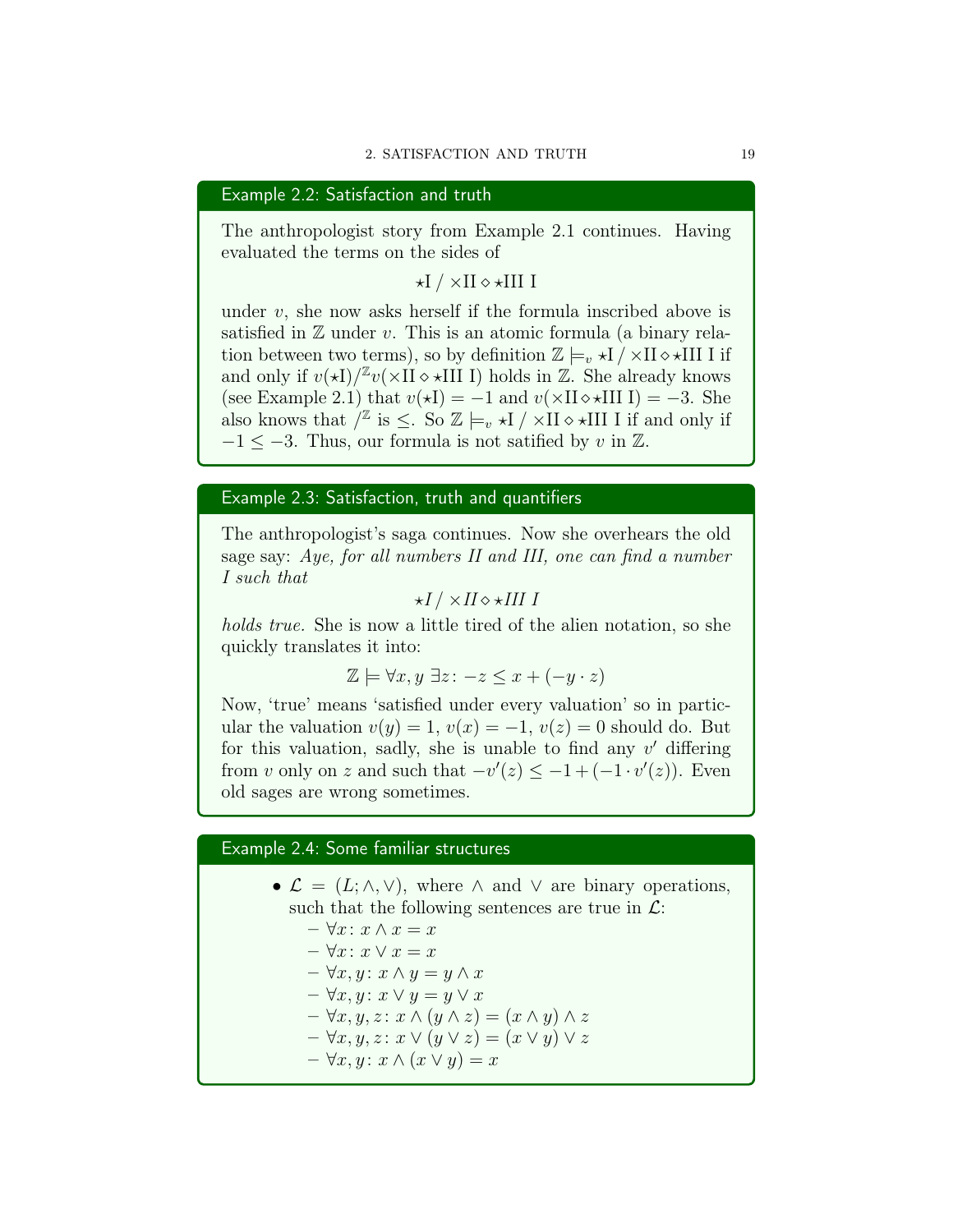$-\forall x, y \colon x \lor (x \land y) = x$ 

That is,  $\mathcal L$  is any lattice. All these sentences are universally quantified equations; in such situations, we typically write them more succintly, as in the next example.

•  $\mathcal{G} = \langle G, \cdot, ^{-1}, e \rangle$ , where  $\cdot, ^{-1}$  and e are, respectively, a binary operation, a unary operation and a constant, such that the following hold

$$
- (x \cdot y) \cdot z = x \cdot (y \cdot z)
$$
  

$$
- x \cdot x^{-1} = e = x^{-1} \cdot x
$$

$$
- x \cdot e = x = e \cdot x
$$

for all  $x, y, z \in G$ . That is,  $\mathcal G$  is any group.

- $\mathcal{G}_2 = \langle G, \cdot, \cdot^{-1}, e \rangle$ , satisfying all properties above, together with: (a)  $\exists x: x \neq e$  and (b)  $\forall x, y: x \neq y \Rightarrow x = e$ or  $y = e$ . That is,  $\mathcal{G}_2$  is any two-element group.
- $\mathcal{B}_2 = \langle \{0, 1\}, \cdot, \overline{\phantom{0}}^{-1}, e \rangle$ , where  $\cdot$  is addition mod 2,  $^{-1}$  is the identity function, and  $e$  is 0. That is,  $\mathcal{B}_2$  is a two-element group  $\mathbb{Z}_2$ .
- $\mathcal{D} = \langle D, \leq \rangle$ , such that  $\leq$  is a dense linear ordering without endpoints.
- $\mathcal{Q} = \langle \mathbb{Q}, \leq \rangle$ , the rationals with their natural ordering.
- $\mathcal{N} = \langle \mathbb{N}_0, \leq, +, \times, 0, 1 \rangle$ , the standard model of arithmetic.

Notice that the equality relation is present in all these structures. Following custom, we do not mention it explicitly. Structures  $\mathcal{G}_2$ and  $\mathcal{B}_2$  illustrate two common ways of specifying models: one by listing some formulae that we want our model to satisfy, the other by giving the model explicitly. The same goes for  $\mathcal Q$  and D. Refer to Example 1.3 for formulae defining  $\mathcal{D}$ .

## Example 2.5: Duality principle for lattices

Consider the language with two binary functions:  $\times$  and  $+$ . Let  $\mathcal{L} = (L; \wedge, \vee)$  be any lattice. Consider two interpretations:  $I_1(\times) = \wedge$ ,  $I_1(+) = \vee$ , and  $I_2(\times) = \vee$ ,  $I_2(+) = \wedge$ . Then, all axioms of lattices are true in  $(L; I_1(\times), I_1(+))$  and in  $(L; I_2(\times), I_2(\div))$ . In plain words: swapping meet and join in a lattice gives another lattice. This is known as duality principle for lattices.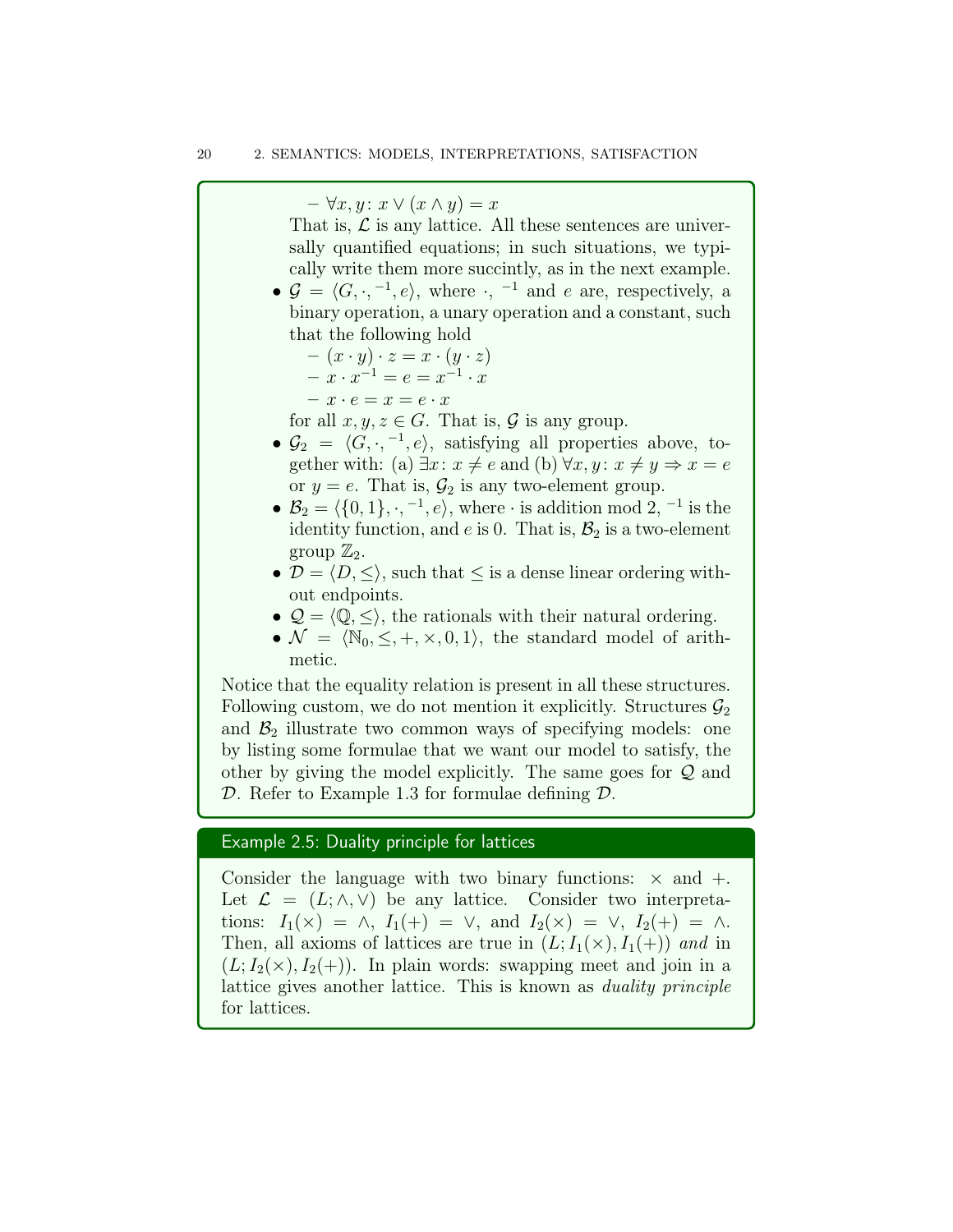## CHAPTER 3

## Completeness of first order logic

Let  $T \cup {\varphi}$  be a set of formulae. If  $T \vdash \varphi$  (there is a proof of  $\varphi$  from T), we call  $\varphi$  a *syntactic* consequence of T. If  $T \models \varphi$  (every model of T is a model of  $\varphi$ ), we call  $\varphi$  a *semantic* consequence of T. Are the two the same?

Theorem 3.1: Completeness theorem, Gödel-Maltsev  $T \vdash \varphi$  iff  $T \models \varphi$ 

Before we sketch a proof of this theorem, we reformulate it in a way suitable to the method of proof we intend to use. We call a set  $T$  of formulae *satisfiable* if for some structure M and some valuation  $\nu$  in M we have  $M \models_{\nu} T$ . So, T is satisfiable if it has a model. If T is not satisfiable, it is called *unsatisfiable*. We call  $T$  *consistent* if there is no formula  $\alpha$  such that  $T \vdash \alpha \wedge \neg \alpha$ . So, T is consistent if there is no proof of contradiction from  $T$ . If  $T$  is not consistent, it is called *inconsistent*.

Lemma 3.1

For any set of formulae T and a formula  $\varphi$  the following hold: (1)  $T \vdash \varphi$  iff  $T \cup {\neg \varphi}$  is inconsistent. (2)  $T \models \varphi$  iff  $T \cup {\neg \varphi}$  is unsatisfiable.

PROOF. We will sketch a proof for the first equivalence. Suppose  $T \vdash \varphi$ . Let  $\alpha_1, \ldots, \alpha_n$  be a proof of  $\varphi$  from T. Then,  $\alpha_1, \ldots, \alpha_n$  is also a proof of  $\varphi$  from  $T \cup {\neg \varphi}$ , so  $T \cup {\neg \varphi} \vdash \varphi$  holds. Trivially,  $T \cup {\neg \varphi} \vdash \neg \varphi$  holds. It is quite a nontrivial exercise (given our parsimonious axiom system) to show that in this case  $T\cup\{\neg\varphi\} \vdash \varphi \wedge \neg\varphi$ holds as well. Conversely, suppose  $T \cup \{\neg \varphi\} \vdash \alpha \wedge \neg \alpha$ . Then, we can show that  $T \cup {\neg \varphi} \vdash \varphi$ , using (a) the fact that  $\alpha \wedge \neg \alpha \vdash \beta$  for any  $\beta$  and (b) the fact that  $\vdash$  is transitive. We can show further that then  $T \vdash \neg \varphi \rightarrow \varphi$ , and from this, applying some more formal proving, we get  $T \vdash \varphi$  (the latter is not too surprising given that shorthand for  $\neg \varphi \rightarrow \varphi$  is  $\varphi \vee \varphi$ ).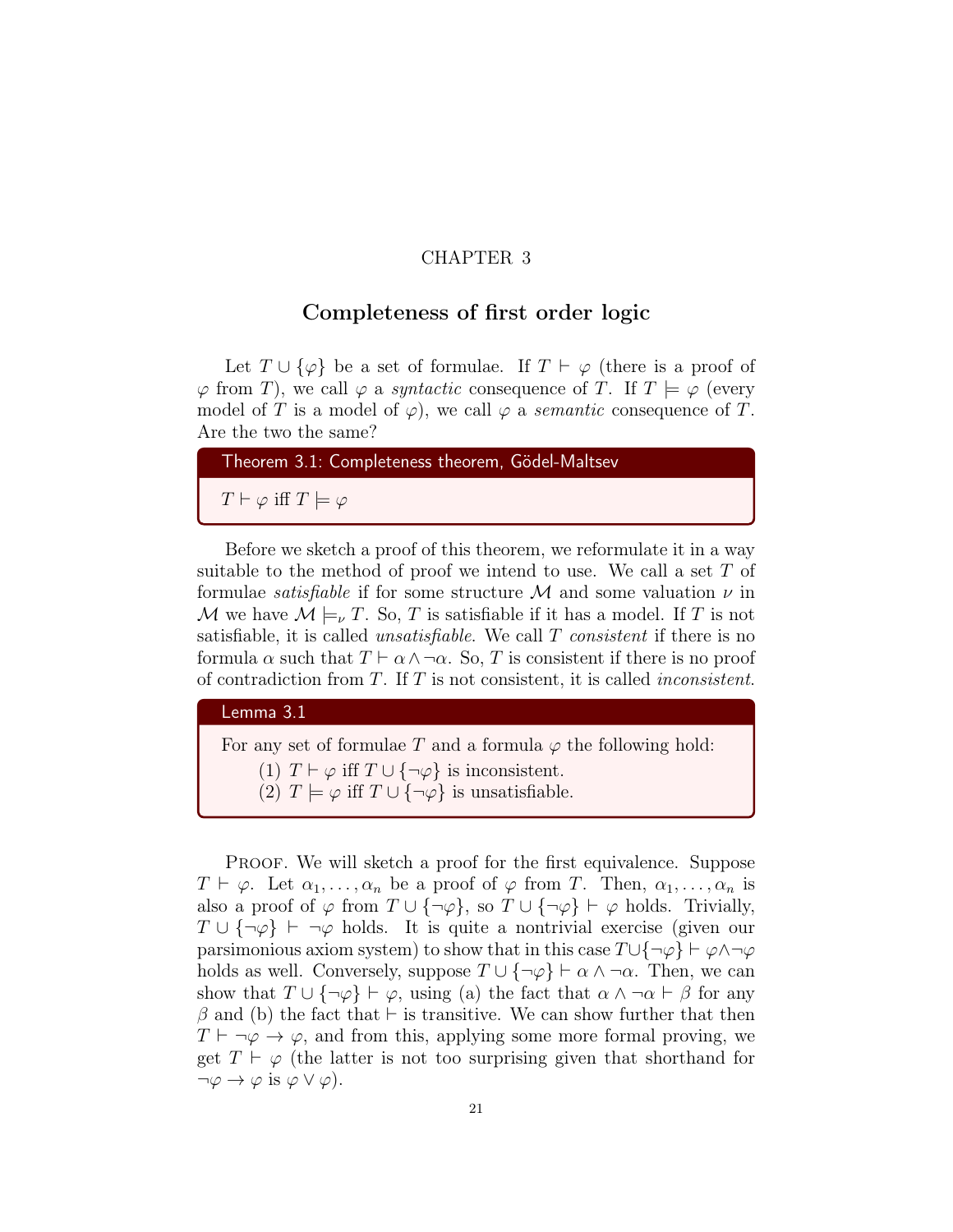For the second equivalence we will give a more complete proof. Assume  $T \models \varphi$ . Suppose for contradiction that  $T \cup {\neg \varphi}$  has a model, that is, for some satructure M and some valuation  $\nu$  in M we have  $\mathcal{M} \models_{\nu} T$  and  $\mathcal{M} \models_{\nu} \neg \varphi$ . By assumption then it follows that  $\mathcal{M} \models_{\nu} \varphi$ . So, by definition of satisfaction, we have  $\mathcal{M} \models_{\nu} \varphi$  and  $\mathcal{M} \not\models_{\nu} \varphi$ . A contradiction. Conversely, suppose  $T \cup \{\neg \varphi\}$  is unsatisfiable. Then, for every structure M and every valuation  $\nu$  in M we have either  $M \not\models_{\nu} \tau$ for some  $\tau \in T$ , or  $\mathcal{M} \not\models_{\nu} \neg \varphi$  (that is  $\mathcal{M} \models_{\nu} \varphi$ ). This is equivalent to the following. For every structure M and every valuation  $\nu$  in M, if  $M \models_{\nu} \tau$  for every  $\tau \in T$ , then  $M \models_{\nu} \varphi$ . Since this holds for every valution  $\nu$ , we get that  $\mathcal{M} \models T$  implies  $\mathcal{M} \models \varphi$ , that is,  $T \models \varphi$  as required.

#### Theorem 3.2: Completeness theorem, equivalent version

T is satisfiable if T is consistent.

#### 1. Henkin method

The difficult part in proving completeness is to show that if  $T$  is consistent, then it has a model. We describe a method of proof due in this form to Leon Henkin. We call a set  $S$  of formulae a *Henkin set*, if

- $S$  is maximally consistent (consistent and such that for every formula  $\varphi$ , either  $\varphi \in S$  or  $\neg \varphi \in S$ )
- ( $\exists v$ )  $\varphi \in S$  implies  $\varphi(c) \in S$ , for some constant c.

So, the constant  $c$  serves as a witness for the existential quantifier in  $(\exists v) \varphi$ . It is called a *witnessing constant* or just a *witness*.

## Lemma 3.2

Let  $S$  be a Henkin set. Then,  $S$  induces an equivalence relation on the set Term of all terms, by  $t \sim s$  iff  $t = s \in S$ . Moreover,  $\sim$ has the following compatibility property<sup> $a$ </sup>:

- if  $t_1 \sim s_1, \ldots, t_n \sim s_n$ , then  $f(t_1, \ldots t_n) \sim f(s_1, \ldots s_n)$ , for any n-ary function  $f$ .
- if  $t_1 \sim s_1, \ldots, t_n \sim s_n$ , then  $R(t_1, \ldots, t_n) \in S$  iff  $R(s_1, \ldots, s_n) \in S$ , for any *n*-ary relation R.

 ${}^a$ An equivalence relation with the compatibility property is called a *congru*ence in algebra.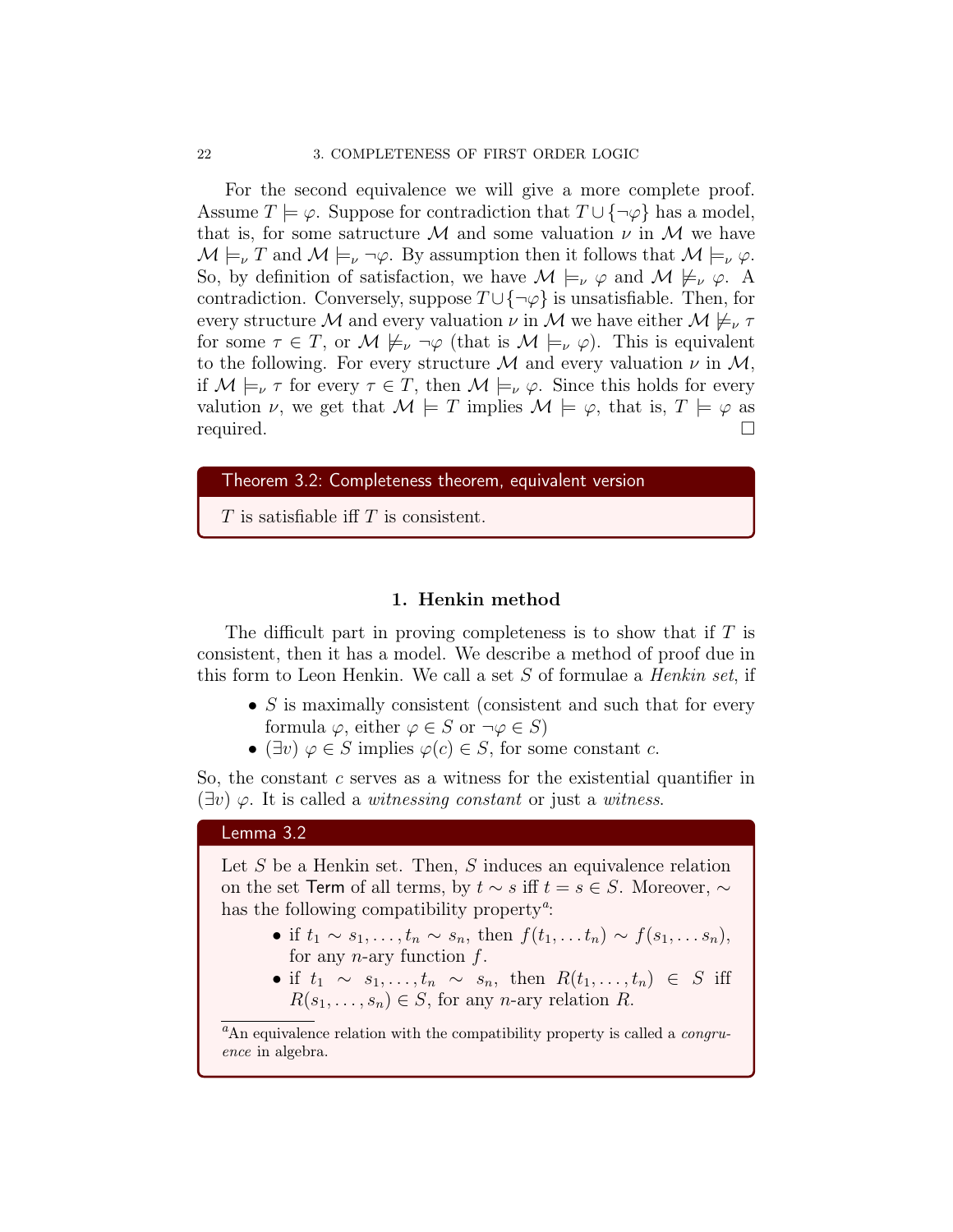#### 1. HENKIN METHOD 23

PROOF. Since the pure axioms of equality  $(E1-E5)$  are quantifier free, any term  $t$  is free for any variable occurring in these axioms. Then, by several applications of A4 we get that

- $\bullet$   $t=t$
- $t = s \rightarrow s = t$
- $t = s \wedge s = r \rightarrow t = r$
- $t_1 = s_1 \wedge \cdots \wedge t_n = s_n \rightarrow f(t_1, \ldots, t_n) = f(s_1, \ldots, s_n)$  for any function symbol  $f$
- $t_1 = s_1 \wedge \cdots \wedge t_n = s_n \rightarrow R(t_1, \ldots, t_n) \leftrightarrow R(s_1, \ldots, s_n)$  for any relation symbol R.

are logical theorems, for any terms  $t, t_1, \ldots, t_n, s, s_1, \ldots, s_n r$ . It follows that  $t = t \in S$  for any term t, because S is consistent, so  $\sim$  is reflexive. If  $t = s \in S$ , then since  $t = s \rightarrow s = t$  is a logical theorem, and so belongs to S, we have  $S \vdash s = t$ . If  $s = t \notin S$ , then by maximality  $s \neq t \in S$ , and so S would be inconsistent. Therefore,  $s = t \in S$ , showing that  $\sim$  is symmetric.

By similar reasoning, we can show that  $\sim$  is transitive and has the compatibility property.

Now, define the universe, functions and relations:

- $H = \text{Term}/\sim$ .
- $f^U([t_1], \ldots, [t_n]) = [f(t_1, \ldots, t_n)].$
- $([t_1], \ldots, [t_n]) \in R^U$  iff  $R(t_1, \ldots, t_n) \in S$ .

The definitions above are correct: they do not depend of the choice of representatives of equivalence classes, by Lemma 3.2. Next, define a valuation  $\nu$ :

$$
\bullet \ \nu(v) = [v].
$$

Lemma 3.3

Let  $\mathcal H$  and  $\nu$  be the structure and the valuation defined above. Then  $\mathcal{H} \models_{\nu} \varphi$  if and only if  $\varphi \in S$ .

PROOF. Induction on complexity of  $\varphi$ . If  $\varphi$  is atomic, then the claim follows immediately from the definitions. If  $\varphi$  is  $\neg \psi$ , then  $\varphi \in S$ iff  $\psi \notin S$ , by maximal consistency of S. Then, by inductive hypothesis  $\mathcal{H} \not\models_{\nu} \psi$  iff  $\psi \in S$ . Therefore,  $\mathcal{H} \models_{\nu} \neg \psi$  iff  $\neg \psi \in S$ , as claimed. If  $\varphi$  is  $\alpha \rightarrow \beta$ , a similar argument works.

It remains to deal with the quantifier. We will use the 'unofficial' existential quantifier in the proof; the proof for the 'official' universal quantifier can be obtained using the logical theorem  $(\forall v) \varphi \leftrightarrow$  $\neg(\exists v) \neg \varphi$ . Suppose  $\varphi$  is  $(\exists v) \psi$ . If  $\varphi \in S$ , then  $\psi(c) \in S$  for some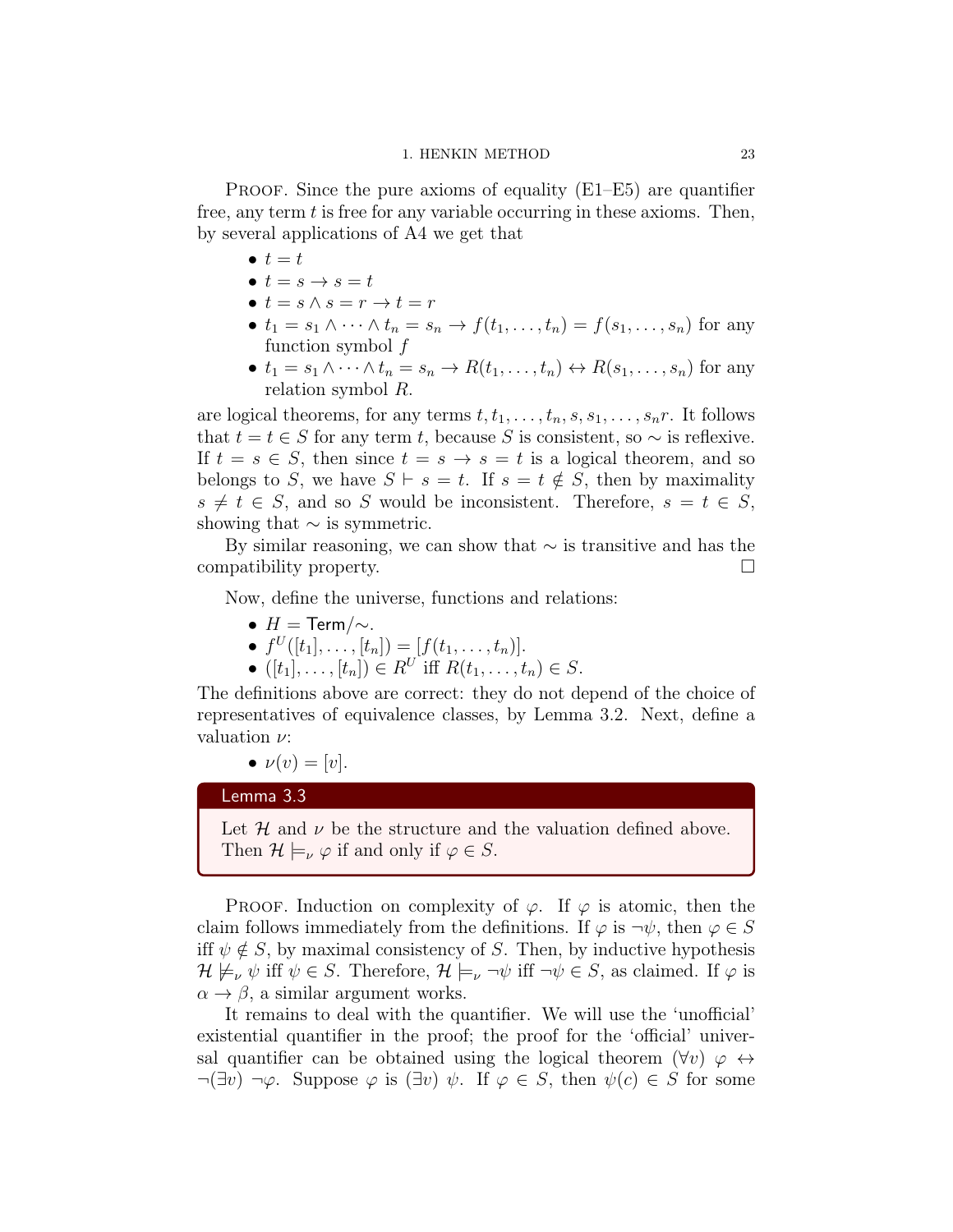constant c, because  $S$  is a Henkin set. The inductive hypothesis applies to  $\psi(c)$ , so we get that  $\mathcal{H} \models_{\nu} \psi(c)$ . By definition of satisfaction, then  $\mathcal{H} \models_{\nu} (\exists v) \psi$ . Conversely, if  $\mathcal{H} \models_{\nu} (\exists v) \psi$ , then by definition of satsfaction again,  $\mathcal{H} \models_{\mu} \psi(v)$ , for some valuation  $\mu$  differing from  $\nu$  at most on v. Thus,  $\mu(v) = [t]$  for some term t. Now, consider  $\psi(t)$ . By inductive hypothesis,  $\psi(t) \in S$  iff  $\mathcal{H} \models_{\nu} \psi(t)$ , and notice that  $\nu(t) = [t] = \mu(v)$ . It follows that  $\mathcal{H} \models_{\nu} \psi(t)$ , so  $\psi(t) \in S$ . But  $\psi(t) \to (\exists v) \psi$  is a logical theorem (again, it is a tedious exercise in using our axiom system: the relevant axiom is A4 and we can always choose<sup>1</sup> a variable v so that t is free for v in  $\psi$ ), so  $(\exists v)$   $\psi \in S$  as required.

## Lemma 3.4

Every consistent set of formulae  $T$  of  $\mathcal L$  can be extended to a Henkin set  $T^*$  in a language  $\mathcal{L}^* = \mathcal{L} \cup C$ , where C a countable set of new constants.

PROOF. An inductive construction iterated inductively. We will present a reasonably detailed proof sketch. Assume for simplicity that the language is countable. Also, pretend (contrary to our official setup) that all quantifiers are existential (this is harmless, in view of  $\exists = \neg \forall \neg$ ). Now, order all formulae of  $\mathcal L$  into a sequence, and consider them one by one. Put  $T_0^0 = T$ .

- (1) If  $T_n^0 \cup {\varphi_{n+1}}$  is inconsistent, then  $T_{n+1}^0 = T_n^0$ .
- (2) If  $T_n^0 \cup {\varphi_{n+1}}$  is consistent, and  $\varphi_{n+1}$  is not of the form  $(\exists v) \psi$ , then  $T_{n+1}^0 = T_n^0 \cup {\varphi_{n+1}}$ .
- (3) If  $T_n^0 \cup {\varphi_{n+1}}$  is consistent, and  $\varphi_{n+1}$  is of the form  $(\exists v) \psi$ , then  $T_{n+1}^0 = T_n^0 \cup {\varphi_{n+1}, \psi(v/c)}$ , for some new constant c. (4)  $T^1 = \bigcup_{n \in \omega} T_n^0$ .

It is clear that steps (1) and (2) produce a  $T_{n+1}^0$  that is consistent. For step (3) observe that since  $T_n^0$  is finite at each stage and there are infinitely many constants, a suitable  $\psi(v/c)$  with a fresh constant c always exists. Now, suppose  $T_n^0 \cup {\varphi_{n+1}, \psi(v/c)}$  is inconsistent, so there is a proof of contradiction from it. Thus, by Theorem  $1.2(2)$ ,  $T_n^0 \cup {\varphi_{n+1}}$   $\vdash \neg \psi(v/c)$  must hold. Observing that c, being a constant, is free for v in  $\psi$  and applying A4, we get that  $\neg(\exists v) \ \psi \rightarrow \neg \psi(v/c)$ 

<sup>&</sup>lt;sup>1</sup>In fact, to be completely justified in doing so, we would need to show that the formulae  $(\exists v) \psi$  and  $(\exists v') \psi'$  are logically equivalent, where  $\psi'$  results from  $\psi$  by replacing all occurrences of v by occurrences of v'. This procedure is called 'renaming bound variables', and we do it nearly subconsciously all the time. Just think how many times you have heard or said "there is an x, ooops, I've used x already, let's call it  $y$ ".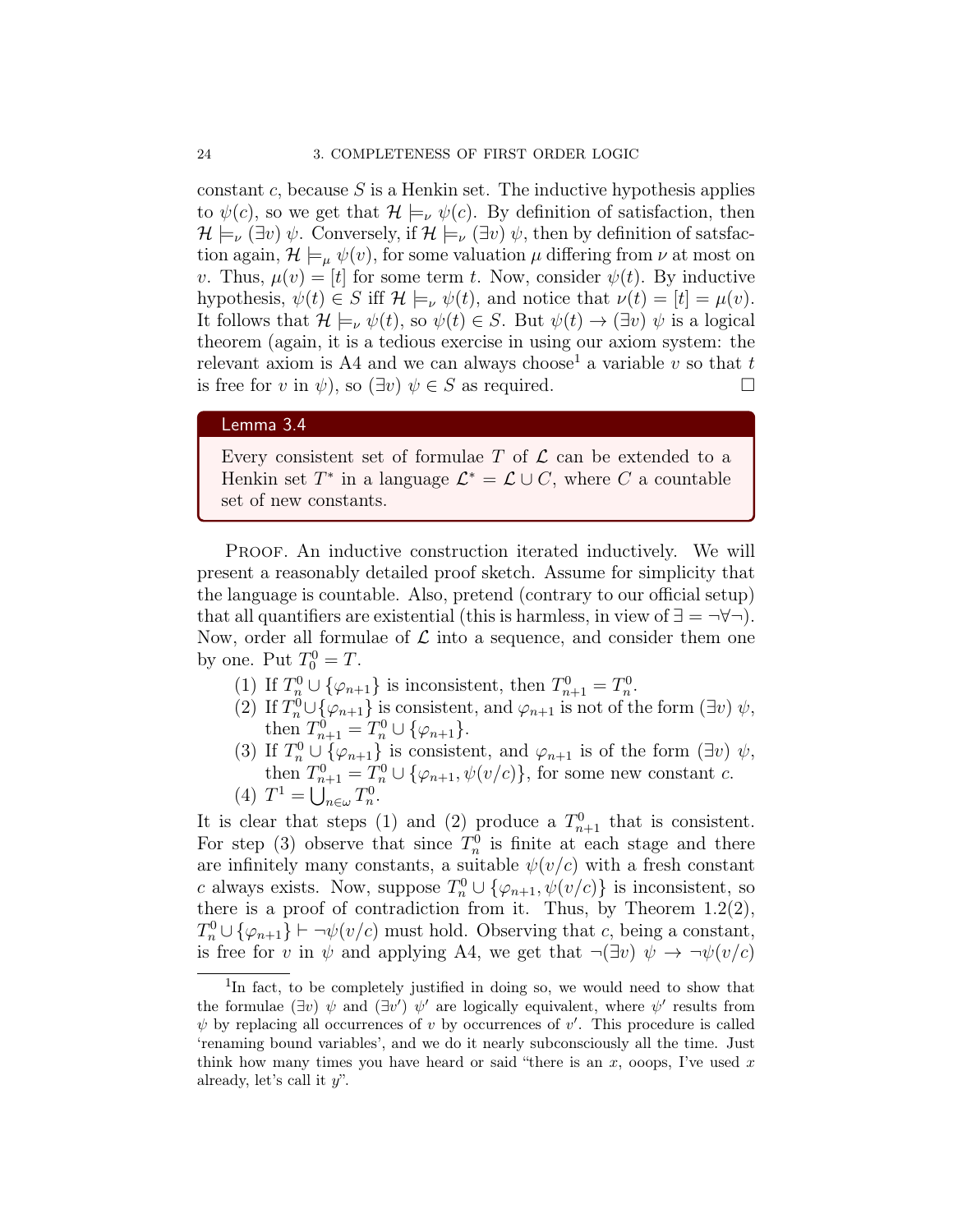#### 1. HENKIN METHOD 25

is a logical theorem. Thus, since  $\neg(\exists v)\psi$  is  $\neg \varphi_{n+1}$ , we have  $T_n^0 \cup$  $\{\neg \varphi_{n+1}\}\vdash \neg \psi(v/c)$  as well. Applying Theorem 1.3, we obtain  $T_n^0\cup$  $\{\varphi_{n+1} \vee \neg \varphi_{n+1}\}\vdash \neg \psi(v/c)$ . But  $\varphi_{n+1} \vee \neg \varphi_{n+1}$  is a logical theorem, so any proof from  $T_n^0 \cup {\varphi_{n+1} \vee \neg \varphi_{n+1}}$  is also a proof from  $T_n^0$  alone. Therefore,  $T_n^0 \vdash \neg \psi(v/c)$ . Since the constant c was not in the original language, Theorem 1.4 applies, giving  $T_n^0 \vdash (\forall v) \neg \psi(v)$ . But then,  $T_n^0 \vdash \neg (\exists v) \psi(v)$  and so  $T_n^0 \cup \{(\exists v) \psi(v)\},$  that is,  $T_n^0 \cup \{\varphi_{n+1}\}$  is inconsistent, contradicting the assumption.

It follows (by compactness) that  $T^1$  is consistent. But notice that we have only dealt with the existential formulae in the original language  $\mathcal{L}$ . By adding witnessing constants and new formulae, we have created new existential formulae to take care of. For example, if  $(\exists x)(\exists y) \varphi(x, y)$ was in  $\mathcal{L}$ , our "first pass" would add the formula  $(\exists y) \varphi(c, y)$  which is existential, but does not belong to  $\mathcal{L}$ . Let  $\mathcal{L}^1$  be the expanded language. Thus,  $T^0$  is a consistent theory in  $\mathcal{L}^1$ . Then, repeat the previous procedure with respect to  $\mathcal{L}^1$ : list all the formulae, put  $T_0^1 = T^1$ , and expand adding witnessing constants where necessary. The result of the "second pass" is a consistent theory  $T^2$ . We have again created new existential formulae, so we repeat the procedure.

Finally, we put  $T^* = \bigcup_{n \in \omega} T^n$ . This is a consistent theory (again, by compactness) in the language  $\mathcal{L}^* = \bigcup_{n \in \omega} \mathcal{L}^n$ , and obviously extends T. Notice that  $\mathcal{L}^*$  is a countable union of countable sets, hence countable. Moreover,  $T^*$  is now maximal, since every formula of  $\mathcal{L}^*$  belongs to some  $\mathcal{L}^n$  and therefore has been considered. The existence of witnessing constants in  $T^*$  is immediate by the construction.

Henkin's construction is by far the most standard method of proving completeness theorem for first-order logic. It can be adapted for uncountable languages: there are uncountably many formulae then, so one needs transfinite induction to proceed but essentially the method is unchanged (except that it needs the axiom of choice, whereas the countable version needs something slightly weaker).

We are now ready to prove the completeness theorem.

PROOF OF THEOREM 3.1. For the easy direction, suppose that  $T$ is satisfiable, that is  $\mathcal{M} \models_{\nu} T$ , for some structure  $\mathcal M$  and valuation  $\nu$ . It is easy to verify that all logical axioms are true in every structure, and applications of *modus ponens* preserve satisfaction, that is, if  $\mathcal{M} \models_{\nu}$  $\varphi \to \psi$  and  $\mathcal{M} \models_{\nu} \varphi$ , then  $\mathcal{M} \models_{\nu} \psi$ . Thus, if there were a proof of  $\alpha \wedge \neg \alpha$  from T, then we would have  $\mathcal{M} \models_{\nu} \alpha \wedge \neg \alpha$ , which quickly yields a contradiction with the definition of satisfaction.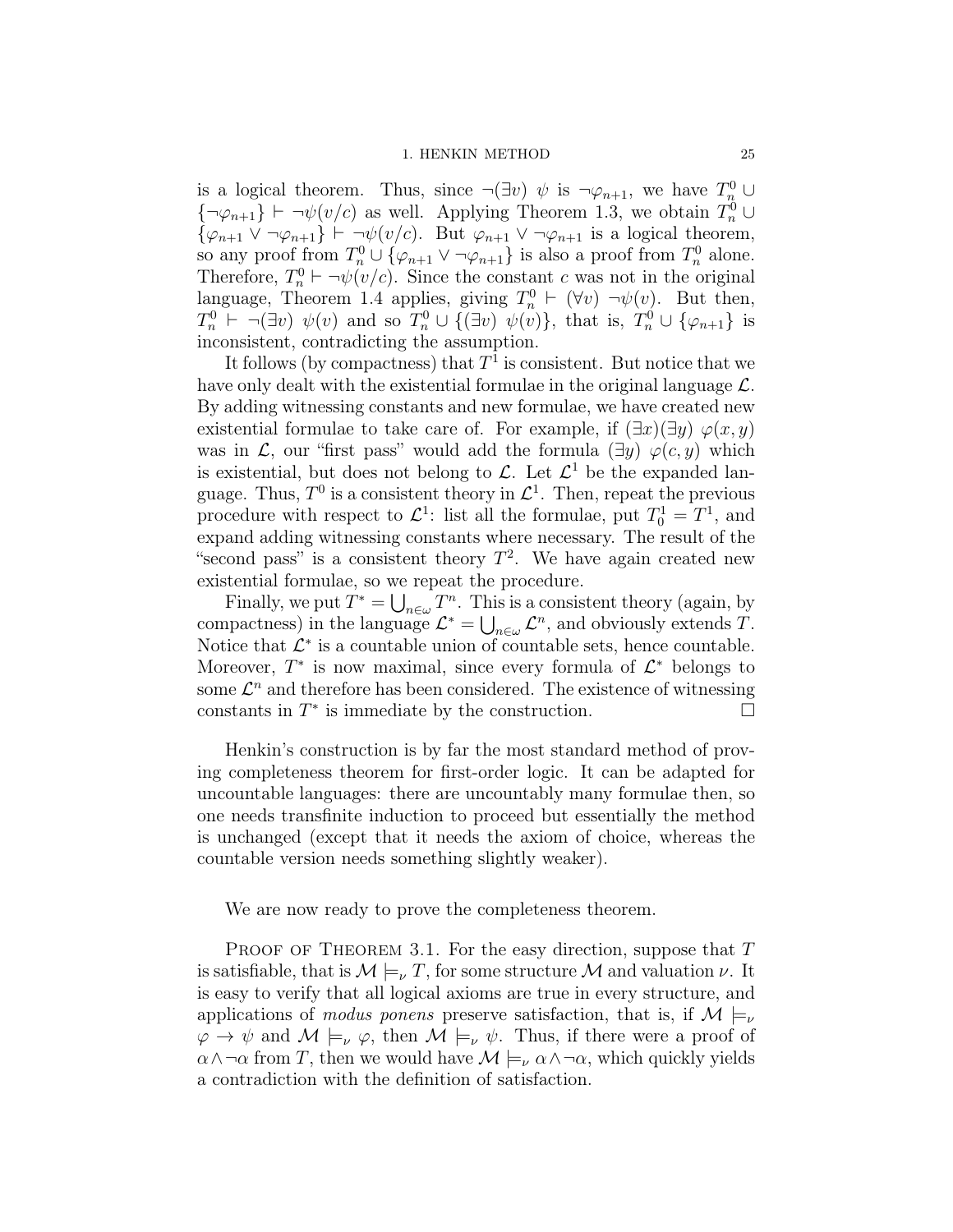For the hard direction, suppose T is consistent. Then, by Lemma 3.4, T can be extended to a Henkin set  $T^*$ . By Lemmas 3.2 and 3.3, there is a structure H such that  $\mathcal{H} \models T^*$ , so  $\mathcal{H} \models T$  as well.

#### 2. Corollaries of completeness

**2.1. Compactness.** The following theorem is the semantic counterpart of Theorem 1.1. It is the commonest form of Compactness Theorem for first order logic.

```
Theorem 3.3: Semantic compactness
```
Let  $T$  be a set of formulae. If every finite subset of  $T$  has a model, then T has a model.

**PROOF.** Suppose every finite subset of T has a model, but T has no model. By Theorem 3.2, T is inconsistent, so  $T \vdash \chi \wedge \neg \chi$  for some  $\chi$ . Then, by Theorem 1.1 we have  $T_0 \vdash \chi \wedge \neg \chi$  for some finite  $T_0 \subseteq T$ . Then,  $T_0$  is inconsistent, so it has no model, contradicting the assumption.

Definition 3.1: Stricly elementary class

Let T be a theory. We write  $Mod(T)$  for the class of structures C such that  $C \models T$ . If a class C is equal to  $Mod({\{\varphi\}})$  for a single formula  $\varphi$ , then  $\mathbb C$  is called a *strictly elementary class.* 

## Lemma 3.5

Let  $\psi$  be a first-order sentence in pure equality language. If  $\psi$ holds in all infinite pure equality structures (sets), then there is an  $n \in \mathbb{N}$  such that  $\psi$  holds in all sets S with  $|S| > n$ .

PROOF. Suppose  $\psi$  holds in no finite sets, that is,  $\neg \psi$  holds in all finite sets. Let  $\Sigma_n = {\neg \psi, \neg \varphi_1, \dots, \neg \varphi_n}$ , where  $\varphi_n$  is the sentence stating that there are at most *n* elements (exercise: write  $\varphi_n$  explicitly). Suppose each  $\Sigma_n$  has a model. This model is a set with at least  $n+1$ elements. Put  $\Sigma = \bigcup_{n \in \mathbb{N}} \Sigma_n$ . By compactness,  $\Sigma$  has a model, say,  $S$ . Then, for each  $n \in \mathbb{N}$  we have that S has strictly more elements than  $n$ , so S is infinite. But,  $S \models \neg \psi$ . Contradiction.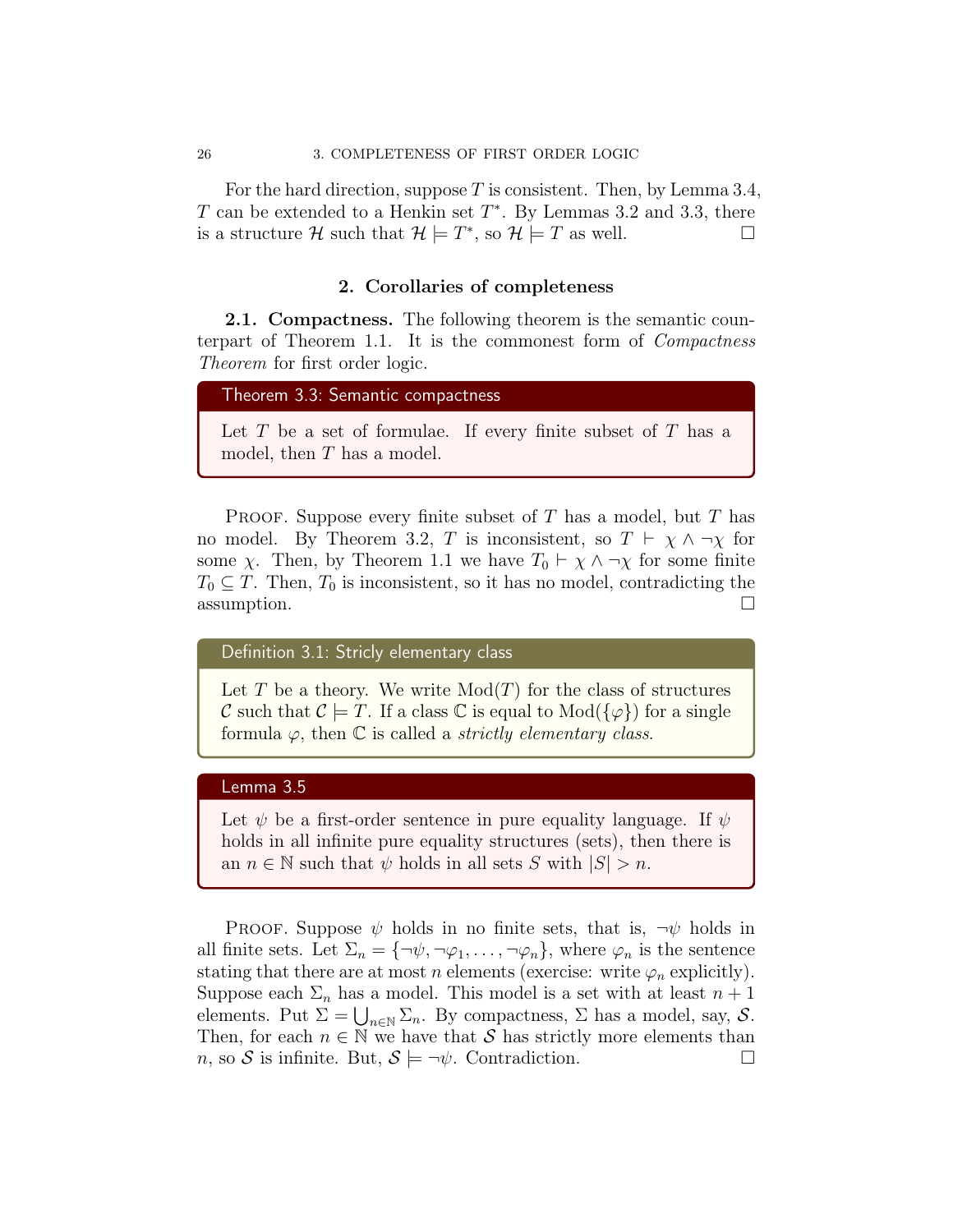Corollary 3.1: Infinity is not strictly elementary

The class INF of infinite pure equality structures is not strictly elementary.

Lemma 3.5 and Corollary 3.1 may seem to be just curiosities. The next theorem s below

```
Theorem 3.4: Robinson's principle
```
Let  $\varphi$  be a first-order sentence in the language of fields. If  $\varphi$ holds in all fields of characteristic 0, then there is a prime p such that  $\varphi$  holds in all fields of characteristic  $\geq p$ .

PROOF. Analoguous to proof of Lemma 3.5. Let  $\Phi$  be the set of sentences from Example 1.7 (a first-order rendering of field axioms), and suppose there is an infinite sequence of primes  $(p_i)_{i\in I}$ , such that each set  $\Sigma_i = \{\neg \varphi, 1 + 1 + \cdots + 1 \neq 0\} \cup \Phi$ , has a model. By compact- ${p_i}$  times

ness,  $\Sigma = \bigcup_{i \in I} \Sigma_i$  has a model. This model is a field of characteristic 0 satisfying  $\neg \varphi$ , so not satisfying  $\varphi$ . Contradiction.

A group **G** is a torsion group, if for every  $g \in G$  we have  $g^n = e$ for some n. A group **G** is a torsion free group, if for every  $g \in G \setminus \{e\}$ we have  $g^n \neq e$  for every *n*.

## Theorem 3.5

The class TF of all torsion-free groups is not finitely axiomatisable. That is, there is no finite set  $S$  of first-order formulae, such that  $\mathbf{G} \in \mathbb{TF}$  iff  $\mathbf{G} \models S$ .

PROOF. Observe that **G** is torsion-free iff  $\mathbf{G} \models \Sigma$ , where  $\Sigma = \{x \neq 0\}$  $e \to x^n \neq e: n \in \mathbb{N}$ . Suppose, towards a contradiction, that S is a finite set axiomatising TF. Let  $\sigma = \bigwedge S$ . Then,  $\Sigma \models \sigma$ , that is,  $\Sigma \cup \{\neg \sigma\}$  has no model. Therefore,  $\Sigma_0 \cup \{\neg \sigma\}$  has no model, for some finite  $\Sigma_0 \subseteq \Sigma$ . Take a group **H** such that all elements of H are of order big enough to satisfy  $\Sigma_0$ . Contradiction.

2.2. Löwenheim-Skolem Theorems. The next theorem is known as Lower Löwenheim-Skolem Theorem, or Downward Löwenheim-Skolem Theorem. It is also sometimes called Löwenheim-Skolem Paradox, because it states that if a first order theory (in a countable language), has an infinite model, then it has a countable one. To see where the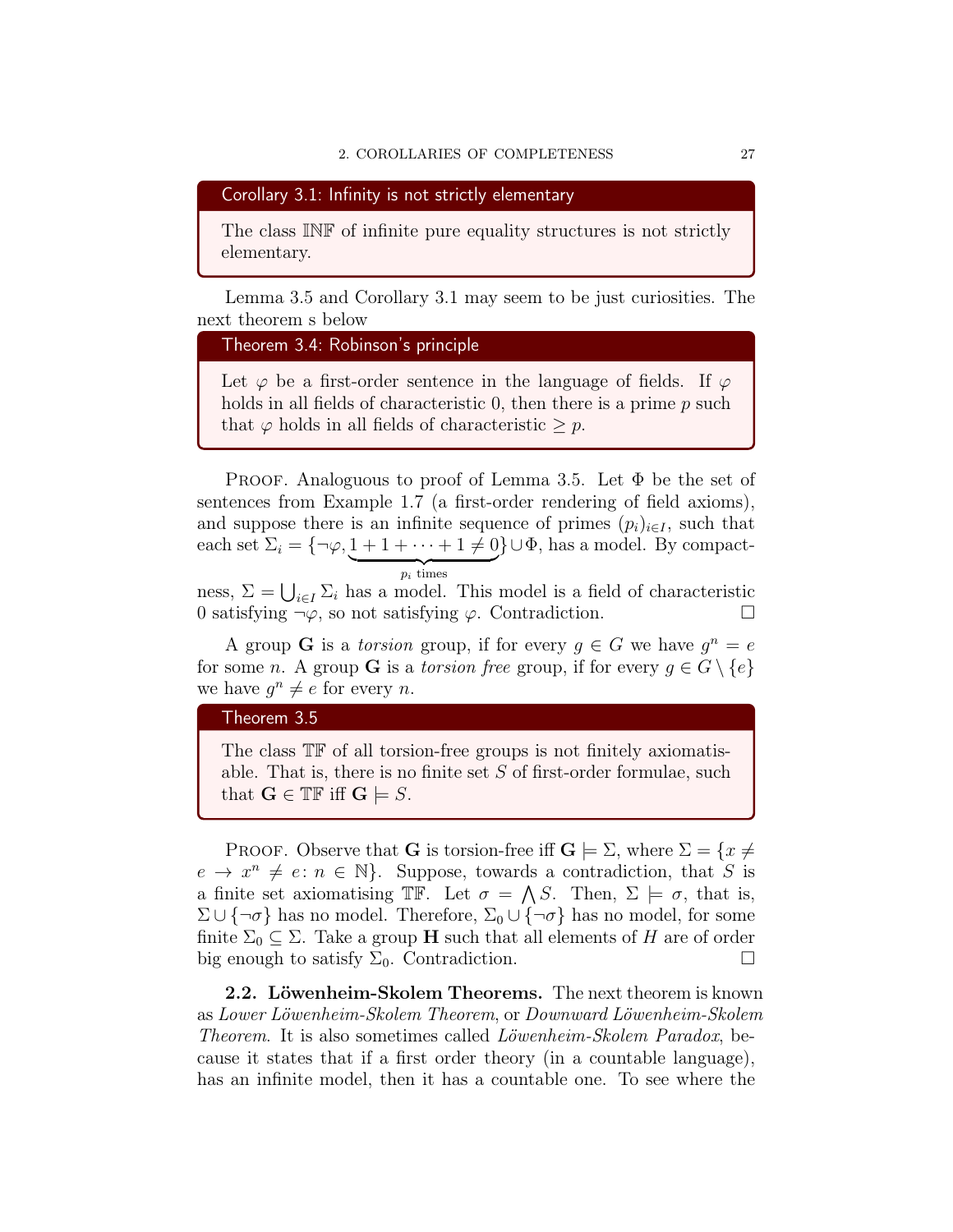apparent paradoxicality lies apply this to Zermelo-Fraenkel set theory (ZF): Cantor theorem, provable in ZF implies that there are sets of arbitrarily large cardinalities, yet ZF, if it consistent, has a countable model. To see why it is not a real paradox, observe that cardinalities are measured by bijections and bijections are functions, that is, sets of pairs; hence, sets. Viewed 'from outside' they show that all sets in the model are countable. But, some of these bijections may not be elements of the model, and so 'from the point of view of the model' some of its elements may not be in a bijective correspondence with the set of natural numbers.

Theorem 3.6: Lower Löwenheim-Skolem Theorem

Let  $L$  be a first order language, and  $T$  a set of formulae of  $L$ . If  $T$  has an infinite model, then  $T$  has a model of cardinality  $\max\{\omega, |L|\}.$ 

PROOF. Extend  $T$  to a Henkin set  $T^*$ . If necessary, first expand L to  $L<sub>C</sub>$  by adding a suitable set C of constant symbols to L. Since we only need as many constants as there are formulae of  $L$ , we have  $|C| \leq \max\{\omega, |L|\}.$  Perform Henkin construction on  $T^*$ . We obtain a model of  $T^*$  whose cardinality is infinite but no greater than the cardinality of the language.

A companion result is Upper Löwenheim-Skolem Theorem.

Theorem 3.7: Upper Löwenheim-Skolem Theorem

Let  $L$  be a first order language, and  $T$  a set of formulae of  $L$ . If  $T$  has an infinite model, then  $T$  has a model of any cardinality  $\kappa > \max\{\omega, |L|\}.$ 

**PROOF.** If T has an infinite model, then T has a model of cardinality max $\{\omega, |L|\}$ , by Theorem 3.6. For a cardinal  $\kappa \geq \max{\{\omega, |L|\}}$ , expand the language by adding  $\kappa$  new constants. Then, expand T to  $T^+$  by adding the sentence  $c \neq d$  for each pair of distinct new constants. Carry out Henkin construction and get a model of cardinality  $\kappa$ .  $\Box$ 

2.3. Three theorems on provability. Compactness and Löwenheim-Skolem theorems are examples of syntax helping in establishing an essentially semantic result. We will now go the other way, and give semantic proofs of Theorems 1.2, 1.3 and 1.4.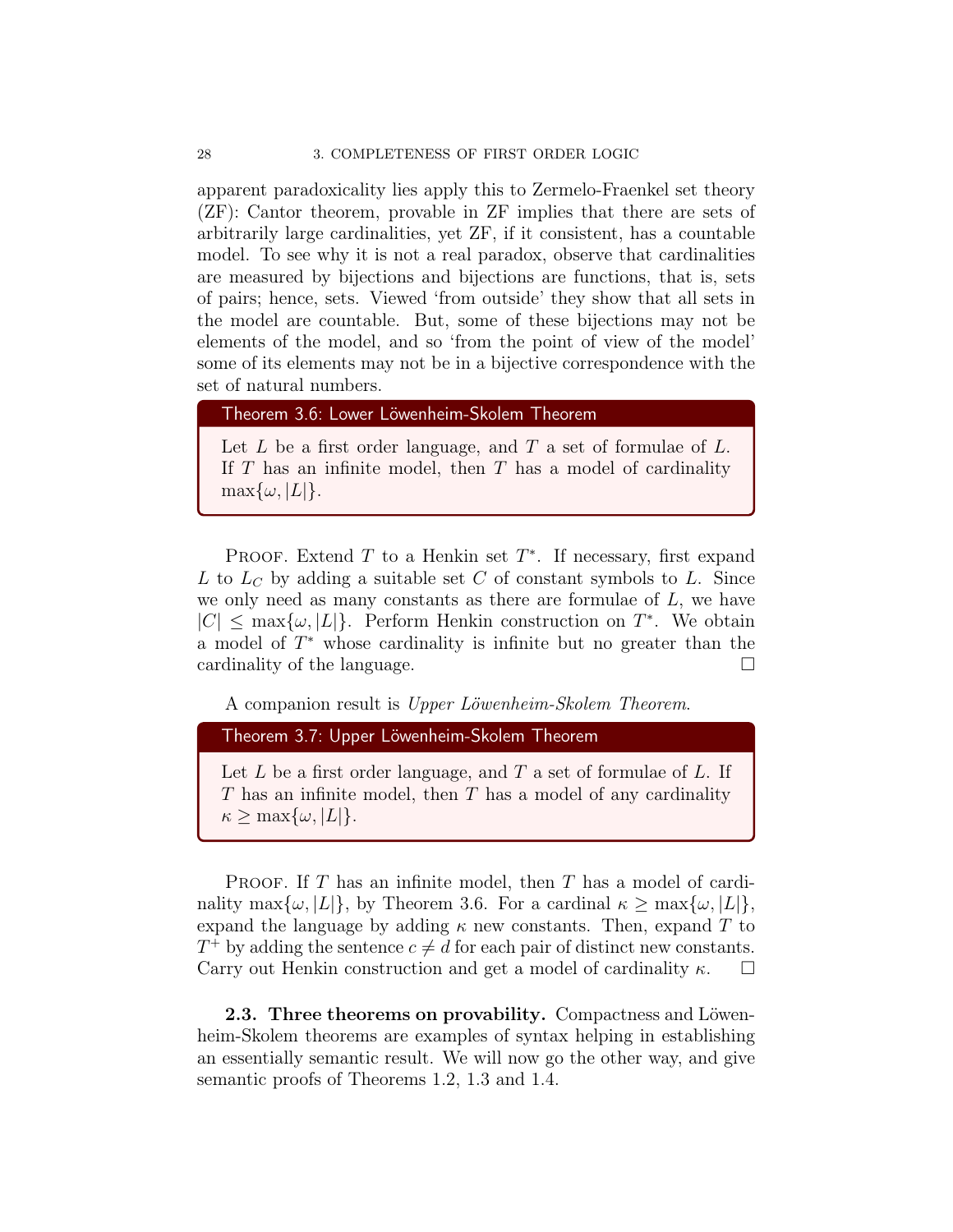Theorem 3.8: Deduction Theorem Let  $T \cup {\varphi, \psi}$  be a set of formulae. The following equivalences hold: (1)  $T \cup {\varphi} \models \psi$  iff  $T \models \varphi \rightarrow \psi$ (2)  $T \cup {\varphi} \models \chi \land \neg \chi$  for some formula  $\chi$  iff  $T \models \neg \varphi$ (3)  $T \cup {\neg \varphi} \models \chi \land \neg \chi$  for some formula  $\chi$  iff  $T \models \varphi$ 

PROOF. For (1), assume  $\mathcal{M} \models T \cup \{\varphi\}$  implies  $\mathcal{M} \models \psi$ , for every structure M. Let N be a model of T. We need to show that  $\mathcal{N} \models_{\nu}$  $\varphi \to \psi$ , for every valuation  $\nu$ . Now, if  $\mathcal{N} \models_{\nu} \psi$ , then  $\mathcal{N} \models_{\nu} \varphi \to \psi$ by definition of satisfaction, so suppose  $\mathcal{N} \not\models_{\nu} \psi$ . We will show that  $\mathcal{N} \not\models_{\nu} \varphi$ . Contraposing the assumption we get that  $\mathcal{N} \not\models_{\nu} T \cup {\varphi}.$ But, N is a model of T, so, in particular,  $\mathcal{N} \models_{\nu} T$ . Therefore,  $\mathcal{N} \not\models_{\nu} \varphi$ , as claimed. Now applying the definition of satisfaction, we get that  $\mathcal{N} \models_{\nu} \varphi \rightarrow \psi$  as required. The converse is proved similarly.

For (2) we prove the backward direction. Assume every model of T is a model of  $\neg \varphi$ . We want to show that  $T \cup {\varphi}$  is unsatisfiable (has no models). Suppose for contradiction that  $\mathcal{M} \models T \cup \{\varphi\}$ . Then,  $\mathcal{M} \models T$ and so  $\mathcal{M} \models \neg \varphi$  by assumption. On the other hand,  $\mathcal{M} \models \varphi$  as well. Take any valuation v. We then have  $\mathcal{M} \models_{\nu} \varphi$  and  $\mathcal{M} \models_{\nu} \neg \varphi$ , so by definition of satisfaction  $\mathcal{M} \not\models_{\nu} \varphi$ . This is a contradiction, showing that  $T \cup {\varphi}$  is unsatisfiable.

For (3) we prove the contrapositive of the forward direction. Assume  $T \not\models \varphi$ . Then, there is a structure M and a valuation  $\nu$  such that  $M \models_{\nu} T$  and  $M \not\models_{\nu} \varphi$ . Therefore  $M \models_{\nu} \neg \varphi$  and so  $T \cup {\neg \varphi}$  is satisfiable.

Theorem 3.9: Proof by cases

Let  $T \cup {\varphi, \psi, \chi}$  be a set of formulae. The following are equivalent:

(1)  $T \cup {\varphi} \models \chi$  and  $T \cup {\psi} \models \chi$ 

(2)  $T \cup {\varphi \vee \psi} \models \chi.$ 

PROOF. By Deduction Theorem, (1) is equivalent to  $T \models \varphi \rightarrow \chi$ and  $T \models \psi \rightarrow \chi$ , and (2) is equivalent to  $T \models (\varphi \lor \psi) \rightarrow \chi$ . Assume (1), and take a model M of T and an arbitrary valuation  $\nu$ . If  $\mathcal{M} \models_{\nu} \chi$ , then  $M \models_{\nu} (\varphi \lor \psi) \to \chi$  as well, so assume  $M \not\models_{\nu} \chi$ . Then,  $M \not\models_{\nu} \varphi$ and  $M \not\models_{\nu} \psi$ , so  $M \not\models_{\nu} \varphi \vee \psi$ . Thus,  $M \models_{\nu} (\varphi \vee \psi) \rightarrow \chi$  for any valuation  $\nu$ , that is,  $\mathcal{M} \models (\varphi \lor \psi) \to \chi$ , as required.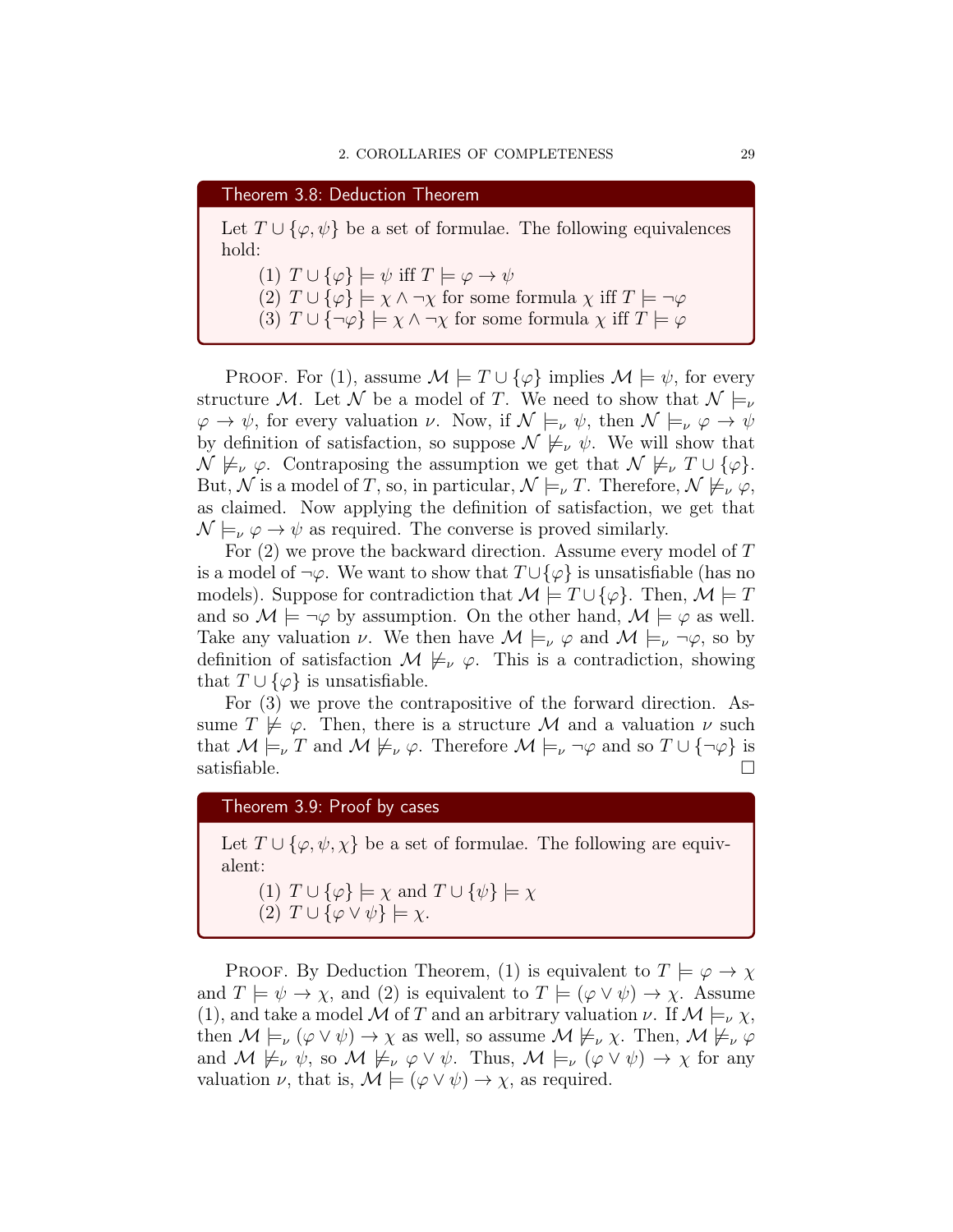The converse is left as an exercise.

Theorem 3.10: Proof by arbitrary constant

Let  $\varphi(v)$  be a formula with exactly one free variable v, in some first order language L, and T be a set of formulae of L. Let  $L^c$  be the expansion of  $L$  by a new constant symbol  $c$ . The following are equivalent:

(1)  $T \models \varphi(c)$ (2)  $T \models \forall v : \varphi(v)$ .

PROOF. Let  $\mathcal M$  be a model of T (in the signature of  $L$ ). Let  $(\mathcal{M}_k)_{k\in M}$  be an enumeration of the set of all expansions of M by adding a new constant c to the language and interpreting it as  $c^{\mathcal{M}_k} = k \in M$ . Each  $\mathcal{M}_k$  is still a model of T. Now, assume (1). Then,  $\mathcal{M}_k \models \varphi(c)$ , for each  $k \in K$ . Consider a valuation  $\nu$  in M. For any  $\mu$  differing from  $\nu$  at most on v, we have  $\mu(v) = c^{\mathcal{M}_k}$  for some  $k \in K$ , so because  $\mathcal{M}_k \models \varphi(c)$  holds by assumption, we conclude that  $\mathcal{M} \models_{\mu} \varphi(v)$ . Therefore,  $\mathcal{M} \models_{\nu} \forall v : \varphi(v)$  for any  $\nu$ , so  $\mathcal{M} \models \forall v : \varphi(v)$ , as needed.

The converse is left as an exercise.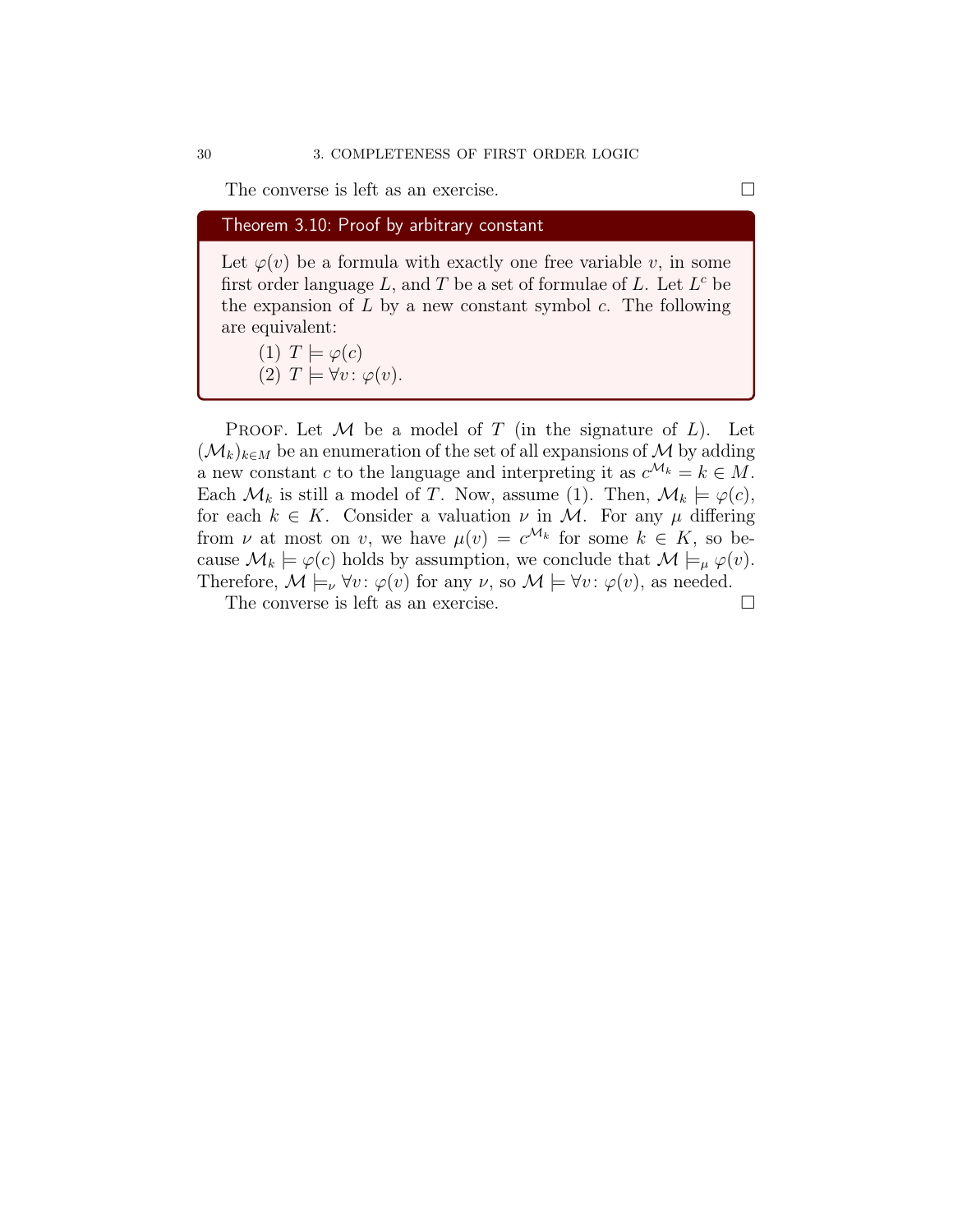# CHAPTER 4

# Homomorphisms, substructures and direct products

\*\*\* write it up \*\*\*\*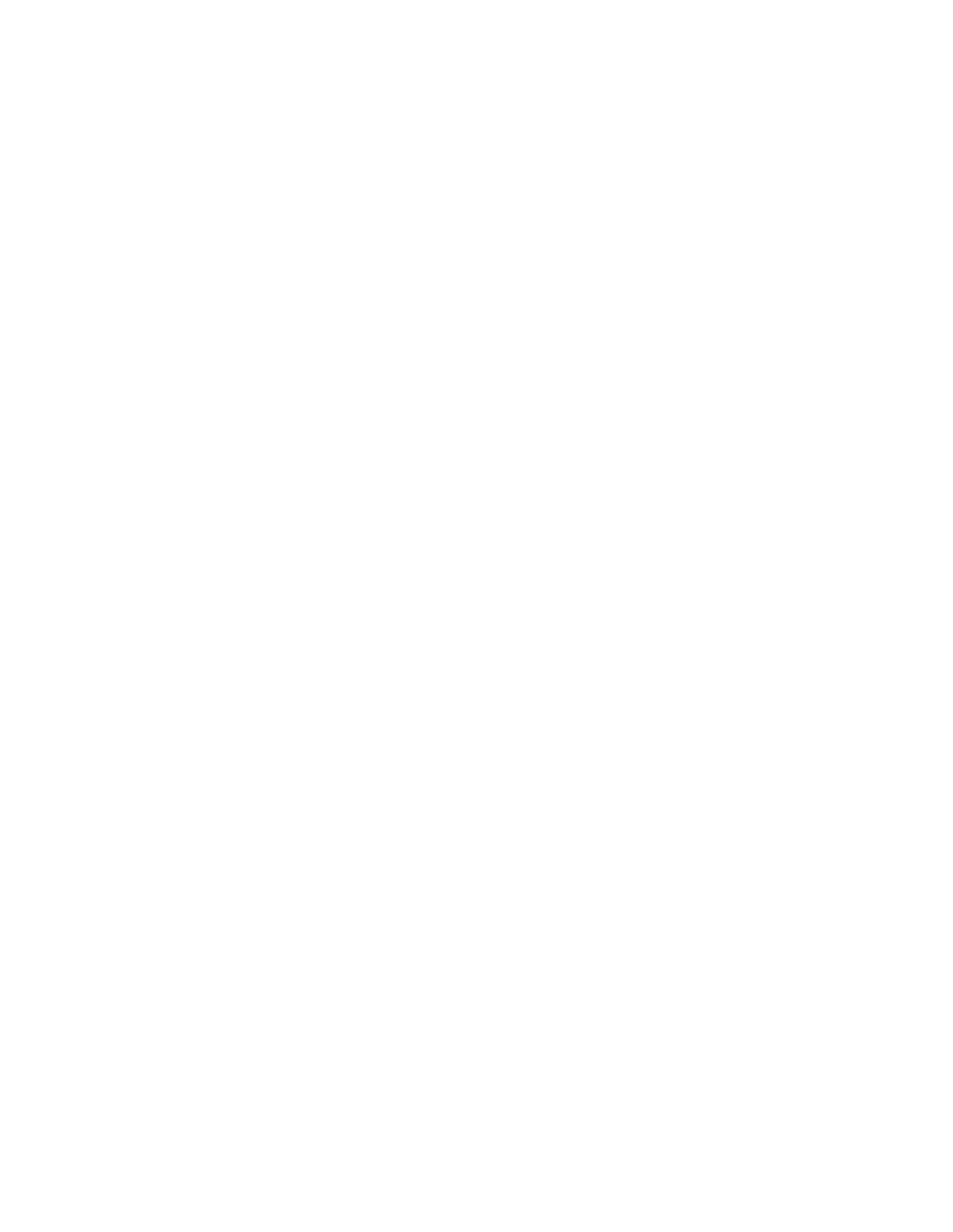## CHAPTER 5

## Games and equivalence

Techniques based around games are absolutely fundamental in modern logic and model theory. The basic seed for these games are the back and forth "Ehrenfeucht-Fraïssé games": formulated by Fraïssé in the 1950s, and rephrased in the context of games by Ehrenfeucht in the 1960s. These games involve two players, and are played on two structures  $\mathcal A$  and  $\mathcal B$  of the same signature. (In more general instances not considered in these notes, we may want a family of pairs of structures  ${({\cal A}_n, {\cal B}_n) \mid n \in \omega}$ . The basic case we consider may be thought of as the situation where each of the pairs is identical.)

The game assumes that both players have complete knowledge of the two structures. The first (male) player—∀, or spoiler, or ∀belard is determined to show that  $A$  is different to  $B$ . He always makes the first move in each round of play. The second (female) player—∃, or duplicator, or ∃loise—is determined to try to show that  $A$  and  $B$  are the same.

## Definition 5.1: the back and forth game

**Round 0.** If the signature L contains constants, then  $\exists$  loses the game immediately (after 0 rounds) if the substructure  $\langle \varnothing \rangle_{\mathcal{A}}$  of A generated by constants is not isomorphic to the corresponding constant-generated substructure  $\langle \varnothing \rangle_{\mathcal{B}}$  of  $\mathcal{B}$ . Otherwise  $\exists$  wins the 0th round of play.

Now assume that  $j \geq 0$  rounds have been played, and that sequences  $a_1, \ldots, a_k \in A$  and  $b_1, \ldots, b_k \in B$  have been selected in these first  $j$  rounds.

## Round  $j+1$ .

Part 1.  $\forall$  selects some  $a_{j+1} \in A$  (or  $b_{j+1} \in B$ ),

Part 2.  $\exists$  selects some  $b_{j+1} \in B$  (or  $a_{j+1} \in A$ , respectively).

If the map  $\phi_{j+1}^-$  defined by  $\phi_{j+1}^- : a_i \mapsto b_i$  extends an isomorphism  $\phi_{j+1}$  from  $\langle a_1, \ldots, a_{j+1} \rangle$  to  $\langle b_1, \ldots, b_{j+1} \rangle$ , then  $\exists$  wins this play of the  $(j+1)$ -round back and forth game. Otherwise,  $\forall$  wins this play of the  $(j + 1)$ -round back-and-forth game.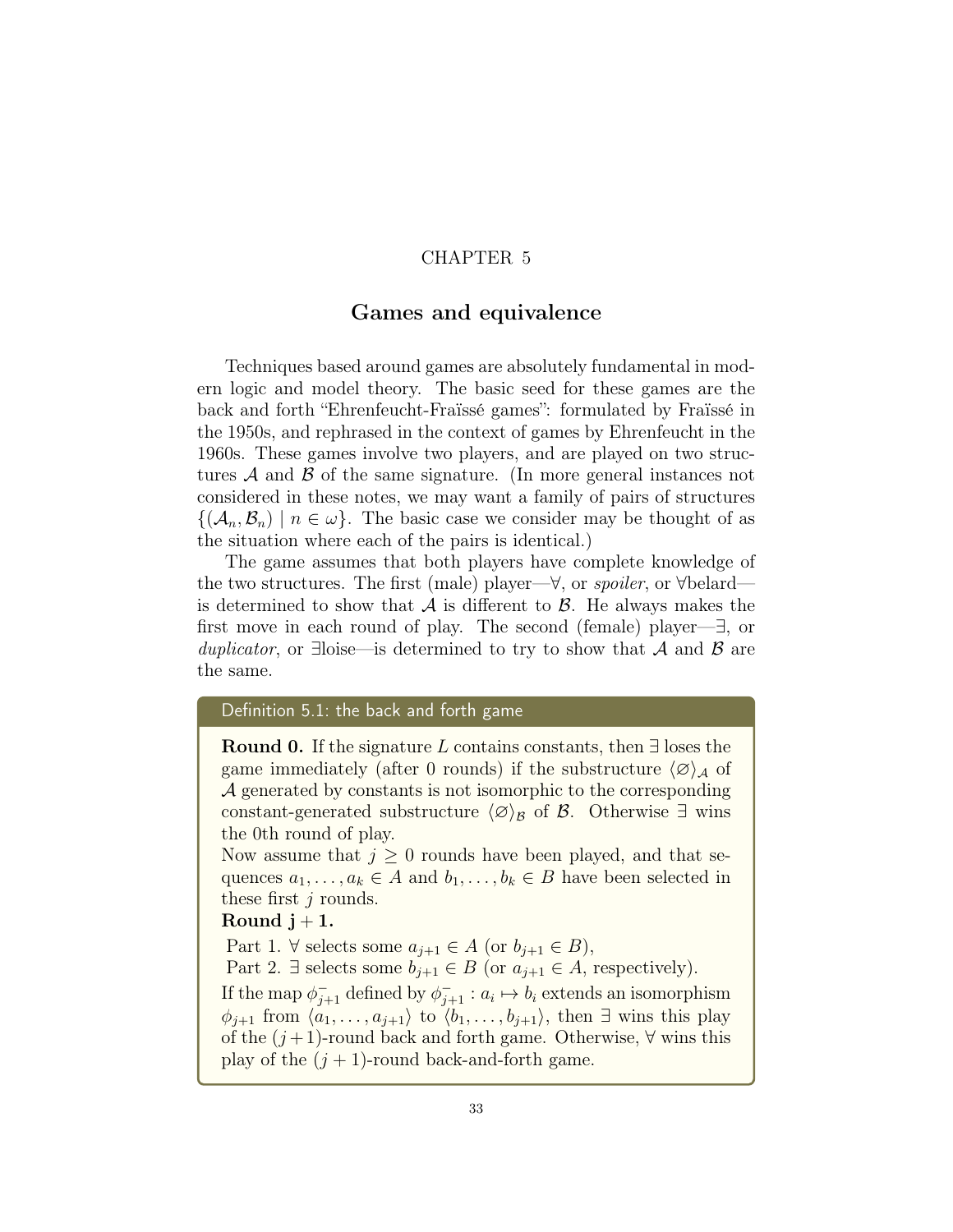

FIGURE 1. The 11<sup>th</sup> century philosophers, collaborators and tragic lovers, Abelard and Heloïse as depicted in a 14th century manuscript Roman de la Rose. From Wikipedia commons.

Note that when  $j = 0$ , the sequences  $a_1, \ldots, a_j$  and  $b_1, \ldots, b_j$  are empty, as is consistent with the description of round 0. Also note that if  $\phi_{j+1}^-$  extends to an isomorphism, then it (that is,  $\phi_{j+1}$ ) is unique. Thus if ∃loise loses some round k, then she loses any further rounds of play.

We play two main kinds of game. The  $\omega$  back-and-forth game is when a round is played for each  $j \in \omega$ . In other cases we play k rounds of the game, where k is specified in advance.  $\exists$ loise has a winning strategy for the  $\omega$  game (or the k-round game) if by suitable play, she can avoid losing the  $\omega$  (*k*-round, respectively) back-and-forth game, regardless of how ∀belard plays. Obviously, if ∃loise has a strategy for the k-round game, then the same strategy will win her any shorter game as well. However in general her strategy (if it exists) may depend on k, so even if for every  $k \in \omega$  she has a strategy, she may not have a strategy to win the  $\omega$  game.

#### Definition 5.2

Write  $\mathcal{A} \sim_{\omega} \mathcal{B}$  if ∃loise has a winning strategy for the  $\omega$  backand-forth game. We say that  $A$  is *back-and-forth equivalent* to  $B$ . Write  $A \sim_k B$  if ∃loise has a winning strategy for the k-round back-and-forth game.

Note that  $\sim_\omega$  and  $\sim_k$  really are equivalence relations. Reflexivity and symmetry are obvious. For transitivity, assume that  $A \sim_\omega B$ (using strategy 1) and  $\mathcal{B} \sim_{\omega} \mathcal{C}$  (using strategy 2). Then ∃loise can win the  $\omega$ -round game played on the pair  $\mathcal A$  and  $\mathcal C$  as follows: when  $\forall$ belard selects  $a_{j+1}$  from  $\mathcal A$  then, using some spare working paper,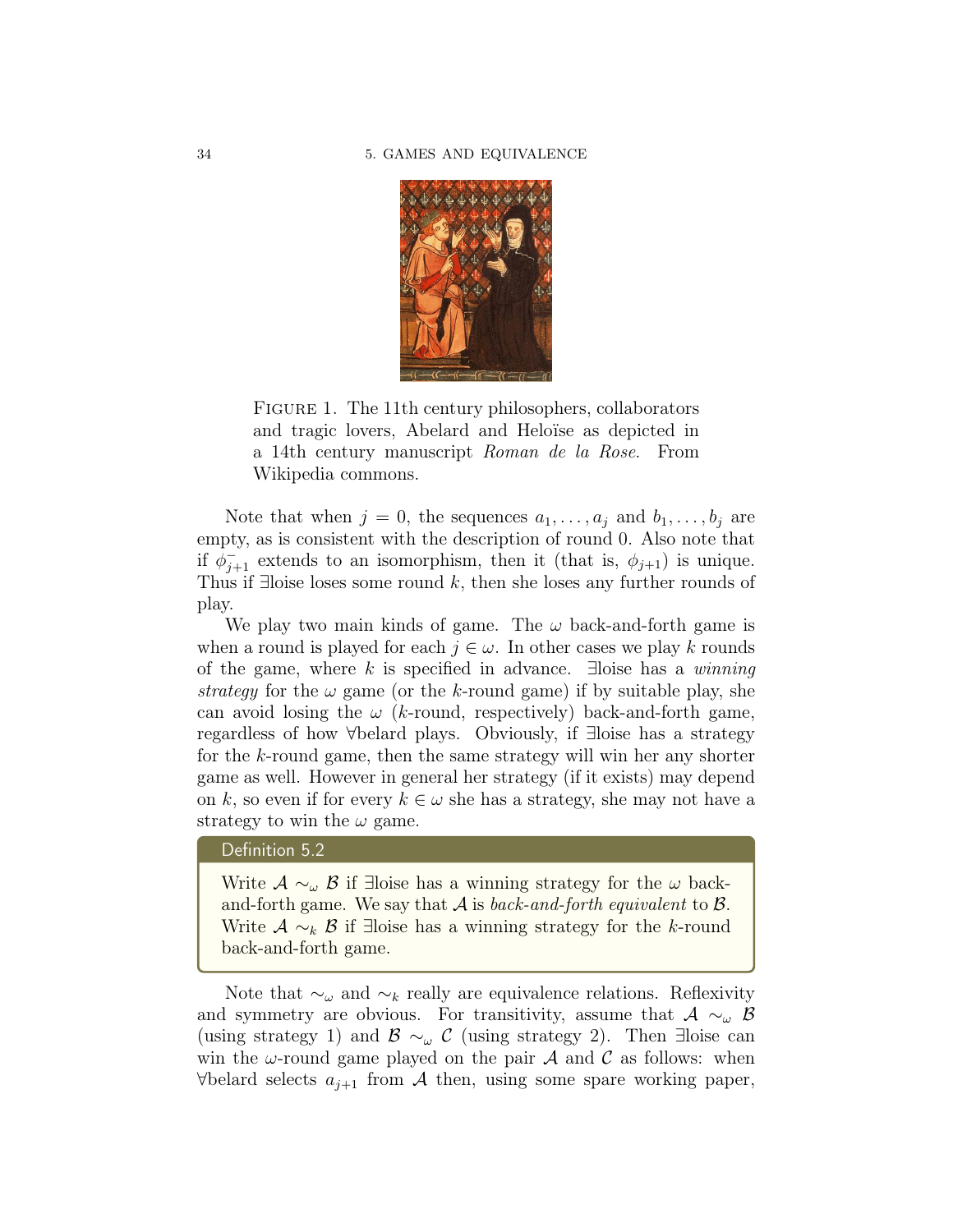∃loise uses strategy 1 to select  $b_{i+1}$  from  $\mathcal{B}$ , then she uses strategy 2, to make a selection of  $c_{i+1}$  from C, as if ∀belard had made the  $b_{i+1}$ selection. Similarly, if  $\forall$ belard selects from C, she uses strategy 2 to make a selection from  $\beta$ , then selects from  $\mathcal A$  (with strategy 1) as if this selection from  $\beta$  has been made by ∀belard. We leave the details as an exercise. The  $\sim_\omega$  case is identical.

In the following example, ∃loise has a strategy to win the  $\omega$ -back and forth game.

#### Example 5.1

Let  $A$  and  $B$  be any two dense linear orders without endpoints. ∃loise does not lose the 0 round game, as there are no constants. Also, it is impossible for her to lose round 1, because after any selection of  $a_1 \in A$  and  $b_1 \in B$ , the structures  $\langle a_1 \rangle$  and  $\langle b_2 \rangle$  are simply one-element ordered sets, and these are always isomorphic. Now assume that ∃loise has avoided defeat after k rounds. We have sequences  $a_1, \ldots, a_k$  from A and  $b_1, \ldots, b_k$  from B. Assume  $\forall$ belard selects  $a_{k+1}$  from A. One of the following is true, and ∃loise's play will maintain isomorphism, to win the  $(k+1)$ th round:

- (1)  $a_{k+1}$  is equal to  $a_i$  for some  $i \leq k$ : ∃loise should choose  $b_{k+1} := b_i.$
- (2)  $a_{k+1}$  is strictly greater than  $a_i$ , for all  $i \leq k$ : ∃loise should choose  $b_{k+1}$  to be any element of  $\beta$  strictly greater than  $b_i$  for all  $i \leq k$ .
- (3)  $a_{k+1}$  is strictly smaller than  $a_i$ , for all  $i \leq k$ : ∃loise should choose  $b_{k+1}$  to be any element of  $\mathcal{B}$  strictly smaller than  $b_i$  for all  $i \leq k$ .
- (4) there are  $i, j \leq k$  with  $a_j$  covering  $a_i$  in  $\langle a_1, \ldots, a_k \rangle$  and  $a_{k+1}$  has been selected between  $a_i$  and  $a_j$ . Then  $b_i$  is covered by  $b_j$  in  $\langle b_1, \ldots, b_k \rangle$  (as  $\phi_k$  is an isomorphism), and the theory of dense linear orders means that there exists a choice of  $b_{k+1}$  strictly between  $b_i$  and  $b_j$ : ∃loise should make such a choice.

There is an obvious dual strategy for when ∀belard selects from  $\beta$  instead of  $\mathcal A$ . So ∃loise has a uniform strategy for winning the  $\omega$ -back and forth game: *dense linear orders without endpoints* are back-and-forth equivalent.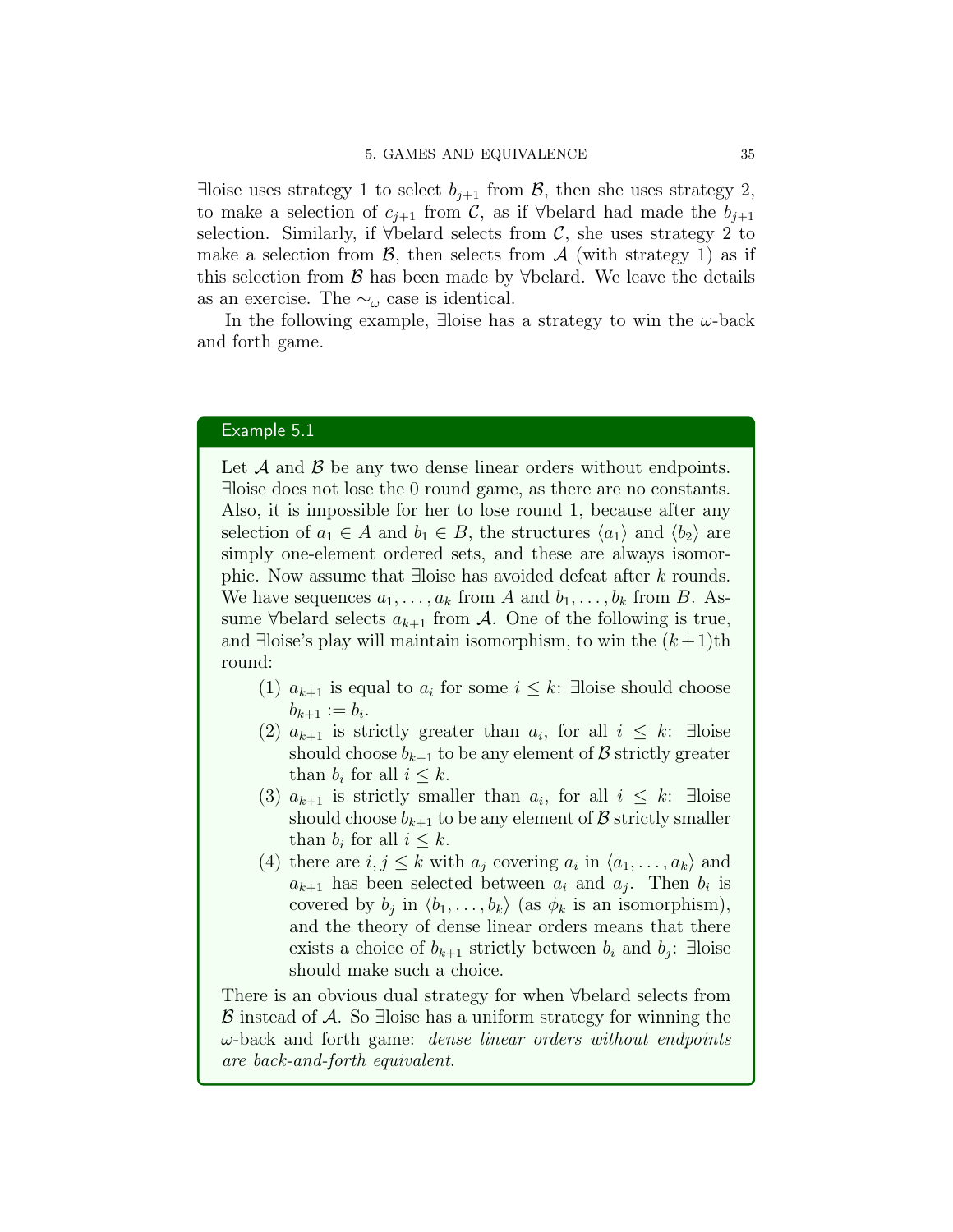#### 36 5. GAMES AND EQUIVALENCE

Notice that we implicitly used the axioms for dense linear orders to inform ∃loise's strategy. In items 2 and 3, we used the "without endpoints" property to be confident that a choice of  $b_{k+1}$  exists. In item 4, we used denseness to ensure that the interval  $[b_i, b_j]$  contained some  $b_{k+1}$  with  $b_i < b_{k+1} < b_j$ . Notice that the strategy is easily adapted to allow for dense linear orders with endpoints: if ∀belard chooses the (unique) top element, then ∃loise also chooses the top element of the other structure, and so on.

In the next example, ∃loise has no winning strategy for the  $\omega$  backand-forth game.

## Example 5.2

Let A be the  $\omega$  chain  $0 \leq 1 \leq 2 \leq \ldots$  and B be the linear sum of  $\omega$  with a Z-chain. See Figure 2.  $\forall$ belard can always win the  $\omega$  back and forth game by playing as follows. First he should select  $b_1$  of infinite height in  $\mathcal{B}$ . There are no elements of infinite height in A, so ∃loise is forced to choose some element  $n \in \omega$ . Now  $\forall$  belard simply chooses the unique element  $b_2$  covered by  $b_1$  in  $\beta$  (this is not the labellig shown in Figure 2 however). To avoid defeat, ∃loise must choose some element  $a_2$  less than  $a_1 = n$ in A. Then ∀belard chooses  $b_3$  covered by  $b_2$ , and ∃loise must choose some  $a_3$  strictly less than  $a_2 \leq n-1$  in A. After at most  $n + 1$  rounds of these moves by ∀belard, ∃loise has either already lost, or she has been forced to chose  $a_{n+1} = 0$  (while  $b_{n+1}$ ) still has infinite height in  $\mathcal{B}$ ). ∀belard now chooses an element strictly less than  $b_{n+1}$ , and ∃loise has no response that maintains isomorphism. She loses the  $\omega$  back-and-forth game.

∃loise's failure in Example 5.2 suggests that she can survive for any fixed finite number of rounds by choosing  $a_1$  sufficiently high in  $\mathcal{A}$ . This is true, but it is slightly less obvious than it looks: the play we described for ∀belard is not his only trick! Imagine for example that  $\exists$ loise chose  $a_1 = 30$ . It might appear that she will survive another 30 rounds. However now Abelard could choose  $b_2$  to be 30 positions lower than  $b_1$ . ∃loise now must choose some element  $a_2$  beneath 30. If she chooses  $a_2 < 15$ , then ∀belard can win with at most 15 moves simply by using the strategy of Example 5.2. If she chooses  $a_2 \geq 15$ , then he can again win in at most 15 moves using the existing strategy, but this time, sandwiching between  $a_2$  and  $a_1$ . So contrary to initial impressions, ∀belard can win in only 16 rounds. In fact, he can continue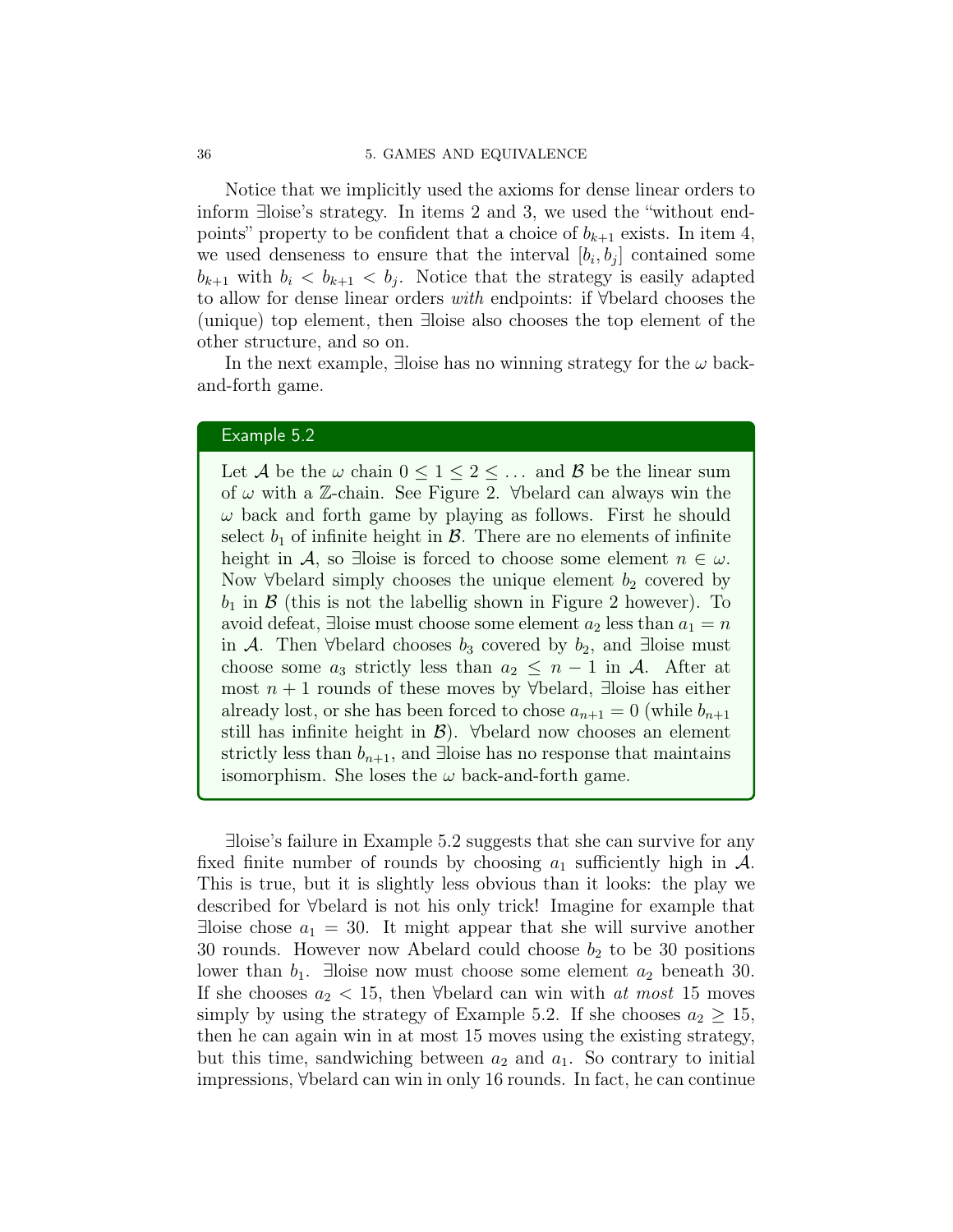

FIGURE 2. The structures  $A$  and  $B$  from Example 5.2 and 5.3. Here the labelling  $a_1, \ldots, a_4$  and  $b_1, \ldots, b_4$  show four rounds having been played, and ∃loise has managed to maintain a winning position. In a further two rounds of play however, ∀belard could win, because he can select  $b_5$  and  $b_6$  in the interval  $[b_3, b_1]$ , but there is only one remaining selection for ∃loise in the corresponding interval  $[a_3, a_1]$  in A.

to adjust his strategy to win the game in around  $log_2(n) + 1$  moves, where *n* is the value of the ∃loise's initial selection.

Let's make this more formal.

#### Example 5.3

For any  $k \in \omega$ , ∃loise has a strategy to win the k-round back-andforth game when played in the structures  $A$  and  $B$  of Example 5.2 (and Figure 2).

**PROOF.** For the sake of streamlined notation, let  $a_0$  denote the bottom element of  $A$  and  $b_0$  denote the bottom element of  $B$ .

For each  $i = 1, \ldots, k$ , we will say that the interval between two points  $c < d$  in A or B is "large<sub>i</sub>" if there is a sequence of elements  $c < c_1 < \cdots < c_\ell < d$ , where  $\ell \geq 2^{k-i} - 1$ . Now ∃loise plays in a very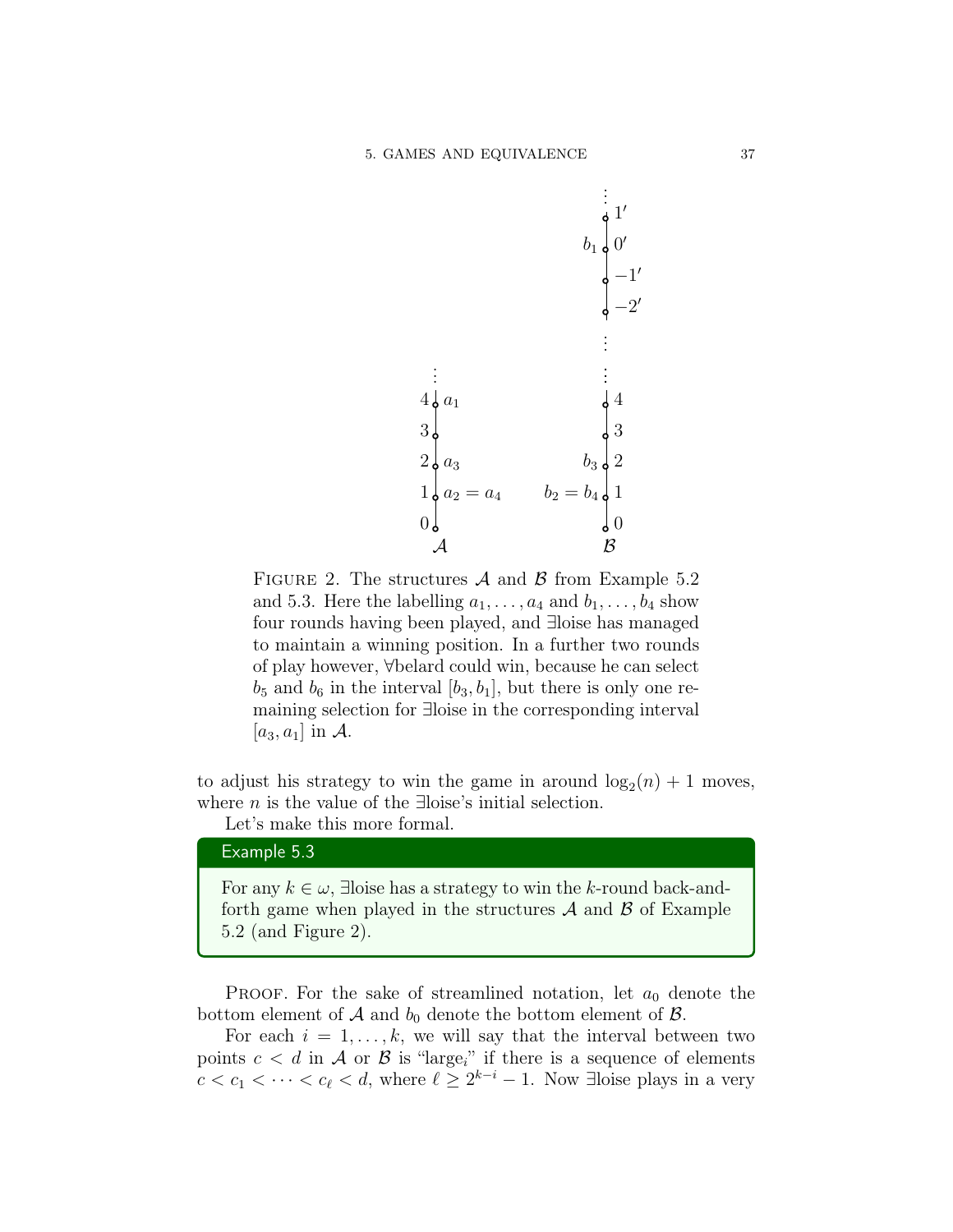similar fashion to her strategy for dense linear orders, as described in Example 5.1, however now the goal is to not only maintain isomorphism at each of the rounds  $i = 1, \ldots, k$ , but to ensure that if  $a_{i_1}$  is covered by  $a_{i_2}$  in  $\langle a_0, \ldots, a_i \rangle$ , then

- if the interval  $[a_{i_1}, a_{i_2}]$  is large<sub>i</sub>, then the interval  $[b_{i_1}, b_{i_2}]$  is also large, and
- if the interval  $[a_{i_1}, a_{i_2}]$  is not large<sub>i</sub> (say, it is  $\ell < 2^{k-i} 1$ ), then height of the interval  $[b_{i_1}, b_{i_2}]$  is identical to  $[a_{i_1}, a_{i_2}]$

(and similarly for selections from  $\mathcal{B}$ ). We will show, inductively, that this hypothesis on interval sizes can be maintained. The crucial observation is that if  $[c, d]$  is a large<sub>i</sub> interval (as witnessed by  $c_1 < \cdots <$  $c_{2^{k-i}-1}$ ), then both the intervals  $[c, c_{2^{k-(i+1)}}]$  and  $[c_{2^{k-(i+1)}}, d]$  are large<sub>i+1</sub>, as is routinely verified. Note also that a large<sub>k</sub> gap is simply an instance of covering: crucially, ∃loise is never forced to choose a repeat when ∀belard has not.

So suppose, by induction, that ∃loise has managed to maintain the the condition of interval gaps to the completion of round  $i$ . If  $i = k$  we are done. Otherwise, consider a selection of  $a_{i+1}$  by  $\forall$ belard from A. If  $a_{i+1}$  is equal to some earlier point, then clearly ∃loise can make the corresponding selection from  $\mathcal{B}$ . If  $a_{i+1}$  strictly greater than  $a_0, a_1, \ldots, a_i$ , then consider the interval between the highest point  $a_j$ amongst  $a_0, a_1, \ldots, a_i$  and  $a_j$ . If this is large<sub>i+1</sub>, then ∃loise should select a point  $b_{i+1}$  from  $\mathcal B$  that is above all of  $b_0, \ldots, b_i$  such that the interval from  $b_i$  to  $b_{i+1}$  is also large<sub>i+1</sub>. If  $a_{i+1}$  lies within some interval  $a_{i_1} < a_{i_2}$  (where  $a_{i_2}$  covers  $a_{i_1}$  in  $\langle a_0, \ldots, a_i \rangle$ ), then there are four possibilities, which we consider as follows.

- If  $[a_{i_1}, a_{i_2}]$  is not large<sub>i</sub>, then (by the induction hypothesis) the gap from  $a_{i_1}$  to  $a_{i_2}$  is identical to that between  $b_{i_1}$  and  $b_{i_2}$ , so that  $b_{i+1}$  may be selected by ∃loise in B to lie in an exact corresponding position to  $a_{i+1}$ . The intervals  $[a_{i_1}, a_{i+1}]$  and  $[b_{i_1}, b_{i+1}]$  have identical size, so the large<sub>i+1</sub> property is carried through, and similarly for  $[a_{i+1}, a_{i_2}]$  and  $[b_{i+1}, b_{i_2}]$ .
- If  $[a_{i_1}, a_{i_2}]$  is large<sub>i</sub>, but  $[a_{i_1}, a_{i+1}]$  is not large<sub>i+1</sub>, then the definition of large<sub>i</sub> ensures that  $[a_{i+1}, a_{i_2}]$  is large<sub>i+1</sub>. This also ensures that ∃loise may select  $b_{i+1}$  such that from  $[b_{i_1}, b_{i+1}]$  is of identical size to  $[a_{i_1}, a_{i+1}]$  and then (necessarily)  $[b_{i+1}, b_{i_2}]$ is large<sub>i+1</sub>. So the induction hypothesis on interval size is maintained to the  $(i + 1)$ th round.
- The case where  $[a_{i_1}, a_{i_2}]$  is large<sub>i</sub>, but  $[a_{i+1}, a_{i_2}]$  is not large<sub>i+1</sub> is dual to the previous case.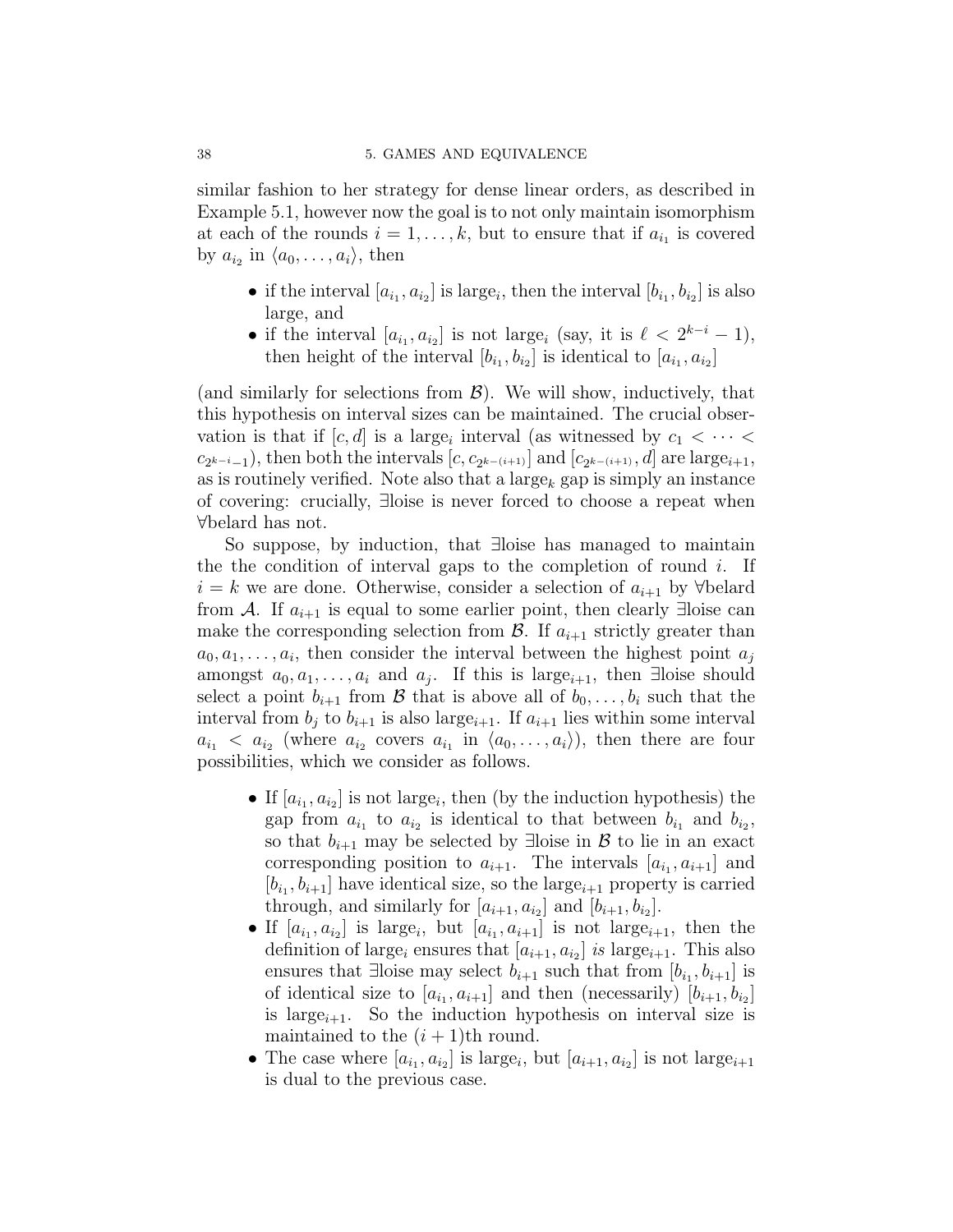#### 5. GAMES AND EQUIVALENCE 39

• If  $[a_{i_1}, a_{i_2}]$  is large<sub>i</sub>, and both  $[a_{i_1}, a_{i_1}]$  and  $[a_{i+1}, a_{i_2}]$  are large<sub>i+1</sub>. By the inductive hypothesis, the interval  $[b_{i_1}, b_{i_2}]$  in  $\mathcal{B}$  is also large<sub>i</sub>, so that there is a selection of  $b_{i+1}$  between  $b_{i_1}$  and  $b_{i_2}$ such that the intervals  $[b_{i_1}, b_{i+1}]$  and  $[b_{i+1}, b_{i_2}]$  are both large<sub>i+1</sub>. Thus again, the inductive hypothesis on interval gaps is maintained.

The argument for selections by  $\forall$ belard in  $\beta$  instead of  $\mathcal A$  are basically identical: because the definition of large<sub>i</sub> is identical on  $A$  and  $B$ . After k rounds, ∃loise has not lost, so that  $A \sim_k B$  as claimed.  $\Box$ 

We now consider the back-and forth equivalence.

## Theorem 5.1

For countable structures  $\mathcal{A}, \mathcal{B}$ , we have  $\mathcal{A} \cong \mathcal{B}$  if and only if  $\mathcal{A} \sim_\omega \mathcal{B}$ .

PROOF.  $(\Rightarrow)$  If  $\iota : \mathcal{A} \to \mathcal{B}$  is an isomorphism, then ∃loise's strategy is simply to use this isomorphism to determine her play. Clearly she wins the 0th round of play. If at the *i*th round,  $\forall$ belard chooses  $a_i \in \mathcal{A}$ , then ∃loise should choose  $b_i := \iota(a_i)$ . If  $\forall$ belard chooses  $b_i \in B$ , then ∃loise chooses  $a_i := \iota^{-1}(b_i)$ . In this way, the map  $\phi_i^ \overline{i}$  is always just the restriction of the isomorphism  $\iota$  to the sets  $\{a_1, \ldots, a_i\}$ , with  $b_1 = \iota(a_1)$ ,  $b_2 = \iota(b_2)$  and so on. So  $\phi_i$  always exists: it is the restriction of  $\iota$  to  $\langle a_1, \ldots, a_i \rangle_{\mathcal{A}}$ . Thus ∃loise wins using this strategy.

(∈) Assume  $A \sim_{\omega} B$ . Now A and B are both countable. If one is finite, with say n elements, then ∀belard can easily play in such a way that after n rounds there is an isomorphism from  $\mathcal A$  to  $\mathcal B$ . So we may assume that both  $\mathcal A$  and  $\mathcal B$  are countably infinite. Thus we may list their elements as sequences  $a_1, a_2 \ldots$  and  $b_1, b_2, \ldots$  with  $A = \{a_i \mid$  $i \in \mathbb{N}$  and  $B = \{b_i \mid i \in \mathbb{N}\}\$ . We now inductively detail a sequence of moves  $a'_1, b'_2, a'_3, b'_4, \ldots$  by  $\forall$ belard in the  $\omega$  back-and-forth game, such that if ∃loise plays according to her strategy (selecting  $b'_1, a'_2, b'_3, a'_4, \ldots$ ), a full isomorphism is obtained.

 $\forall$ belard begins by selecting  $a'_1 := a_1$ . We let  $b'_1$  denote the the element selected by ∃loise. Next, let ∀belard select the earliest element (in the list  $b_1, b_2, \ldots$ ) in  $B \setminus \{b'_1\}$ . Let  $a'_2$  denote ∃loise's selection. Because ∃loise is playing with her winning strategy, the map  $\phi_2: \langle a_1', a_2' \rangle_{\mathcal{A}} \to \langle b_1', b_2' \rangle_{\mathcal{B}}$  is an isomorphism.

Now assume that after  $k$  of these two-part steps, we have selected  $a'_1, a'_2, \ldots, a'_{2k}$  and  $b'_1, b'_2, \ldots, b'_{2k}$  such that  $\phi_{2k}$  (described in Definition 5.1) is an isomorphism from  $\langle a'_1, a'_2, \ldots, a'_{2k} \rangle$  to  $\langle b'_1, b'_2, \ldots, b'_{2k} \rangle$  and such that  $\{a_1, \ldots, a_k\} \subseteq \{a'_1, \ldots, a'_{2k}\}\$ and  $\{b_1, \ldots, b_k\} \subseteq \{b'_1, \ldots, b'_{2k}\}.$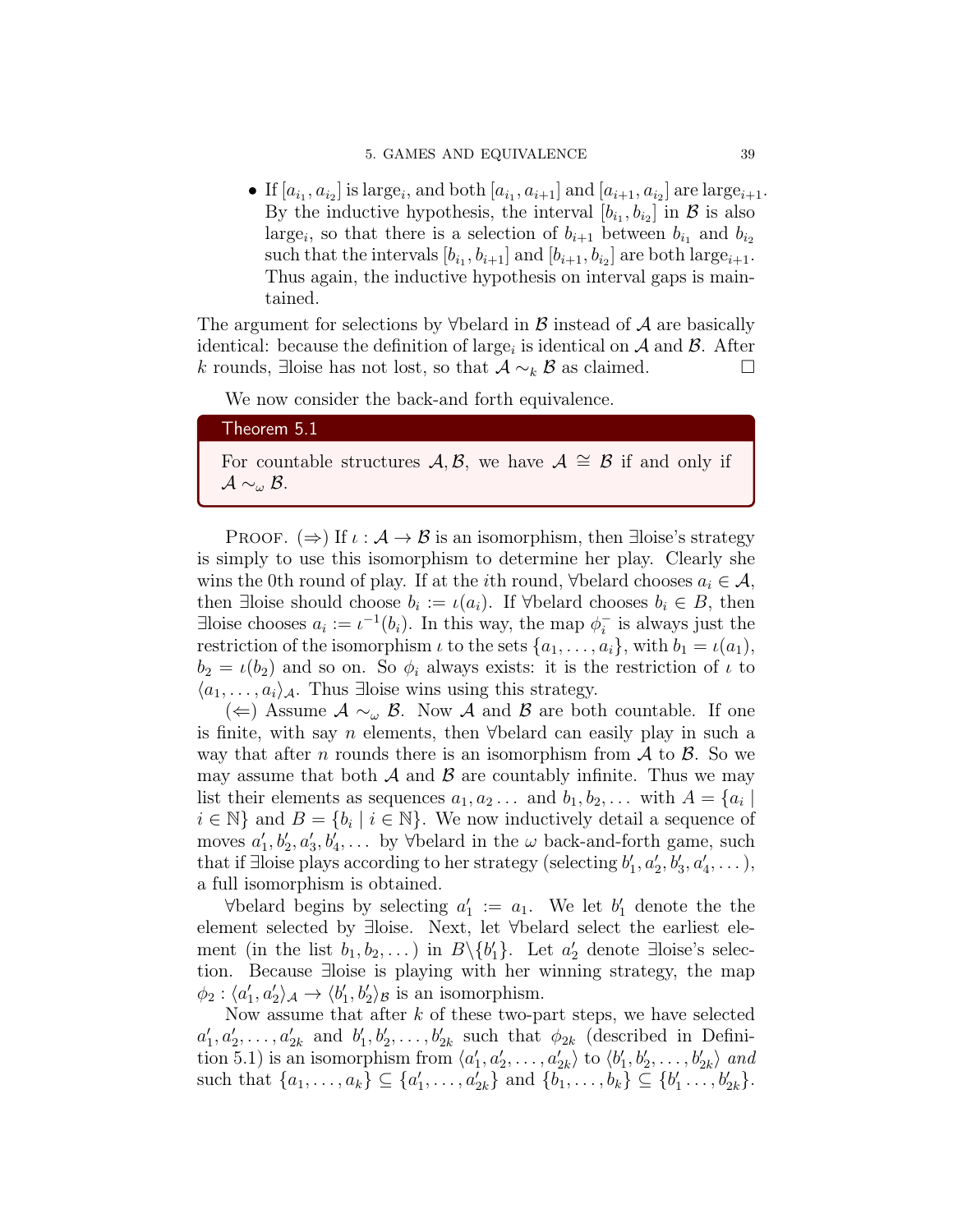We show how to extend this to the  $(k+1)$ th step. ∀belard should select  $a'_{2k+1}$  as the earliest element of  $A \setminus \{a'_1, \ldots, a'_{2k}\}\$ , while  $b'_{2k+1}$  denotes ∃loise's selection. Then ∀belard selects  $b'_{2k+2}$  as the earliest element of  $B\backslash \{b'_1,\ldots,b'_{2k}\}\$ , and  $a'_{2k+2}$  denotes ∃loise's selection from A. As ∃loise plays her winning strategy,  $\phi_{2k+2}$  is an isomorphism and both

$$
\{a_1, \ldots, a_k, a_{k+1}, a_{2k+2}\} \subseteq \{a'_1, \ldots, a'_{2k}, a'_{2k+1}, a'_{2k+2}\}\
$$

and

$$
\{b_1,\ldots,b_k,b_{k+1},b_{k+2}\}\subseteq \{b'_1\ldots,b'_{2k},b'_{2k+1},b'_{2k+2}\}.
$$

In this way  $\phi_1 \subseteq \phi_2 \subseteq \phi_3 \subseteq \ldots$ , with each  $a_i \in A$  in the domain of cofinitely many  $\phi_j$ , and each  $b_i$  in the range of cofinitely many  $\phi_j$ . So  $\bigcup_{i\in\mathbb{N}}\phi_i$  is an isomorphism from A to B, as required.

## Corollary 5.1

If all models of some consistent theory  $T$  in a countable language are back-and-forth equivalent, then T is complete and  $\omega$ categorical.

PROOF. In a countable signature, completeness follows from  $\omega$ categoricity. But by Theorem 5.1, two countable models of T will be isomorphic because they are back-and-forth equivalent. So T is  $\omega$ -categorical.

## Example 5.4

Corollary 5.1 shows that the theory of dense linear orders without endpoints is complete (and  $\omega$ -categorical), because Example 5.1 shows that all dense linear orders without endpoints are backand-forth equivalent. The same is true for dense linear orders with endpoints, or with bottom but no top, or with top but no bottom.

## Example 5.5

The theory of the random graph is  $\omega$ -categorical. This is axiomatised (within the family of simple graphs) by the family of sentences  $\phi_{n,m}$  (for  $n,m \in \omega$ ) stating: "for all disjoint pairs of sets of vertices  $\{x_1, \ldots, x_n\}$  and  $\{y_1, \ldots, y_m\}$ , there is a vertex z such that z is adjacent to each of  $x_1, \ldots, x_n$  and none of  $y_1, \ldots, y_m$ . So the theory of the random graph is  $\omega$ -categorical.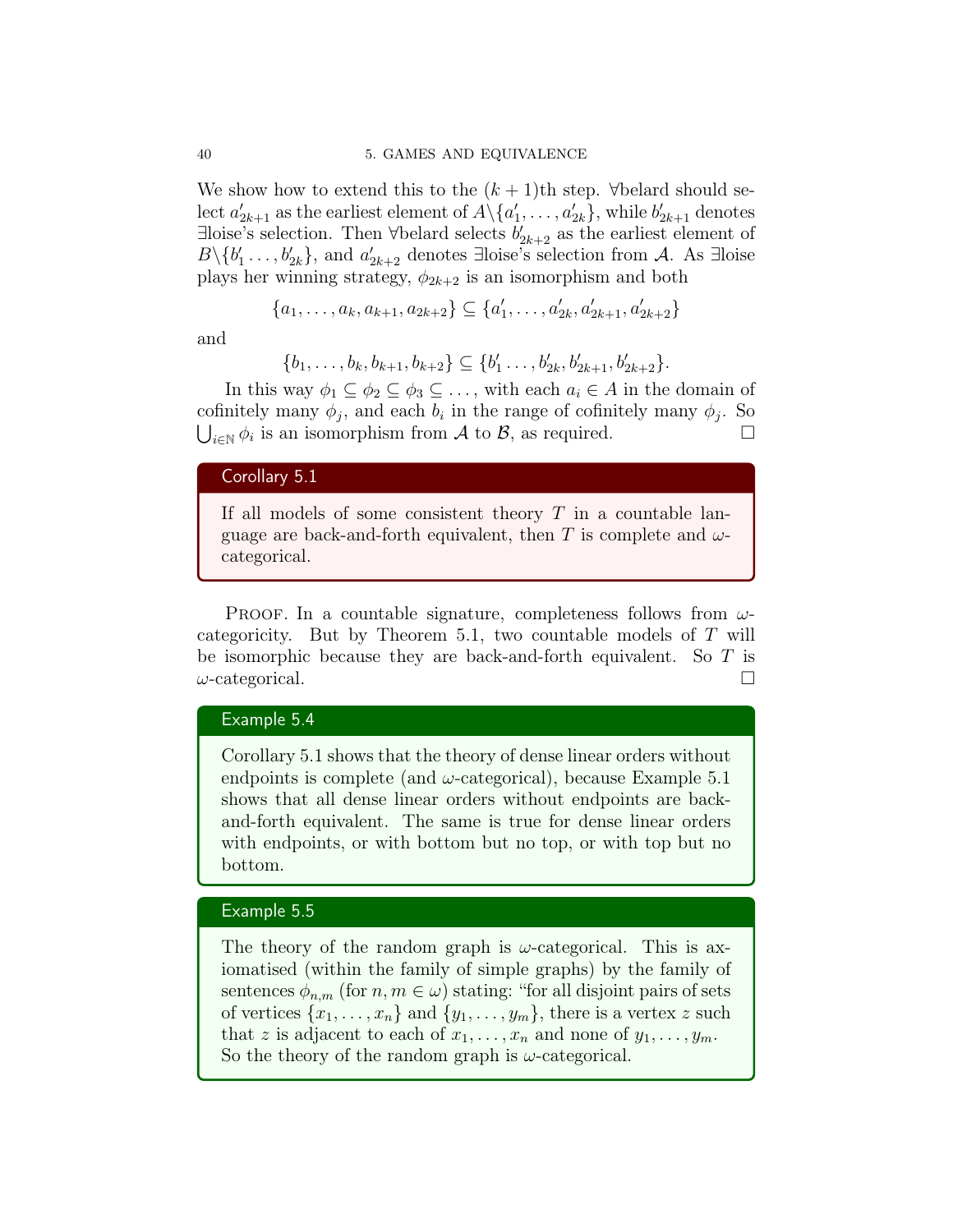PROOF. Let  $\mathcal A$  and  $\mathcal B$  be two models of these sentences.  $\exists$ loise's strategy is as follows. Assume that after k rounds elements  $a_1, \ldots, a_2$ from A and elements  $b_1, \ldots, b_k$  from B have been chosen, with the induced subgraph of A on  $\{a_1, \ldots, a_k\}$  isomorphic to that of B on  $\{b_1, \ldots, b_k\}$  (under the map  $a_i \mapsto b_i$ ). Without loss of generality, we may assume that ∀belard selects some  $a_{k+1}$  from A. If  $a_{k+1}$  is already amongst the  $\{a_1, \ldots, a_k\}$ , then ∃loise should choose  $b_{k+1}$  from  $\{b_1, \ldots, b_k\}$  in the same way. Otherwise, let  $A_k$  denote the subset of  $\{a_1, \ldots, a_k\}$  that are adjacent to  $a_{k+1}$ , and let  $A'_k$  denote  $\{a_1, \ldots, a_k\} \setminus A_k$ . Let  $B_k$  denote  $\{b_i \mid a_i \in A_k\}$  and  $B'_k$  denote  $\{b_1, \ldots, b_k\}$ . As  $\mathcal B$  satisfies the sentence  $\phi_{|A_k|,|A'_k|}$ , it follows that there exists a vertex  $b_{k+1}$  that is adjacent to all of  $B_k$  and none of  $B'_k$ . Isomorphism is maintained provided ∃loise chooses this vertex. □

Back-and-forth equivalence is clearly too strong in general to determined elementary equivalence: for example, not every theory is  $\omega$ categorical! Now we turn to a finer analysis of the k-round back and forth game.

Definition 5.3: Quantifier rank

- Atomic formulæ  $\Phi$  have quantifier rank  $\text{qr}(\Phi) = 0$ ,
- $\text{qr}(\Phi_1 \wedge \Phi_2) = \text{qr}(\Phi_1 \vee \Phi_2) := \max\{\text{qr}(\Phi_1), \text{qr}(\Phi_2)\},\$
- $\text{qr}(\neg \Phi) := \text{qr}(\Phi),$
- $\operatorname{qr}(\forall x \Phi(x, \dots)) = \operatorname{qr}(\exists x \Phi(x, \dots)) := \operatorname{qr}(\Phi(x, \dots)) + 1.$

The following definition is a refinement of elementary equivalence to sentences of bounded quantifier rank: you should observe that  $A \equiv B$ is the same as  $A \equiv_k B$  for all  $k \in \omega$ . We'll only use this notion for finite relational signatures, but the definition makes sense more generally.

#### Definition 5.4

For structures  $A$  and  $B$  of the same signature, we will write  $A \equiv_k B$  if for every sentence  $\Phi$  of quantifier rank at most k we have  $A \models \Phi$  if and only if  $B \models \Phi$ .

Theorem 5.2: Revisiting Theorem 5.1

Let  $A$  and  $B$  be structures in the same *finite relational signature* L.

- (1)  $\mathcal{A} \equiv_k \mathcal{B}$  if and only if  $\mathcal{A} \sim_k \mathcal{B}$ .
- (2)  $\mathcal{A} \equiv \mathcal{B}$  if and only if  $\mathcal{A} \sim_k \mathcal{B}$  for every  $k \in \omega$ .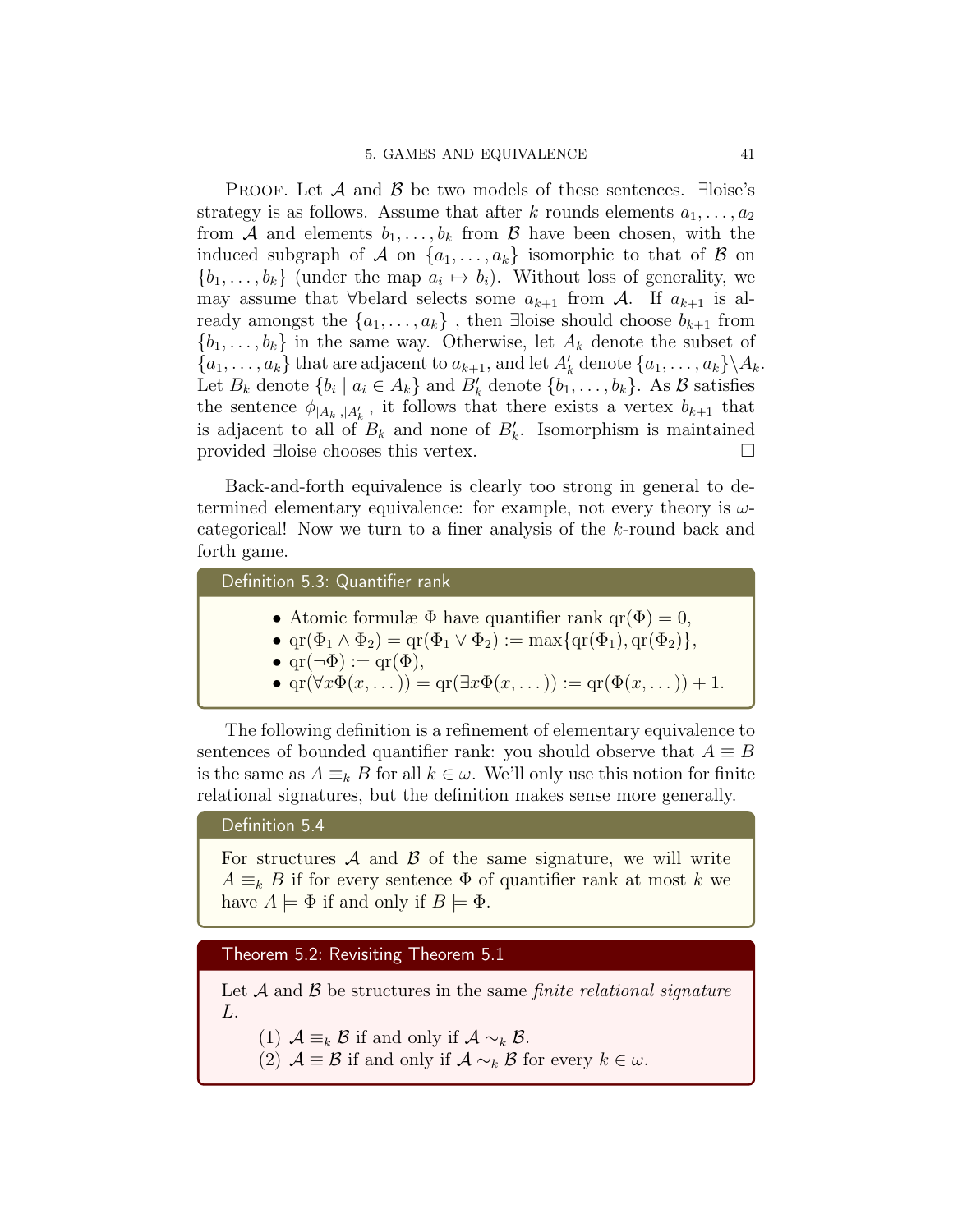Before we prove Theorem 5.2 we observe a corollary, which is a powerful generalisation of the rather restrictive Corollary 5.1

## Corollary 5.2

A theory T in a finite relational signature is complete if and only if every pair of countable models of T are  $\sim_k$  equivalent for all k.

PROOF. If T is not complete, then there is a sentence  $\phi$  such that both  $T \cup {\phi}$  and  $T \cup {\neg \phi}$  are consistent. Let A be a model of  $T \cup {\phi}$ and B be a model of  $T \cup \{\neg \phi\}$ . Using the downward Lowenheim-Skolem Theorem, we may assume that  $A$  and  $B$  are countable. Then if k denotes the quantifier rank of  $\phi$ , we have two countable models of T that are not  $\sim_k$  equivalent, by Theorem 5.2.

Conversely, assume that T is complete. So every pair of models  $\mathcal A$ and B satisfy the same sentences, so have  $A \equiv B$ . That is,  $A \sim_k B$  for all  $k \in \omega$ , as required.

## Example 5.6

The following set  $\Sigma$  of sentences in the signature  $\zeta$  define a complete theory:

- $(1)$  < is a strict total order: antireflexive, transitive and  $\forall x \forall y \ (x < y \lor y < x).$
- (2) there is a bottom element:  $\exists \bot \forall x \ (x = \bot \lor \bot \leq x).$
- (3) every element has a cover:  $\forall x \exists y \forall z$  ( $x < y \land x < z <$  $y)$ ).
- (4) every element covers an element:  $\forall x \exists y \forall z \ (y \langle x \rangle \&$  $\neg(y < z < x)).$

PROOF. The idea is to show that two countable models of  $\Sigma$  are  $\sim_k$  equivalent, for every  $k \in \omega$  (countability is not really used in this argument). We use the idea of Example 5.3. A typical model of  $\Sigma$  looks a little like  $\mathcal A$  or  $\mathcal B$ , but possibly there are further copies of  $\mathbb Z$ -chains stacked higher and higher. Indeed, let  $\mathcal C$  be a model. By the second kind of sentence (item 2), there is a bottom element to  $\mathcal{C}$ , call it 0. By item 3, there is a cover of 0, call it 1. Because  $\mathcal C$  is a linear order (item 1), this cover is unique. Similarly, there is a cover 2 to 1, a cover 3 to 2 and so on. In general an element  $c \in \mathcal{C}$  is either one of these elements of finite height above 0, or we can use item 4 to find an infinite descending chain of elements,  $c > c_{-1} > c_{-2} > ...$  each covering the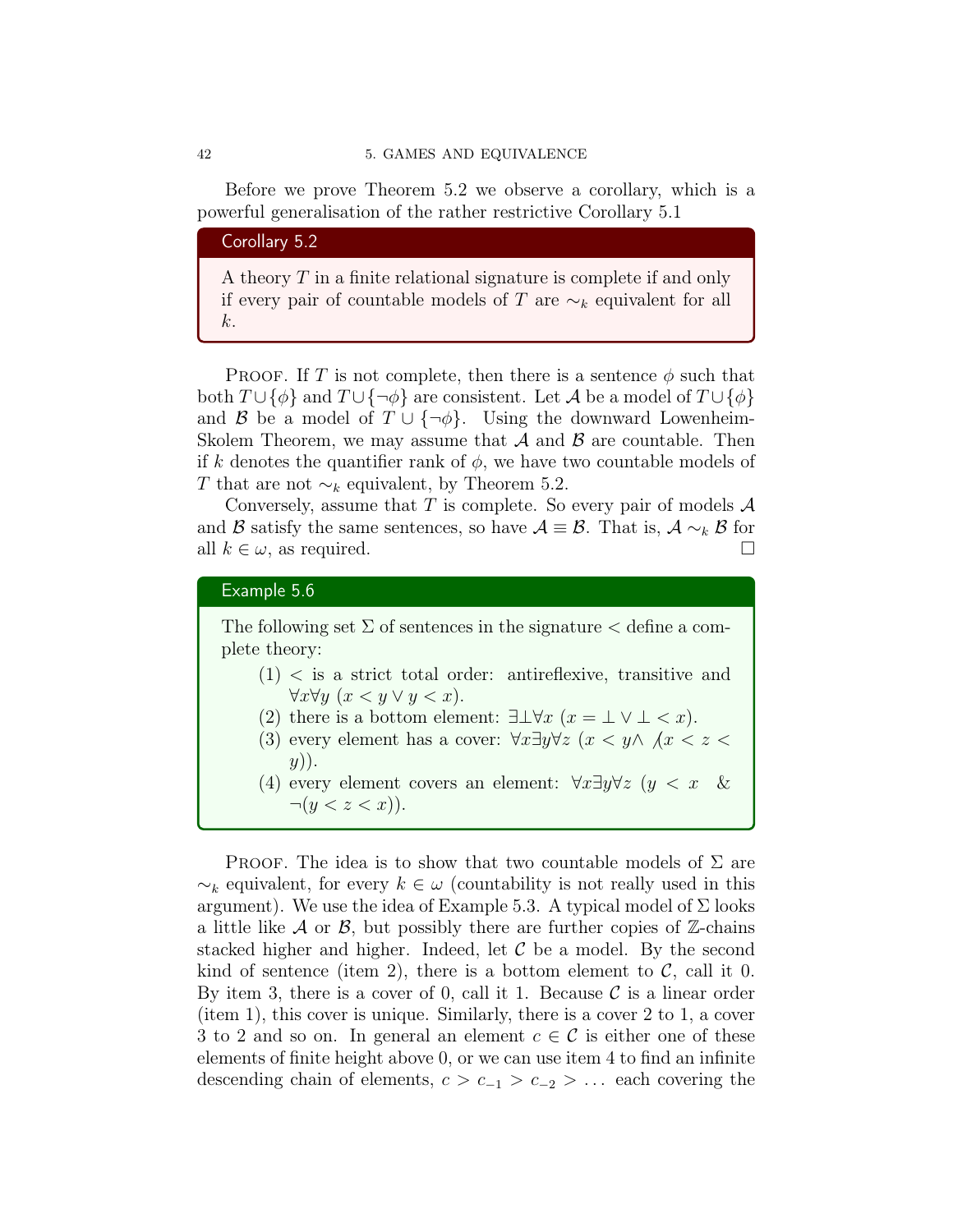next, as well as an infinite ascending chain  $c < c_1 < c_2 < \ldots$ , each covering the previous one. In Example 5.3, the structure  $A$  had all elements of finite height above 0, while in  $\mathcal{B}$ , there was one family of elements of infinite height (but only finite distance between them). The strategy we described for ∃loise now carries across to general models of  $\Sigma$  with essentially no change: use exactly the same definition of large<sub>i</sub>: all discussion in the proof of Example 5.3 carries across without change. Then Corollary 5.2 shows that  $\Sigma$  is complete.

The proof of Theorem 5.2 is by induction on  $k$ , and is a little more technical than Theorem 5.1. Some new definitions are needed.

For a structure C and elements  $c_1, \ldots, c_n \in C$  we write  $(\mathcal{C}, c_1, \ldots, c_n)$ to be the structure in language  $L \cup \{c_1, \ldots, c_n\}$  that agrees with C in L and with the obvious interpretation of  $c_1, \ldots, c_n$ .

We need the following fundamental model theoretic notion.

#### Definition 5.5

Let A be a structure and  $\bar{a} \in A^n$  for some n. The n-type  $tp(A, \bar{a})$ of  $\bar{a}$  in A is the set of formulas  $\{\phi(\bar{x}) | A \models \phi(\bar{a})\}$ . When n is clear this is just called the *type* of  $\bar{a}$  in  $\mathcal{A}$ .

> • The rank-k type of  $\bar{a}$  in  $A$  is the restriction of tp( $A, \bar{a}$ ) to formulæ of rank k. It can be denoted  $tp_k(\mathcal{A}, \bar{a})$ .

The type of  $\bar{a}$  is essentially the set of all possible first order properties that hold at  $\bar{a}$ . We will need only rank-k 1-types to complete our proof, but it should not be a surprise that the notion of an  $n$ -type might arise on many model theoretic situations.

An important observation is that  $(A, a) \equiv_k (B, b)$  if and only if  $\text{tp}_k(\mathcal{A}, a) = \text{tp}_k(\mathcal{B}, b)$ , because the rank k sentences satisfied by  $(\mathcal{A}, a)$ just the evaluation of rank k formulæ in  $tp_k(\mathcal{A}, a)$  at the point a (and because  $b$  is just the name of the interpretation of the constant  $a$  in  $\mathcal{B}$ ). For example, on the usual ordered set  $2 := (\{0,1\}, \leq),$  the formula  $\exists x_1(0 < x_1)$  is a rank-1 sentence if 0 is added to the signature, while while the formula  $\exists x_1(x \lt x_1)$  is a formula in  $tp_1(2, 0)$ .

The main reason we restrict to finite relational signatures is so that the following lemma is true! With adjustments to the notion of "rank", or with restrictions on the applicability of Theorem 5.2, it is possible to relax the restriction to relational signatures, but we do not pursue this here.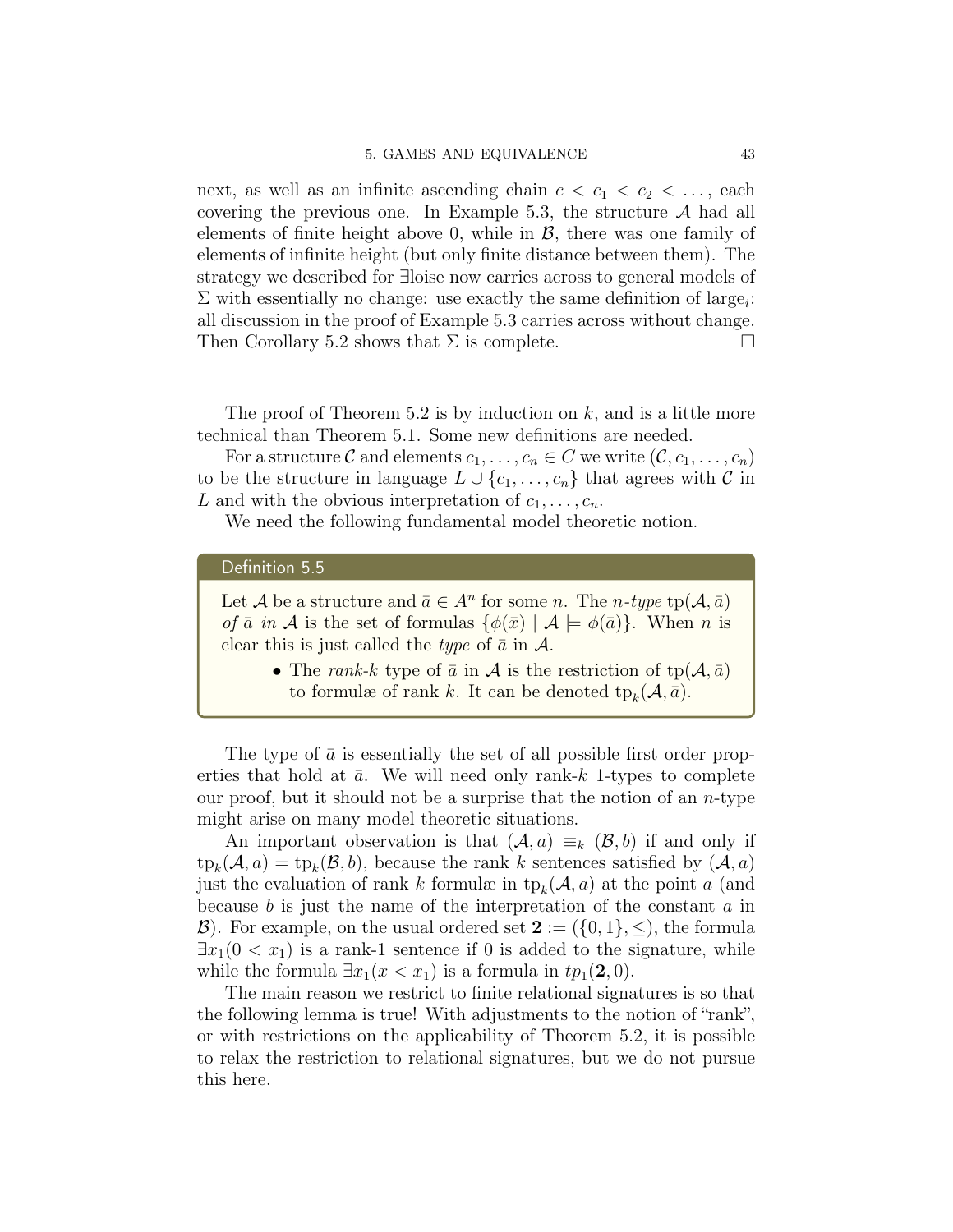| Lemma 5.1                                                                  |
|----------------------------------------------------------------------------|
| Fix a finite relational signature $L$ .                                    |
| (1) Up to logical equivalence, there are only finitely many                |
| rank-k formulæ in m free variables $x_1, \ldots, x_m$ .                    |
| (2) There are only finitely many rank- $k$ 1-types in the lan-             |
| guage L; say $T_1(x), \ldots, T_n(x)$ .                                    |
| (3) For each rank-k 1-type $T_i(x)$ , there is a rank k formula            |
| $\alpha_i(x)$ such that $\forall x (T_i(x) \leftrightarrow \alpha_i(x))$ . |

PROOF. Only part 1 takes effort. The proof is by induction on  $k$ . It is trivial for  $k = 0$  as the signature is finite and relational. For  $k + 1$ (assuming truth at k), note that each formula of rank  $k+1$  is a Boolean combination of formulæ of the form  $\exists x_{m+1}\phi(x_1,\ldots,x_m,x_{m+1})$  where  $\phi(x_1, \ldots, x_{m+1})$  is rank k; there are (by hypothesis) only finitely many such formulæ, so any finitely many different Boolean combinations.

(2) follows from (1) and (3) follows from (2) by taking the conjunction of a representative of each different formula in the rank-k type, up to logical equivalence.

Now we prove Theorem 5.2.

PROOF OF THEOREM 5.2. The proof is by induction on  $k$ . The base case is trivial, because it just concerns whether or not the substructure generated by any constants in the signature  $L$  are isomorphic, while the quantifier-free sentences are just those that describe the diagram of these constant-generated substructures.

So now assume that we have proved Theorem 5.2 up to some value k. Assume that A and B are  $\sim_{k+1}$  equivalent, and consider a rank- $(k + 1)$  sentence  $\sigma$ . Using  $\forall = \neg \exists \neg$ , we may assume that  $\sigma$  is a Boolean combination of rank- $(k + 1)$  sentences of the form  $\exists x \phi(x)$ . So it suffices to show that  $\mathcal A$  and  $\mathcal B$  satisfy the same sentences of this form. Let  $\exists x \phi(x)$  hold on A. So there is  $a_1 \in A$  with  $\phi(a_1)$  true in A. Now let  $b_1 \in B$  be the move played (using her winning strategy) by ∃loise in response to ∀belard's selection of  $a_1$ . Now  $\mathcal{A} \sim_{k+1} \mathcal{B}$ , so ∃loise can use her strategy to win a further k-rounds of the back-and-forth game, and from this it follows that  $(A, a_1) \sim_k (B, b_1)$ . Hence, by the induction hypothesis (which held for all structures and up to rank  $k$ ), we have  $(A, a_1) \equiv_k (B, b_1)$ . As  $\phi(a_1)$  is a sentence of rank k satisfied by A (and because  $b_1$  is the interpretation of the constant  $a_1$  in  $\mathcal{B}$ ), we have that  $\phi(b_1)$  holds on  $\mathcal{B}$ , giving  $\exists x \phi(x)$  holding on  $\mathcal{B}$ , as required.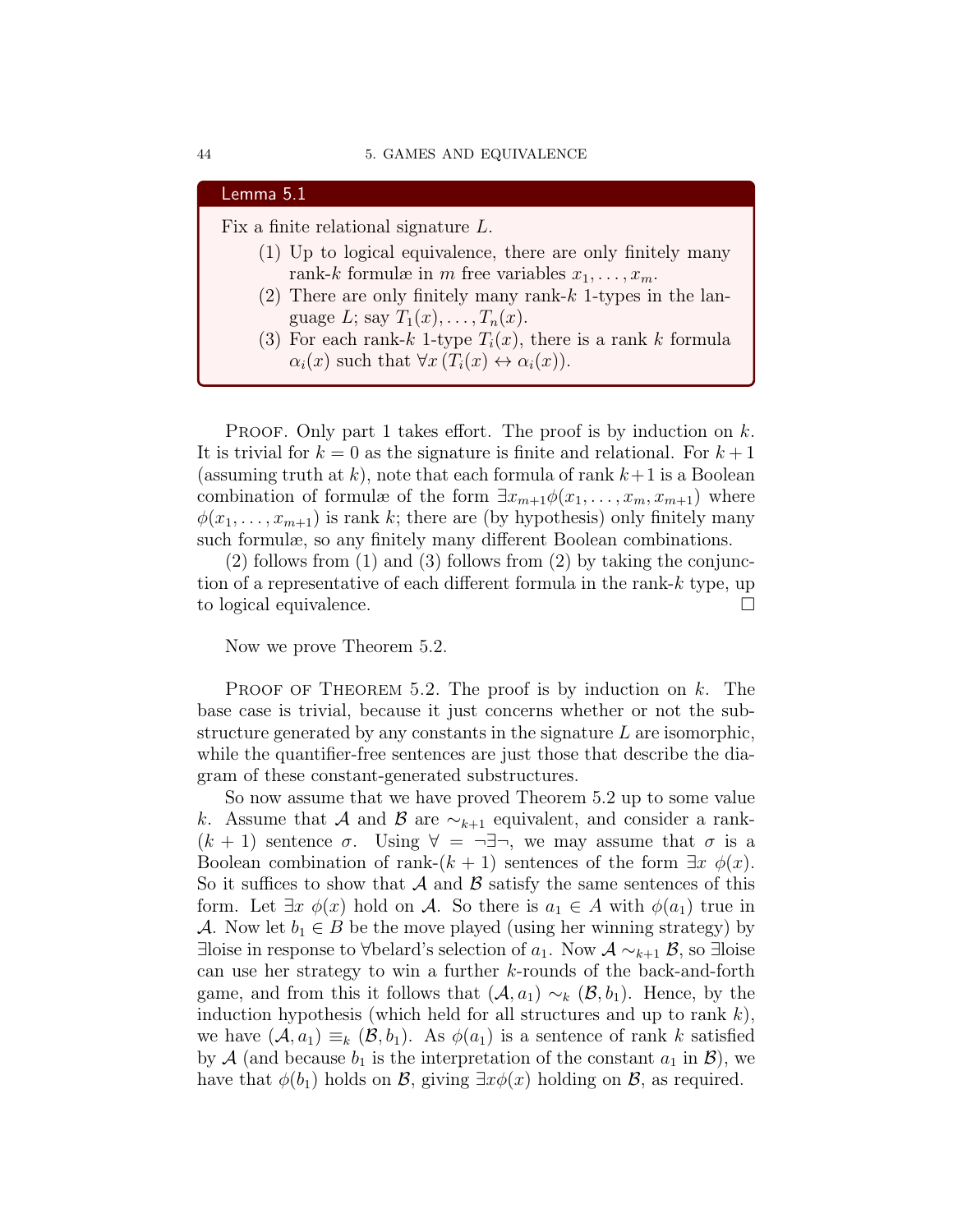For the converse direction, assume that  $A \equiv_{k+1} B$ . Consider the first move of play in the a  $(k+1)$ -round back and forth game. Assume  $\forall$ belard selects a from  $A$ , and consider the rank-k 1-type  $tp_k(A, a)$  of a. By Lemma 5.1, there is a single formula  $\alpha(x)$  of rank k such that  $\alpha(x)$  defines  $tp_k(\mathcal{A},a)$ . Thus  $\mathcal{A} \models \exists x \alpha(x)$ , a sentence of rank  $k+1$ . Hence, as  $\mathcal{A} \equiv_{k+1} \mathcal{B}$ , we have that  $\mathcal{B} \models \exists x \alpha(x)$ . Let b be a witness. So  $(A, a) \equiv_k (B, b)$  (in particular, so far, ∃loise has not lost). Then by induction hypothesis, we have  $(A, a) \sim_k (\mathcal{B}, b)$ , so that ∃loise may survive a further k rounds. Thus  $A \sim_{k+1} B$  as required.  $\Box$ 

## Example 5.7

This example will concern simple graphs. Let  $C_n$  denote the graph on  $0, 1, \ldots, n-1$  with edges  $i \sim i+1$ , where addition is taken modulo n (so that  $n-1 \sim 0$ ). Let  $P_n$  denote the graph on  $0, 1, \ldots, n-1$  with the same edges as  $C_n$ , except with  $n-1 \sim 0$ removed.

Then ∃loise has a winning strategy for the 2-round back-andforth game played on  $C_n$  and  $P_n$ , but not the 3-round back-andforth game. A quantifier rank 3 sentence that holds on  $C_n$  but fails on  $P_n$  is  $\forall x \exists y \exists z (y \sim x \sim z \land y \neq z)$ .

PROOF. There are no constants, so ∃loise cannot lose the 0 round game. Similarly, there is only one simple graph on one point, so she cannot lose the 1-round game. After ∀belard makes his second move, he has identified either a two point graph with no edges, or a two point graph with one edge. (If  $n \leq 3$  the first of these options are impossible.) Now ∃loise can find a suitable choice in the other structure to maintain the isomorphism. For the 3-round game however, ∀belard can play to win as follows. He should select one of the endpoints of  $P_n$  as his first selection  $b_1$ . ∃loise must choose some point  $a_1$  in  $C_n$ . As his second move,  $\forall$ belard should choose one of the neighbours,  $a_2$ , to  $a_1$  in  $C_n$ . If she is to win this second round, ∃loise must choose a neighbour  $b_2$  of  $b_1$  in  $P_n$ : there is only one choice because  $b_1$  was an endpoint. Finally,  $\forall$ belard chooses  $a_3$  to be the other choice of a neighbour to  $a_1$  in  $C_n$ .  $\exists$ loise has no response, because the only neighbour to  $b_1$  in  $P_n$  has already been chosen as  $b_2$ . If she choose  $b_3 = b_2$  she loses because  $\phi_3$  is not a bijection. If she chooses  $b_3 \neq b_2$ , then she loses because  $\phi_3$  is not a graph homomorphism:  $a_1 \sim a_3$ , but  $\phi_3(a_1) = b_1 \not\sim b_3 = \phi_3(a_3)$ .

We'll finish this with a few more examples.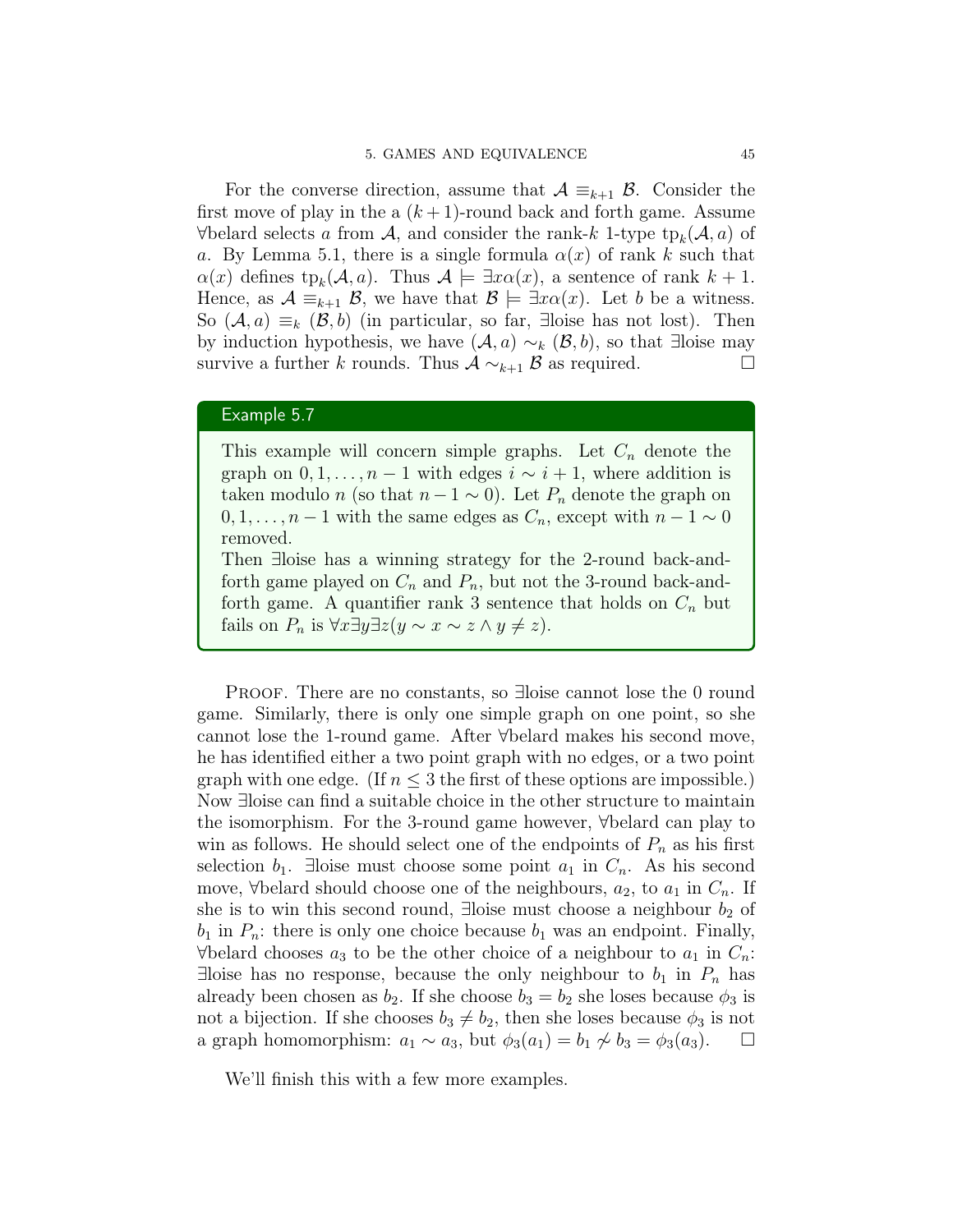#### Example 5.8

Consider the signature {} of sets. Two sets are back and forth equivalent if and only if they are both infinite. Two sets are  $\sim_k$ equivalent if they have at least  $k$  elements each.

PROOF. There is only = to be preserved. If  $\forall$ belard selects  $b_{i+1}$ from amongst  $b_1, \ldots, b_i$ , then ∃loise makes the corresponding selection from amongst  $a_1, \ldots, a_i$ . If he chooses  $b_{i+1}$  to be a fresh element, then ∃loise also chooses  $a_{i+1}$  to be a fresh element. This strategy wins ∃loise the k-round game, provided that there are at least  $k$  elements (so that fresh elements are available). So the strategy wins her the  $\omega$  back-andforth game too, provided that there are infinitely many elements to play with.  $\Box$ 

## Example 5.9

Half example, half exercise. Consider the cyclic graph  $C_n$  of Example 5.7. It is clear that for  $n \neq m$  the graphs  $C_n$  and  $C_m$ are not elementarily equivalent. Find a k such that if  $k < n, m$ , then  $C_n \sim_k C_m$ .

PROOF. The approach is reminiscent of that taken in Example 5.3. Without loss of generality, assume  $n < m$ . To start with, observe that any two vertices from  $C_n$  or  $C_m$  have a shortest distance: adjacent vertices have distance 1, and if two vertices share some adjacent vertex, they have distance 2, and so on. We let  $d(u, v)$  denote this shortest distance. In general however, there are two intervals described by the vertices  $u, v$ , depending on whether we travel clockwise or anticlockwise (as the vertices are an initial segment of  $0, 1, \ldots$ , we interpret "clockwise" to mean "increasing", modulo  $n \text{ or } m$ ). When we make a selection of some new vertex, it lies in one and only one of these intervals, and hence it is convenient to refer to the "length" of this interval as the distance from one end to the other, as travelled through the interval. This length will either be  $d(u, v)$  or  $n - d(u, v)$  (or  $m - d(u, v)$ ) if we are in  $C_m$ ). For example, if there is only one vertex selected (from  $C_n$ , say), then the distance from it to itself is 0, however this vertex also determines an interval of length  $n$  (go all the round the cycle).

Our goal is to define a notion of "large<sub>i</sub>" distance to mean something along the lines of "big enough to never completely tied by a path after the remaining  $k - i$  rounds". Notice that the fundamental relation (the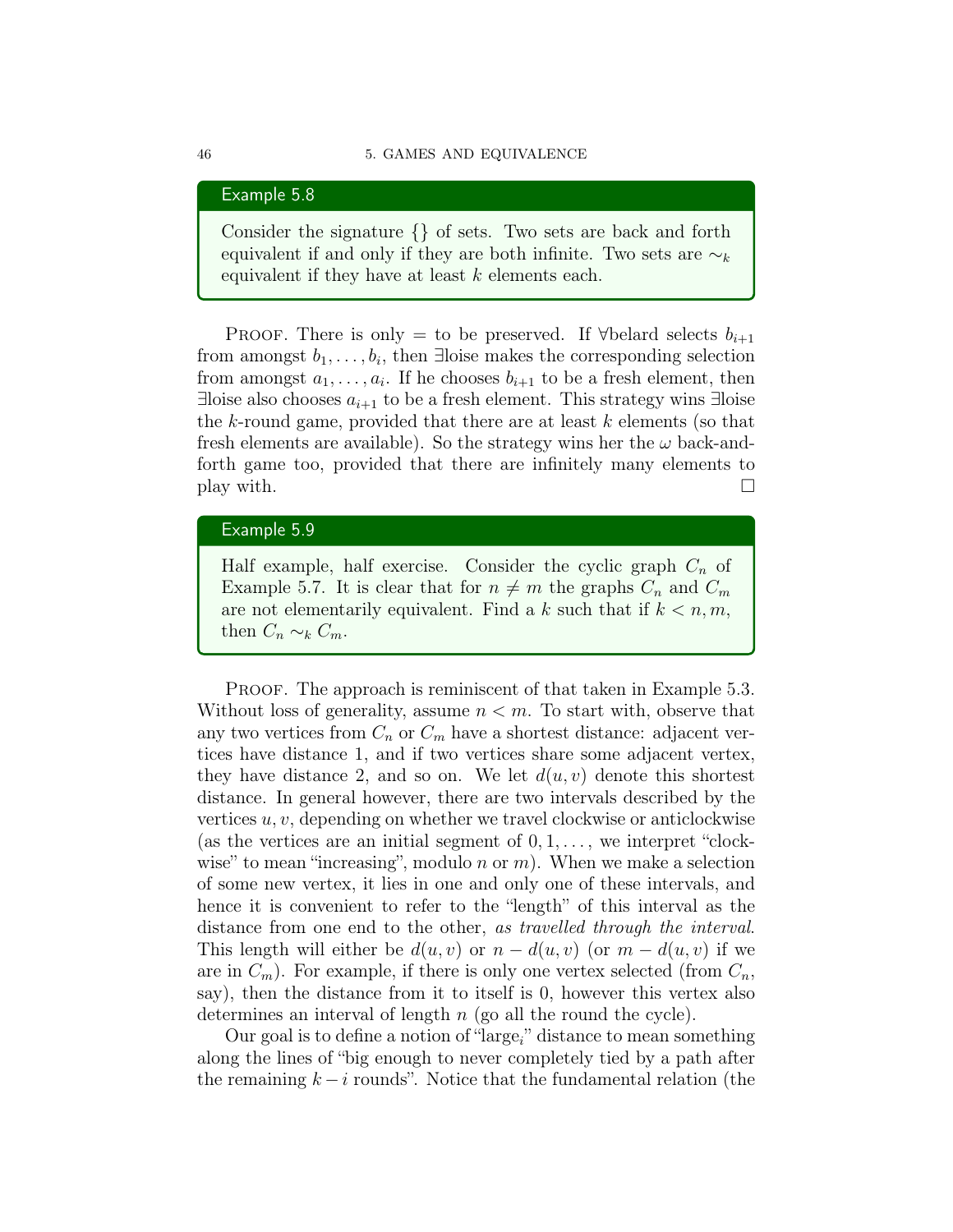edge relation) is distance 1, while equality (the relation that comes for free) is distance 0: thus distance 0 and 1 must be precisely the same after the kth round if ∃loise is to win. In order to find out the appropriate definition of  $\text{length}_i$ , let us work backwards. So, after completion of the kth round, in order that  $\phi_k$  be an isomorphism from  $\langle a_1, \ldots, a_k \rangle$  to  $\langle b_1, \ldots, b_k \rangle$  it is necessary and sufficient that for each  $i, j \leq k$  we have  $d(a_i, a_j) = 0$  if and only if  $d(b_i, b_j) = 0$  (this ensures  $\phi_k$ is a bijection), and  $d(a_i, a_j) = 1$  if and only if  $d(b_i, b_j) = 1$  (this ensures that  $\phi_k$  preserves the edge relation). So the appropriate definition of "large<sub>k</sub>" should be 2.

Working backwards: if ∃loise has survived to the  $(k-1)$ th round and then  $\forall$ belard sees an interval from  $a_i$  clockwise through to  $a_j$  with  $d(a_i, a_j) = 2$  but  $d(b_i, b_j) > 2$ , then in the kth round he can win by selecting  $a_k$  to be the unique common adjacent vertex to  $a_i$  and  $a_j$ : no such vertex exists between  $b_i$  and  $b_j$ , so ∃loise loses. (The same would be true if  $d(a_i, a_j) < 2$  and  $d(b_i, b_j) > 2$ , but then ∃loise would already have lost the  $(k-1)$ th round.) Also, if ∀belard sees  $d(a_i, a_j) = 3$ , but  $d(b_i, b_j) > 3$ , then he can select  $b_k$  within the interval between  $b_i$  and  $b_j$ , but not adjacent to  $b_i, b_j$ . Now ∃loise cannot make a selection of  $a_k$  in the shortest interval connecting  $a_i$  to  $a_j$ , because such choices will be adjacent to  $a_i$  or to  $a_k$ . Now, it is possible that ∃loise can play  $a_k$  in some other large interval that remains elsewhere. However, to simplify her strategy, we will fix large<sub> $k-1$ </sub> to be big enough to avoid such searches: we're going to describe a strategy for ∃loise where she always attempts to choose within the same interval. We've eliminated the possibility of 3 as large<sub>k−1</sub>, however it appears that setting large<sub>k−1</sub> to be 4 suffices. For then

- (1) if  $\forall$ belard chooses  $a_k$  adjacent to  $a_i$  (so  $a_k$  will not be adjacent to  $a_j$ ), then ∃loise can choose  $b_k$  adjacent to  $b_i$  but not  $b_j$ .
- (2) if he chooses  $a_k$  adjacent to  $a_j$  (so  $a_k$  will not be adjacent to  $a_i$ , then she can choose  $b_k$  adjacent to  $b_j$  but not  $b_i$ .
- (3) if he chooses  $a_k$  within the interval between  $a_i$  and  $a_j$  but adjacent to neither, then as the corresponding interval between  $b_i$  and  $b_k$  is also at least large<sub>k−1</sub> = 4, she can make a corresponding selection of  $b_k$  within the interval from  $b_i$  to  $b_k$ .

From here there is a pattern: it will suffices to set "large<sub>k-2</sub>" to be big enough that we can always select from the middle of such interval to create two large<sub>k−1</sub> gaps (otherwise ∀belard may be able to force ∃loise to create a less-than-large<sub>k-1</sub> interval, when he created only large<sub>k-1</sub> intervals). So "large<sub>k-2</sub>" is 8 (a selection as close as possible to the middle creates at least one interval that is large<sub> $k-1$ </sub>, that is, 4).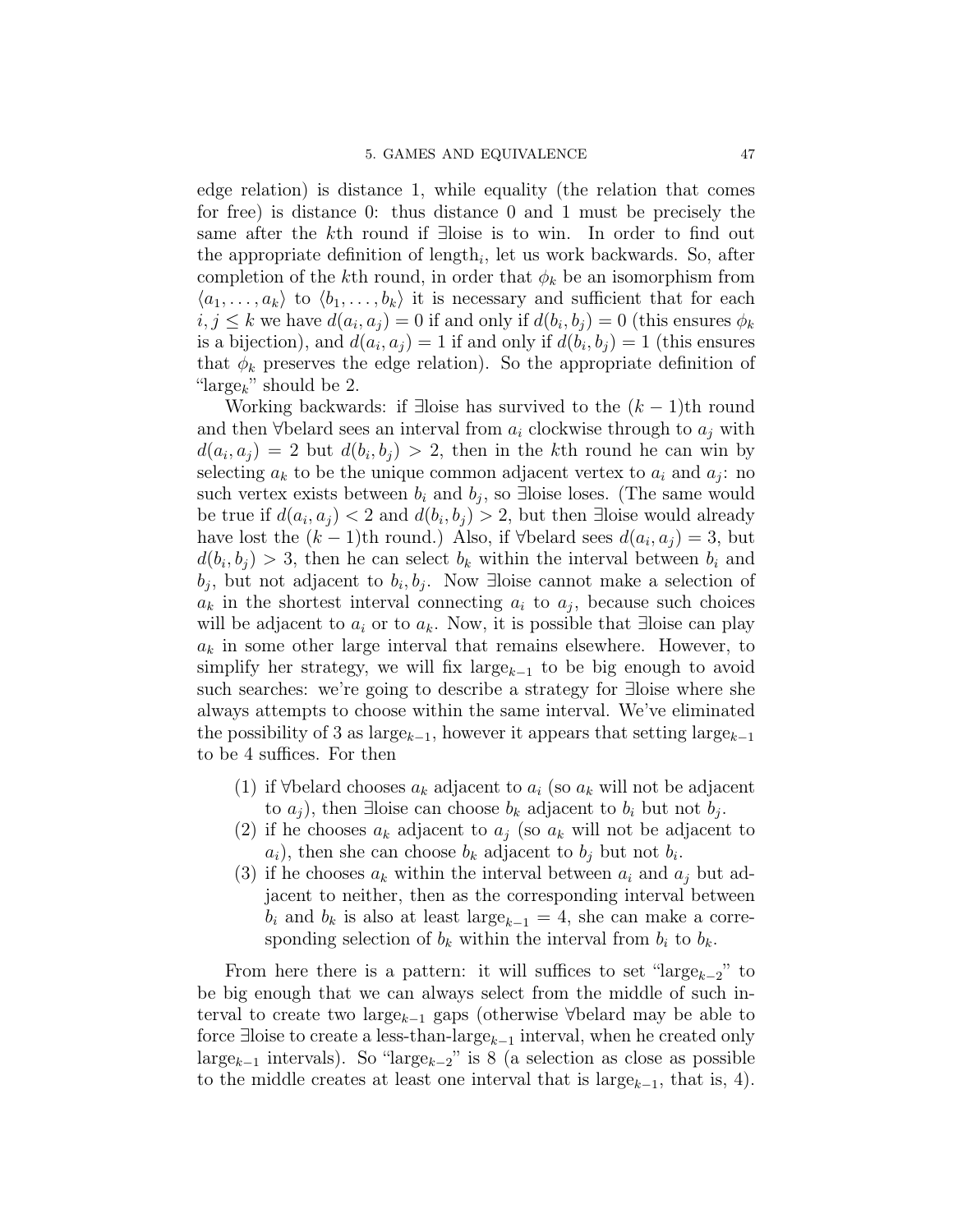Similarly, large<sub>k-3</sub> can be 16, and so on. Thus in general, large<sub>i</sub> can be equal to  $2^{k-i+1}$ . Then, during the *i*th round, if  $\forall$ belard selects  $a_i$  from between two vertices  $a_{j_1}$  and  $a_{j_2}$ , if the length of this interval was not large<sub>i−1</sub>, then the corresponding gap between  $b_{j_1}$  and  $b_{j_2}$  is identical, so ∃loise has a matching move. If  $d(a_{j_1}, a_{j_2})$  was large<sub>i-1</sub>, then we get 3 possibilities (like cases 1,2,3 above), and the definition of large<sub>i-1</sub> enables  $\exists$ loise to maintain the pattern of large<sub>i</sub> gaps to the completion of round i.

So how big need n be for this strategy? After round 1, it is necessary that the distance from the single point chosen be large<sub>1</sub>, as otherwise our strategy for ∃loise requires that this interval be of identical size in  $C_n$  and  $\widetilde{C_m}$  (which it won't be, as  $n \neq m$ ). So we need  $n, m \geq 2^k$ .  $\Box$ 

This bound is not quite tight, but finding the tight bound is tricky. It is easily seen that the bound is tight for  $k = 1$  and  $k = 2$ . For the 3round game, we have shown that ∃loise can win when played on cycles of length at least 8, but in fact a more refined strategy enables her to survive provided that  $n, m \geq 7$  (but not  $n = 6$  and  $m = 7$ ). For 4 steps,  $n, m \geq 11$  is enough. It was shown in [J. Brown and R. Hoshino, The Ehrenfeucht-Fraïssé game for paths and cycles, Ars Combinatoria 83 (2007), 193–212] that for general  $k > 2$ , ∃loise has a winning strategy if and only if  $n = m$  or  $n, m \ge 2^{k-1} + 3$ . The minimal values for  $\sim_k$ equivalent of undirected paths (the next example) are also classified in this article.

#### Example 5.10

A very similar approach may be taken to compare the undirected paths  $P_n$  and  $P_m$ . A useful technique here is to first assume that the endpoints have been successfully selected and played by ∀belard and ∃loise (denote these by  $a_{-1}$  and  $a_0$ , and  $b_{-1}$ ,  $b_0$ respectively). This simplifies notions of distance and intervals for the remainder of the play. If ∃loise can survive  $k$  rounds with these two elements pre-selected, she can survive at least this many rounds without these.

Recall that a field with characteristic 0, is a field (Example 1.7) satisfying the sentence  $\neg (1 + 1 + \cdots + 1 = 0)$  for each *n*, which is a n sentence because 1 is in the signature.. Note that because the constant 1 is in the signature of fields, there is an empty-generated structure and it is isomorphic to the field of rationals Q: we get the integers using addition (and characteristic 0 ensures they are all distinct), then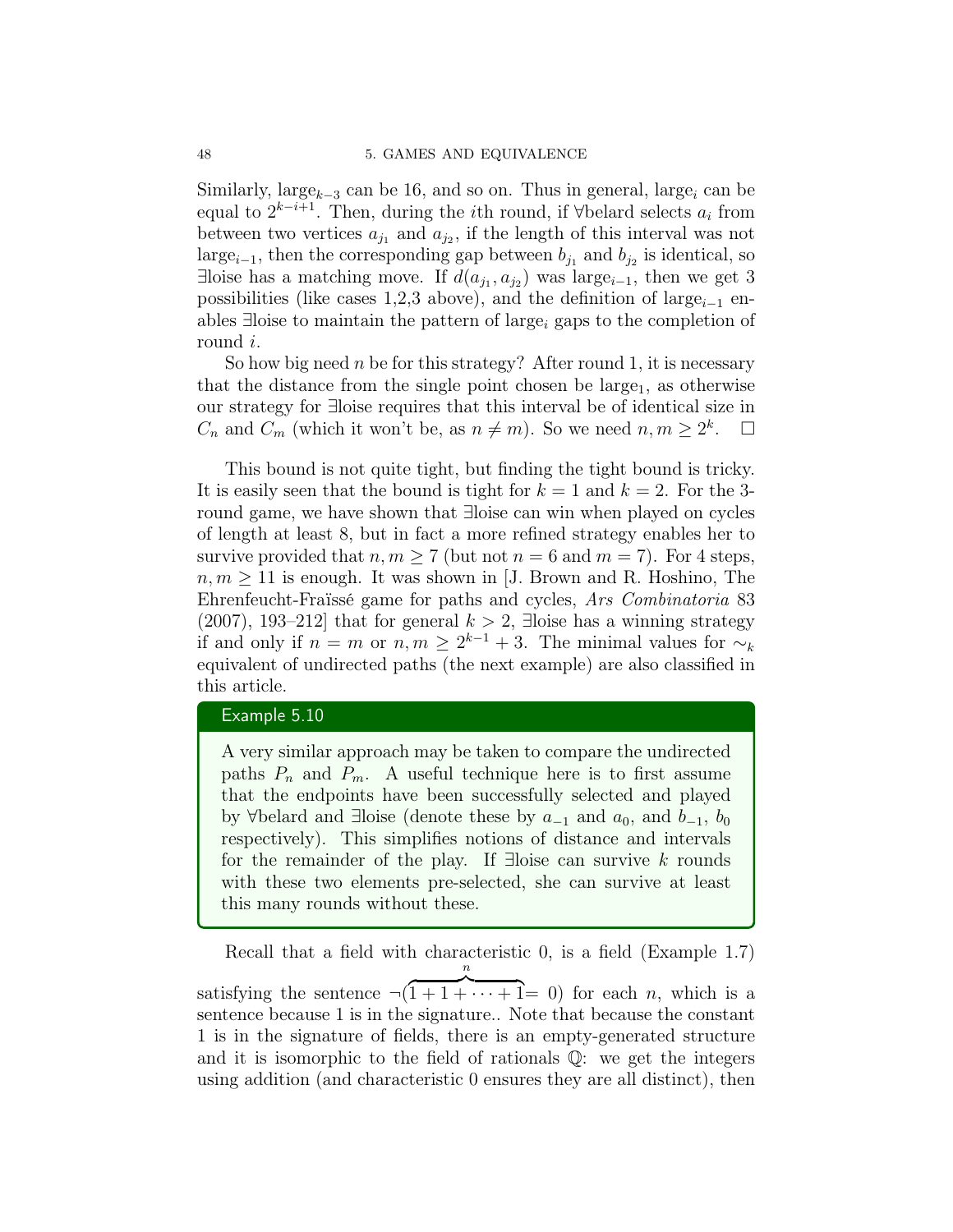multiplicative inverses of nonzero elements force general elements of Q. This is actually a field, so no further elements are generated.

A field is algebraically closed if it satisfies the following sentence for all  $n: \forall x_0 \ldots x_n \exists y \ (x_n \neq 0 \rightarrow x_n y^n + x_{n-1} y^{n-1} + \cdots + x_1 y^1 +$  $x_0 = 0$ . In other words, all polynomial equations have a solution. The field of complex numbers is the most well known instance of an algebraically closed field, and the fact that  $\mathbb C$  has this property is what is usually known as the Fundamental Theorem of Algebra. So it's pretty important!!

An element of a field F is *algebraic* over a subfield  $G \leq F$  if it is An element of a field F is *algebraic* over a subfield  $G \leq F$  if it is<br>the solution to a polynomial equation over F. For example, i and  $\sqrt{2}$ are algebraic over  $\overline{Q}$ , as they are solutions to  $x^2 + 1 = 0$  and  $x^2 - 1 = 0$ respectively. An element of  $F\backslash G$  that is not algebraic over G is said to be *transcendental*. The number  $\pi$  is transcendental over  $\mathbb{Q}$ : this looks "obvious" enough, but is a little tricky to prove. The transcendence degree of F is the cardinality of the largest subset  $T$  of  $F$  such that each  $t \in T$  is a transcendental over subfield generated by  $T \setminus \{t\}$ . If the transcendence degree is only countably infinite, then the field is only countable, because there are are only countably many elements that can be generated by countably many transcendentals and algebraic numbers. So the complex numbers have infinite transcendence degree. This next example shows that all algebraically closed fields are very similar.

## Example 5.11

Two algebraically closed fields of characteristic 0 are back-andforth equivalent provided they have either the same finite transcendence degree, or both have infinite transcendence degree. As a consequence the theory of algebraically closed fields of characteristic 0 is complete and there is an algorithm to decide the truth of first order sentences on  $\mathbb C$  (in the signature  $\{+,-,\cdot,0,1\}$ of fields).

PROOF. (Very much a sketch.) The empty-generated structure is always isomorphic to Q, so ∃loise survives at least to play the first round. Her strategy is simply to copy a selection of the kind of element that ∀belard chooses. The key property is that the algebraic behaviour of an element is basically determined by whether it is algebraic (just look at a minimal degree polynomial equation it satisfies) or transcendental. Let the two fields by  $\mathcal F$  and  $\mathcal G$ . After k rounds there are finitely generated subfields  $\mathcal{F}_k$  of  $\mathcal F$  and  $\mathcal G_k$  of  $\mathcal G$ , isomorphic under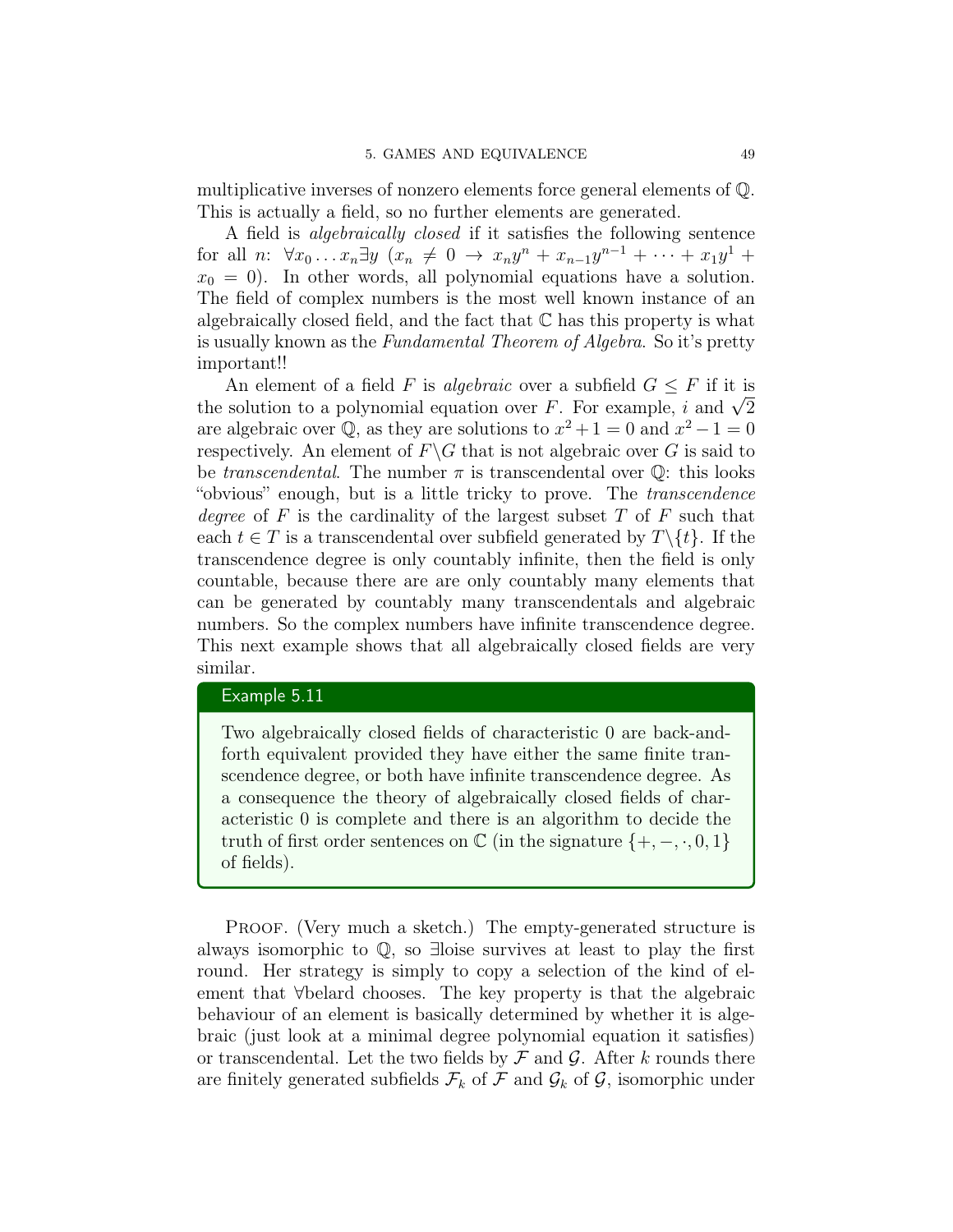$\phi_k$ . Assume without loss of generality that ∀belard selects  $a_{k+1}$  from F. ∃loise simply copies ∀belard's selection: if he chooses an existing element in  $\mathcal{F}_k$ , she selects  $\phi_k(a_{k+1})$  from  $\mathcal{G}_k$ . If  $a_{k+1}$  is transcendental over  $\mathcal{F}_k$ , she chooses an element transcendental over  $\mathcal{G}_k$  (so provided the transcendence degrees of  $\mathcal F$  and  $\mathcal G$  are either identical, or both are infinite, she can win this round), and if he chooses  $a_{k+1}$  algebraic over  $\mathcal{F}_k$ , she can look at the smallest degree polynomial equation  $p(x) = 0$ that ∀belard's selection  $a_{k+1}$  satisfies. The isomorphism  $\phi_k$  translates  $p(x)$  to a polynomial over  $\mathcal{G}_k$ , and because  $\mathcal G$  is algebraically closed, ∃loise can find in G a solution to it, and this is her choice of  $b_{k+1}$ .

Completeness follows from adjustment to the proof of Corollary 5.1: instead of aiming for  $\omega$ -categoricity, aim for showing that two models of the same uncountable cardinality are elementarily equivalent. The main technicality is that we have not proved that back-and-forth equivalence implies elementary equivalence (except for countable structures where it even implies isomorphism). As back-and-forth equivalence implies  $\sim_k$  equivalence for every  $k \in \omega$ , we could instead use Corollary 5.2, but that assumes a finite relational signature, and algebraically closed fields involve operations. However, we may replace operations by their graphs, and while the translation from operations to graphs of operations can increase the quantifier rank, it remains true that after a sentence transformed to graphs-of-operations form still has some quantifier rank, and thus is equivalently satisfied or not satisfied on back-and-forth equivalent algebraically closed fields.

Finally, we describe the algorithm to decide which sentences are true on  $\mathbb{C}$ . Let  $\Sigma$  denote the sentences defining "algebraically closed field of characteristic 0": we have just shown that these are complete. As  $\mathbb C$  is a model of  $\Sigma$  we have that the theory of  $\mathbb C$  coincides with the consequences of  $\Sigma$ . So to prove that a sentence  $\phi$  is true on  $\mathbb{C}$ , it suffices to simultaneously search for proofs of both  $\phi$  and  $\neg \phi$  from  $\Sigma$ . Because  $\Sigma$  is complete, there is a proof of one (and only one) of these, so a systematic search eventually discovers this proof. If  $\phi$  is proved, then this is true of  $\mathbb{C}$ . If  $\neg \phi$  is proved then  $\phi$  is not true of  $\mathbb{C}$ .

This algorithm described in the proof of Example 5.8 is extremely inefficient, but it nevertheless is in stark contrast to the theory of  $(\omega, +, \cdot, 0, 1)$ , for which it is possible to prove that there is no algorithm at all for deciding truth of sentences (this is basically what Gödel's First Incompleteness Theorem states). There's also nothing special about characteristic 0 in Example 5.8: all the arguments work with minor adjustment for any fixed characteristic.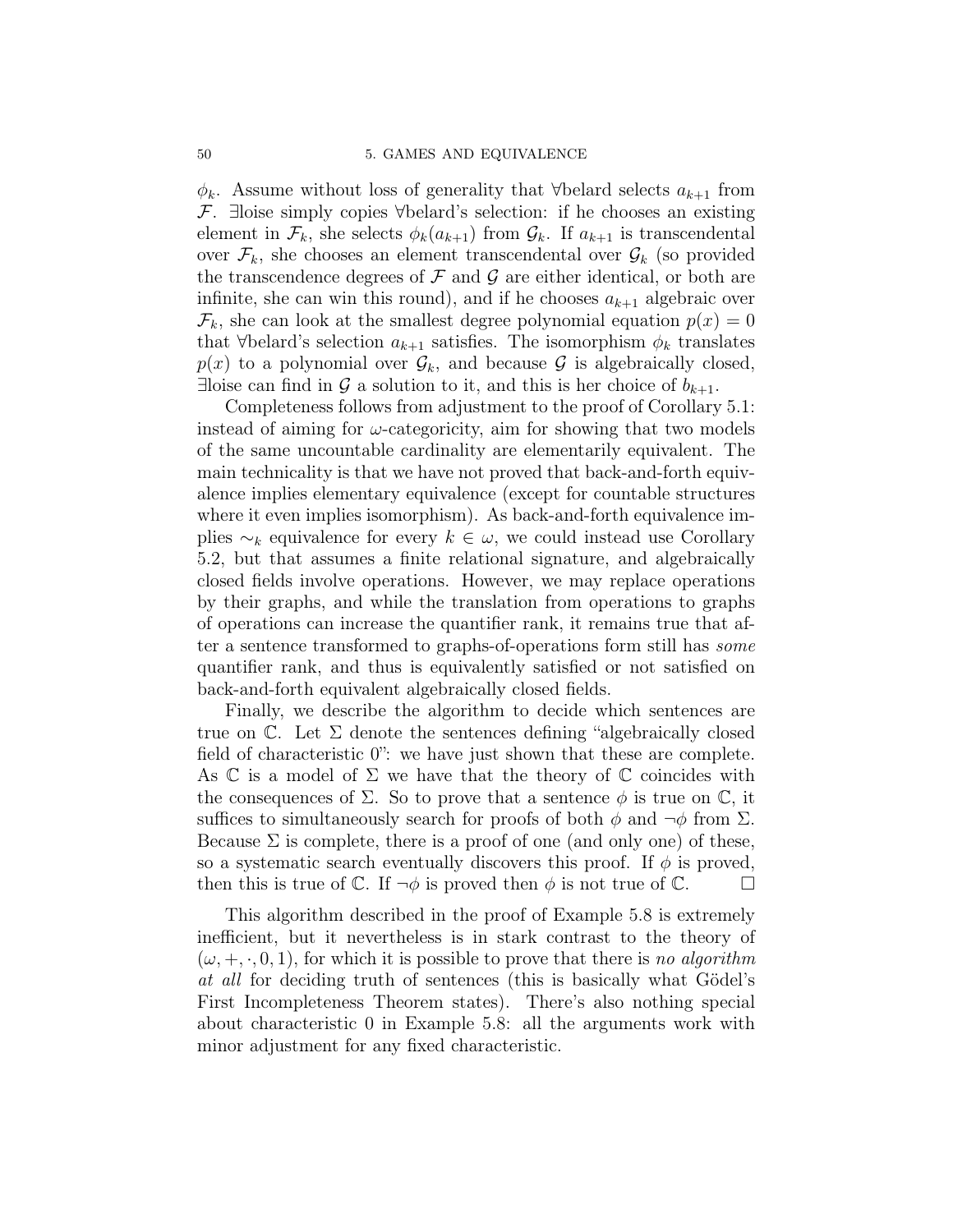## CHAPTER 6

## Skolemisation

Thoralf Skolem (1887–1963) was a Norwegian mathematician who made several deep contributions to the early development of model theory. The process of Skolemisation, is a method of eliminating quantifiers by the addition of new operations. He used this to prove the downward Löwenheim-Skolem Theorem. The technique also plays a role in computer science, particularly in logic programming.

The idea is to introduce operations selecting solutions to existential statements. The essence of the idea was well demonstrated by the role of the inverse operation <sup>−</sup><sup>1</sup> in the language of groups. In the language  $\{\cdot, 1\}$ , the property of having an inverse is usually given by an axiom such as

$$
\forall x \exists y \ (x \cdot y = 1 \land y \cdot x = 1).
$$

In the language  $\{\cdot, -1, 1\}$ , the existential quantifier is eliminated, with the law becoming

$$
\forall x \ (x \cdot x^{-1} = 1 \land x^{-1} \cdot x = 1).
$$

The value of  $x^{-1}$  picks out a solution y to  $x \cdot y = 1 \wedge y \cdot x = 1$ . Group inverses are unique, so this is a rather atypical instance. In general operations introduced by Skolemisation are simply designed to pick out one of possibly many solutions. In model theory, Skolemisation is mostly a theoretical tool, but aspects of the idea are commonly encountered.

## Definition 6.1

Let  $T$  be a theory in a language  $L$ . A *Skolemisation of*  $T$  is a theory  $T^+$  in a language  $L^+ \supseteq L$  such that

- (1) Every L-structure that is a model of  $T$  can be expanded to be a model of  $T^+$
- (2) Every formula  $\phi(\bar{x}, y)$  with  $\bar{x} = x_1, \ldots, x_n$  nonempty there is a term t in variables  $\bar{x}$  such that

 $T^+$  $\vdash \qquad \forall \bar{x} ((\exists y \phi(\bar{x}, y)) \rightarrow \phi(\bar{x}, t(\bar{x}))).$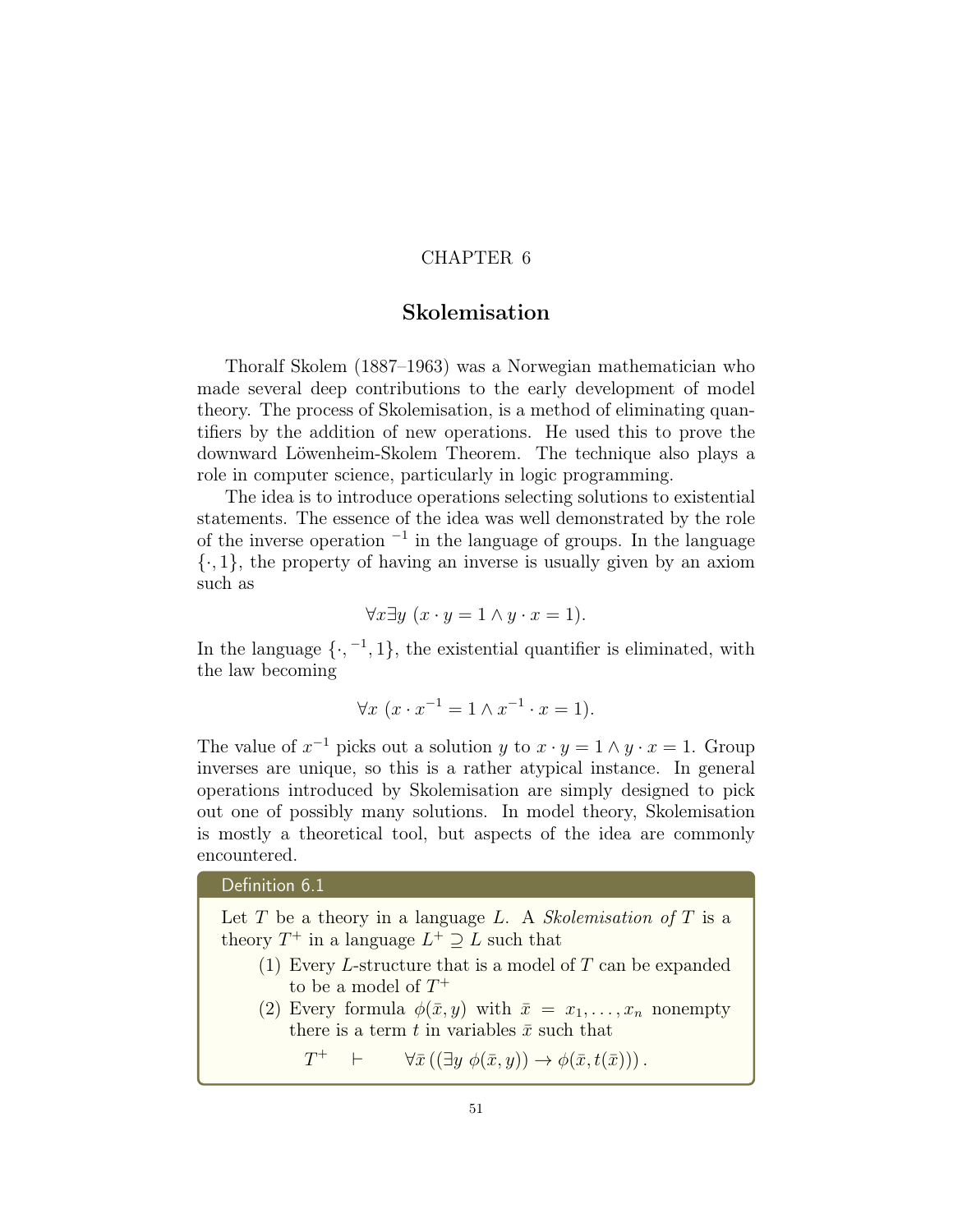#### 52 6. SKOLEMISATION

The terms t in item 2 of this definition are called *Skolem functions*. The theory  $T$  is said to *have Skolem functions* if it is a Skolemisation of itself (so,  $T^+ = T$  and  $L^+ = L$ ). In this case, T is said to be a Skolem theory. Note that implication  $\rightarrow$  described in item 2 of this definition, could be replaced by  $\leftrightarrow$ , as if  $\phi(\bar{x}, t(\bar{x}))$  is true under some interpretation, then certainly  $\exists y \phi(\bar{x}, y)$  is true (with y chosen as  $t(\bar{x})$ ).

A Skolemisation  $T^+$  (in signature  $L^+$ ) of a theory T (in signature  $L \subseteq L^+$ ) is an example of what is known as a *conservative extension*:

if  $\phi$  is a sentence in the language L then  $T \vdash \phi$  if and only if  $T^+ \vdash \phi$ .

Indeed if  $T \vdash \phi$  then  $T^* \vdash \phi$  because  $T \subseteq T^*$ . Conversely, if  $T \not\models \phi$ , then there is a model A of T that fails  $\phi$  (see Theorem 3.1). As T<sup>\*</sup> is a Skolemisation of T, it can be expanded to a model  $\mathcal{A}^*$  of  $T^*$ : and  $\phi$ still fails on this expansion!! So  $T^* \not\vdash \phi$ .

#### Theorem 6.1

Let  $T$  be a Skolem theory: that is, a theory containing its own Skolem functions. Then every formula  $\phi(\bar{x})$  (with  $\bar{x}$  nonempty) is equivalent modulo T to a quantifier-free formula  $\phi^*(\bar{x})$ .

PROOF. This is by induction on the complexity of  $\phi(\bar{x})$ . If  $\phi$  is quantifier free, then there is nothing to prove. Now assume we have proved this up to some level of complexity, and let  $\phi(\bar{x})$  be a formula of one higher complexity. Now  $\phi(\bar{x})$  is a Boolean combination of subformulæ, and it suffices to remove quantifiers in each of these. So we may assume without loss of generality that  $\phi(\bar{x})$  is itself of the form  $\forall y \ \psi(\bar{x}, y)$  or  $\exists y \ \psi(\bar{x}, y)$  for some formula  $\psi(\bar{x}, y)$ . Moreover, if we can complete the second case, then the first can be treated by performing our technique on the negation  $\exists y \neg \psi(\bar{x}, y)$  and then negating the outcome. Now, because  $T$  is a Skolem theory, thee is a term t such that  $\exists y \psi(\bar{x}, y)$  is equivalent to  $\psi(\bar{x}, t(\bar{x}))$ . The formula  $\psi(\bar{x}, t(\bar{x}))$  is of smaller complexity (it is one quantifier smaller). So by the induction assumption, there is  $\psi'(\bar{x})$  with no quantifiers such that  $\forall \bar{x} \ ((\exists y \ \neg \psi(\bar{x}, y)) \leftrightarrow \psi(\bar{x}, t(\bar{x})) \leftrightarrow \psi'(\bar{x})),$  as required.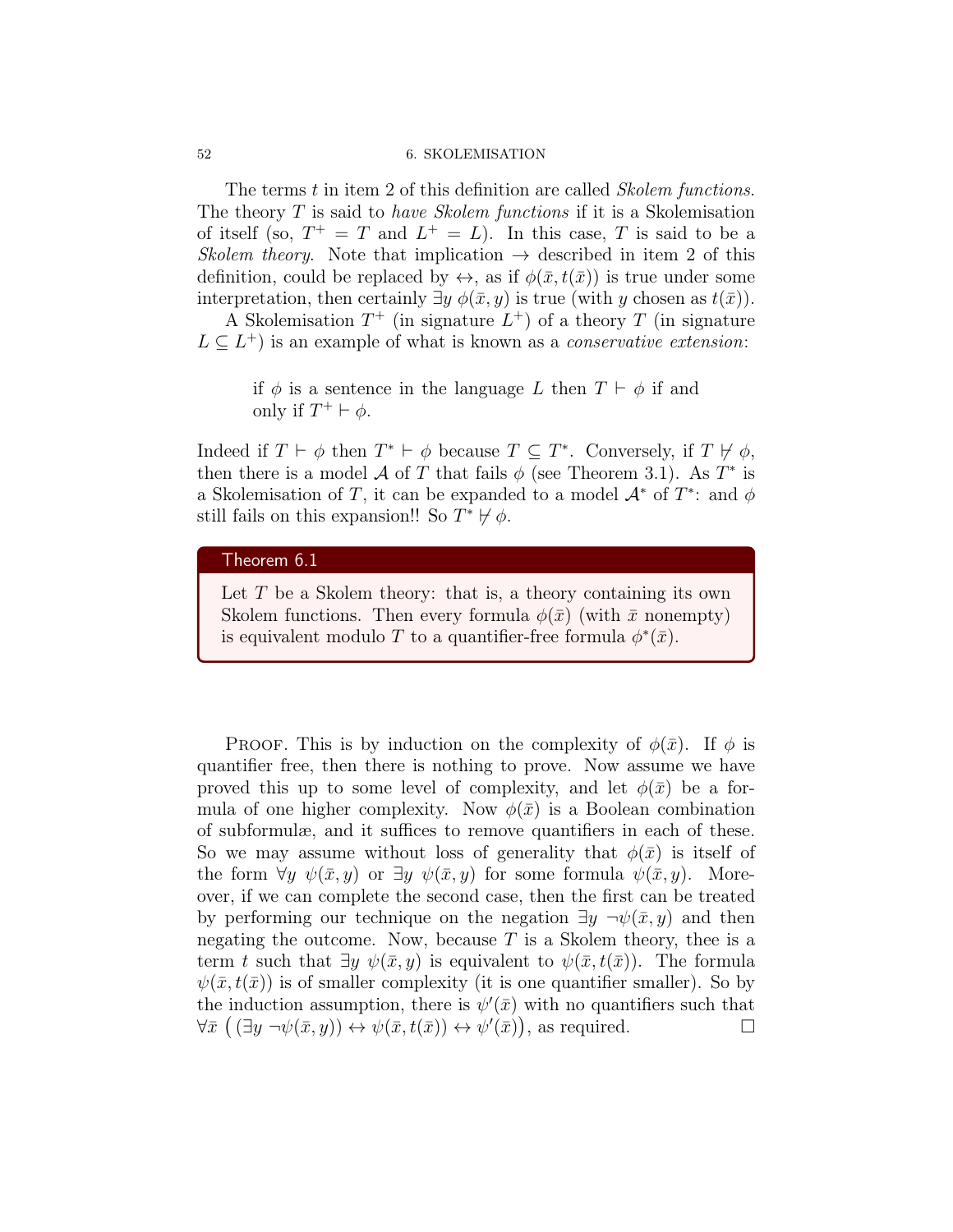#### 6. SKOLEMISATION 53

#### Example 6.1

Consider some Skolemisation  $T'$  of the theory of ordered sets (in the language of a single binary relation  $\leq$ ). How might the elimination of quantifiers proceed for a formula such as:  $\forall y \ x \leq y$ (that in the theory of ordered sets asserts that  $x$  is the bottom element), or for  $\exists y \ x \not\leq y$  (which asserts that x is not the bottom)?

Discussion: First note that we will shortly prove that every theory has a Skolemisation, so the assumptions of the example are satisfiable! We do not attempt to describe what  $T'$  looks like at this point however.

Let us consider  $\exists y \; x \not\leq y$  first. In this case, there must be some unary term  $t(x)$  in the language of  $T' \supseteq {\leq}$  such that  $\exists y \ x \not\leq y$  is equivalent to  $x \nleq t(x)$ . Note that every ordered set can be enriched in its signature to include operations such as  $t$ . For example, it suffices to ensure that  $t(a)$  fixes any bottom element (if there is one), and otherwise selects some element that is either incomparable with a or is strictly less than a. Typically there will be many ways to do this, and any one of them would provide an example of a Skolem function for  $\exists y \ x \nleq y.$ 

Now let us consider the formula  $\forall y \ x \leq y$ . To find an equivalent quantifier-free expression, we need to rewrite in the form  $\neg \exists y \ x \not\leq y$ . We already know how to deal with  $\exists y \ x \not\leq y$ : this property for x is equivalent to  $x \not\leq t(x)$ . So  $\neg \exists y \ x \not\leq y$  is equivalent to  $\neg x \not\leq t(x)$ , or in other words  $x \leq t(x)$ .

Observe that there is a fundamental asymmetry to how we "see" these equivalences. It was easy to see why the property  $x \not\leq t(x)$ implies  $\exists y \; x \not\leq y$ , and it was easy to see how some t could in principle be introduced to satisfy. However in the case of the universal quantifier we cannot "see" that  $x \leq t(x)$  implies  $\forall y \ x \leq y!$  Why would the fact that  $x \leq t(x)$  somehow guarantee that all y have  $x \leq y$ ? The answer is that we can't directly see this: it crucially depends on first knowing that  $x \nless t(x)$  was equivalent to  $\exists y \; x \nless y$ , and only then noticing that if  $x \nleq t(x)$  fails (that is  $x \leq t(x)$ ) then  $\exists y \ x \nleq y$  fails (that is,  $\forall y \ x \leq y$ ). Here is a slightly more involved example.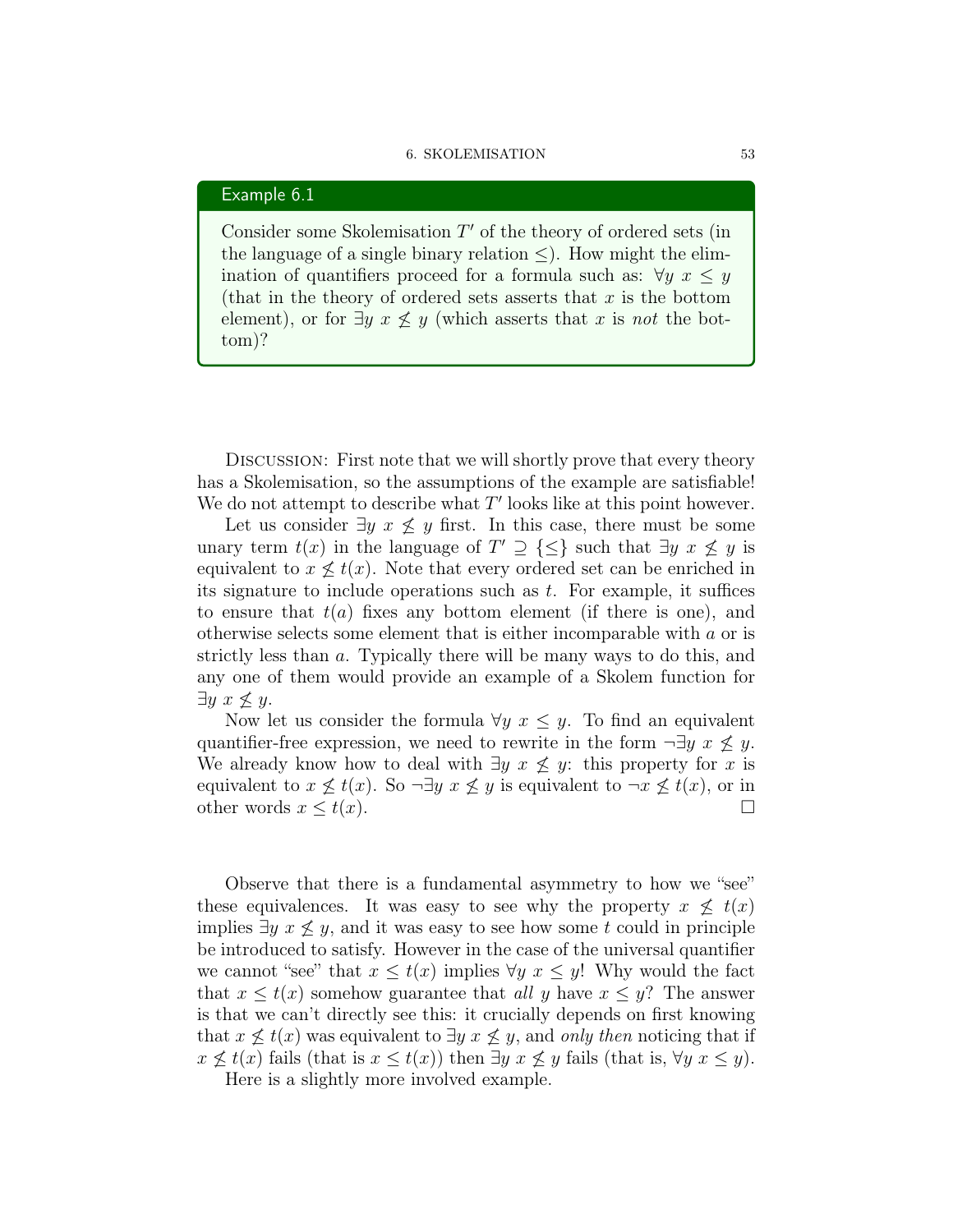#### 54 6. SKOLEMISATION

#### Example 6.2

Let us consider some Skolem theory  $T$  in a language containing some binary operation  $\{\cdot\}$ , and imagine how the formula

 $\exists y \forall z (x \cdot y = z \cdot z)$ 

might reduce to an equivalent quantifier-free formula by the inductive process in the proof of Theorem 6.1.

DISCUSSION! First note that there is one free variable,  $x$ . As  $T$  is assumed to be a Skolem theory, there must be some term  $t_1(x)$  built from operations in the signature of  $T$  such that

$$
\exists y \forall z (x \cdot y = z \cdot z) \longleftrightarrow \forall z (x \cdot t_1(x) = z \cdot z)
$$

Now we consider the formula  $\forall z \ (x \cdot t_1(x) = z \cdot z)$ , which we write in the equivalent form  $\neg \exists z \ (x \cdot t_1(x) \neq u \cdot v)$ . As T is a Skolem theory, there must be some unary term  $t_2$  such that

$$
\exists z \ (x \cdot t_1(x) \neq z \cdot z) \longleftrightarrow (x \cdot t_1(x) \neq t_2(x) \cdot t_2(x))
$$

So,  $\forall z (x \cdot t_1(x) = z \cdot z)$  is equivalent to  $x \cdot t_1(x) = t_2(x) \cdot t_2(x)$ .  $\Box$ 

The comments on asymmetry made after Example 6.1 are even more evident here: it is completely unobvious why  $x \cdot t_1(x) = t_2(x) \cdot t_2(x)$ should be equivalent to  $\exists y \forall z (x \cdot y = z \cdot z)$ . It isn't even clear how the order (∃∀) of the quantifiers in the original formula are recorded in the quantifier-free equivalent. We can only work such facts out by already knowing that  $t_2(x)$  was a test for the existence of an element z satisfying  $x \cdot t_1(x) \neq z \cdot z$ , and that  $t_1(x)$  was a test for the existence of some y satisfying  $\forall z \ (x \cdot y = z \cdot z).$ 

Most uses of the notion of "Skolemisation" do not involve elimination of quantifiers in the style of Examples 6.1 and 6.2. In fact, there is usually no treatment of universal quantifiers at all, and the process does not involve the same inductive principle used in the proof of Theorem 6.1. The following example presents a typical treatment.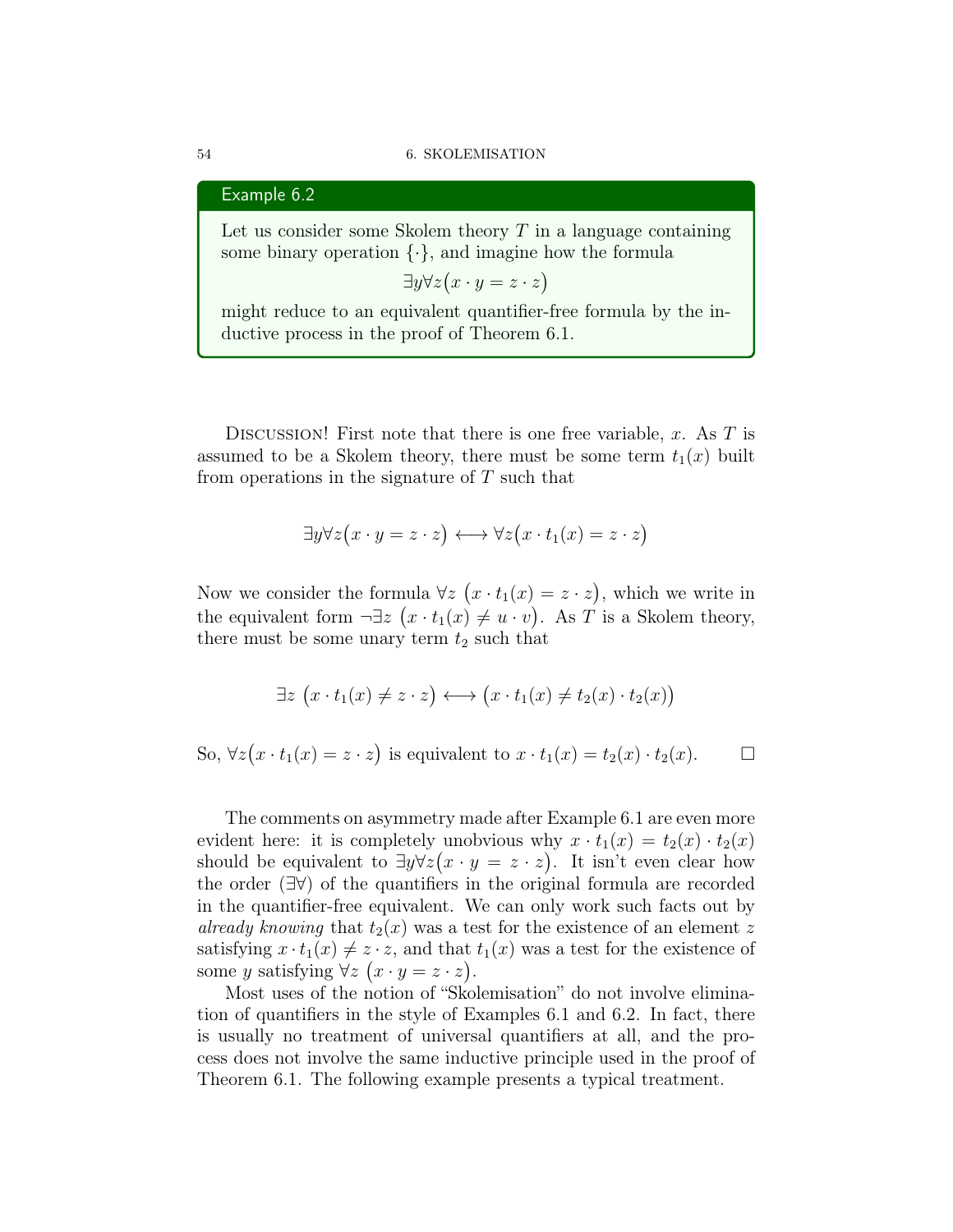## Example 6.3

Consider the signature  $\{<\}$  consisting of a single binary relation. A typical Skolemisation of the sentence

(1) 
$$
\forall u \exists v \forall x \exists y \ (v < u \land (x < v \rightarrow y < x))
$$

reduces it to

$$
\forall u \forall x \ (f(u) < u \land (x < f(u) \to g(u, x) < x)).
$$

where  $f$  is a new unary operation symbol and  $g$  is a new binary operation symbol.

Discussion. The idea is to work from the left, removing the leftmost existential quantifier. The operation  $f$  is added to witness the existence of a value of v such that  $\forall x \exists y \ (v \leq u \land (x \leq v \rightarrow y \leq x))$ holds: this value might depend on  $v$ , so  $f$  is a unary operation. The sentence now becomes

(2) 
$$
\forall u \forall x \exists y \ f(u) < u \land (x < f(u) \to y < x).
$$

A model of the sentence (1) becomes a model of the sentence (2) by letting  $f(u)$  take any value of v for which  $\forall x \exists y \; v \leq u \land (x \leq v \rightarrow y \leq x)$ holds (and at least one exists if sentence (1) is true, while if the sentence is false, then it does not matter what value we choose for  $f(v)$ , because all will correctly lead to a false universal sentence).

Next the choice of y in sentence  $(2)$  depends on both the value of u and v, so a binary operation is needed:  $q$ , say. (Note that in a sense it also depends on the choice we previously made for  $f(v)$ . However f is now in our signature, and its value is determined by  $u$ .) Sentence  $(2)$ becomes  $\forall u \forall x \ f(u) < u \land (x < f(u) \rightarrow g(u, x) < x).$ 

Notice how we can now "see" backwards: the value  $f(u)$  depends on u only, while the value  $g(u, x)$  depends on both u and x, so that it can be "seen" that  $g(u, x)$  could replace an existentially quantified variable after the  $\forall u \forall x$ , and that then  $f(u)$  could replace an existential quantified variable immediately following  $\forall u$ .

The following is another important fact about Skolem theories.

#### Theorem 6.2

Let T be a Skolem theory in some signature L. If  $\mathcal A$  is an L-model of T and  $\emptyset \subset X \subset A$ , then  $\langle X \rangle$  is an elementary substructure of A.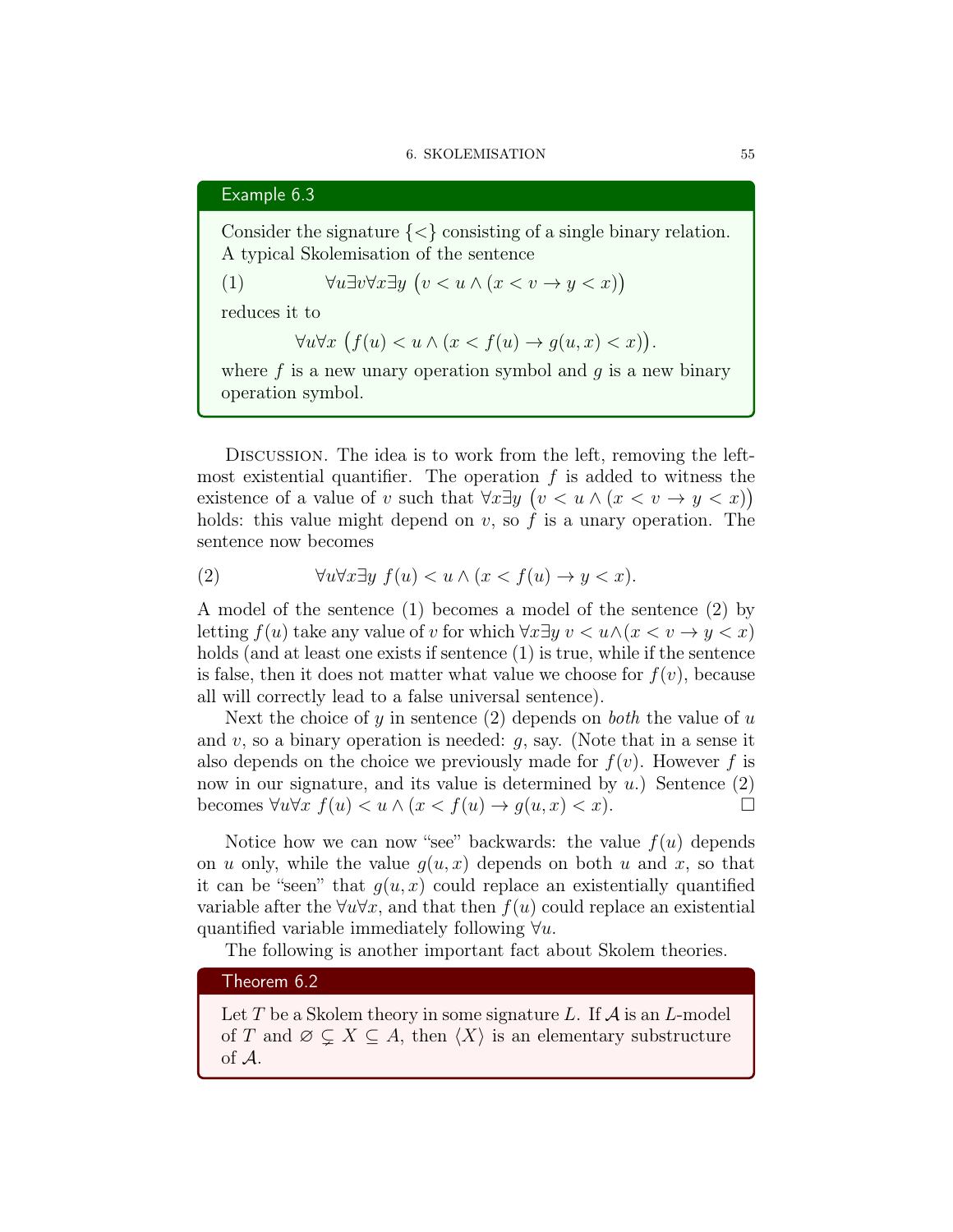#### 56 6. SKOLEMISATION

PROOF. Let  $\phi(\bar{x}, y)$  be a formula in L, and  $\bar{a}$  be a tuple in X. We need to show that if  $\exists y \phi(\bar{a}, y)$  holds in A, then it holds already in  $\langle X \rangle$ . As T is a Skolem theory, there is a term t such that  $T \vdash \forall \bar{x} \ (\exists y \ \phi(\bar{x}, y) \rightarrow \phi(\bar{x}, f(\bar{x})))$ . So  $\mathcal{A} \models \exists y \ \phi(\bar{a}, y)$  implies  $\mathcal{A} \models$  $\phi(\bar{a}, t(\bar{a}))$ . However  $\langle X \rangle$  is a substructure containing the elements in  $\bar{a}$ , so it also contains the value  $t(\bar{a})$ . That is, there is an element  $b \in \langle X \rangle$ (namely,  $b := t(\bar{a})$ ) such that  $\langle X \rangle \models \phi(\bar{a}, b)$ . So  $\langle X \rangle \models \exists y \phi(\bar{a}, y)$  as required.

Theorem 6.1 and 6.2 show that Skolem theories have very strong properties. Unfortunately, not many natural theories are Skolem theories. Rather, the value of the the idea lies in the fact that arbitrary theories can be enriched to become Skolem theories, and the strong properties of these more expressive languages can be used to prove properties of the original. The idea is basically to follow the technique in the proof of Theorem 6.1, but instead of assuming that Skolem functions exist and using them to remove existential quantifiers, instead we introduce new operations to play the role of the Skolem functions. A new operation is introduced for each formula, and then the whole process is repeated  $\omega$  times.

In the following theorem, the set  $\Xi$  might be empty, or it might be  $\text{Th}(\mathcal{A})$  for some structure of interest  $\mathcal{A}$ .

## Theorem 6.3

For any language L and any set  $\Xi$  of L-sentences, there is a signature  $L^{\Sigma} \supseteq L$  and a set  $\Sigma \supseteq \Xi$  of sentences in  $L^{\Sigma}$  such that

- (1) every L-structure  $A$  satisfying T expands to a model of  $\Sigma$  in the language  $L^{\Sigma}$ .
- (2)  $\Sigma$  is a Skolem theory in  $L^{\Sigma}$ .
- (3)  $|L^{\Sigma}| = |L| + \omega$ .

PROOF. Put  $L_0 := L$  and  $\Sigma_0 = \Xi$ . The set  $\Xi$  will actually play no role in the argument. We begin by expanding the language to patch skolemisation for L, however this introduces new formulæs in need of Skolemisation, so the process is repeated, and so on  $(\omega \text{ times})$ .

For every formula  $\phi(\bar{x}, y)$  where  $\bar{x}$  is nonempty, introduce a new operation symbol  $f_{\phi,\bar{x}}$  of the same arity n (where  $\bar{x} = x_1, \ldots, x_n$ ). We let  $L_1$  denote the language  $L$  combined with all these new operation symbols. We define the sentences  $\Sigma_1$  to consist of  $\Sigma_0$  along with all sentences (across all  $L_0$ -formulæ  $\phi(\bar{x}, y)$ ):

(3) 
$$
\forall \bar{x} \ (\phi(\bar{x}, y) \to \phi(\bar{x}, f_{\phi, \bar{x}}(\bar{x}))).
$$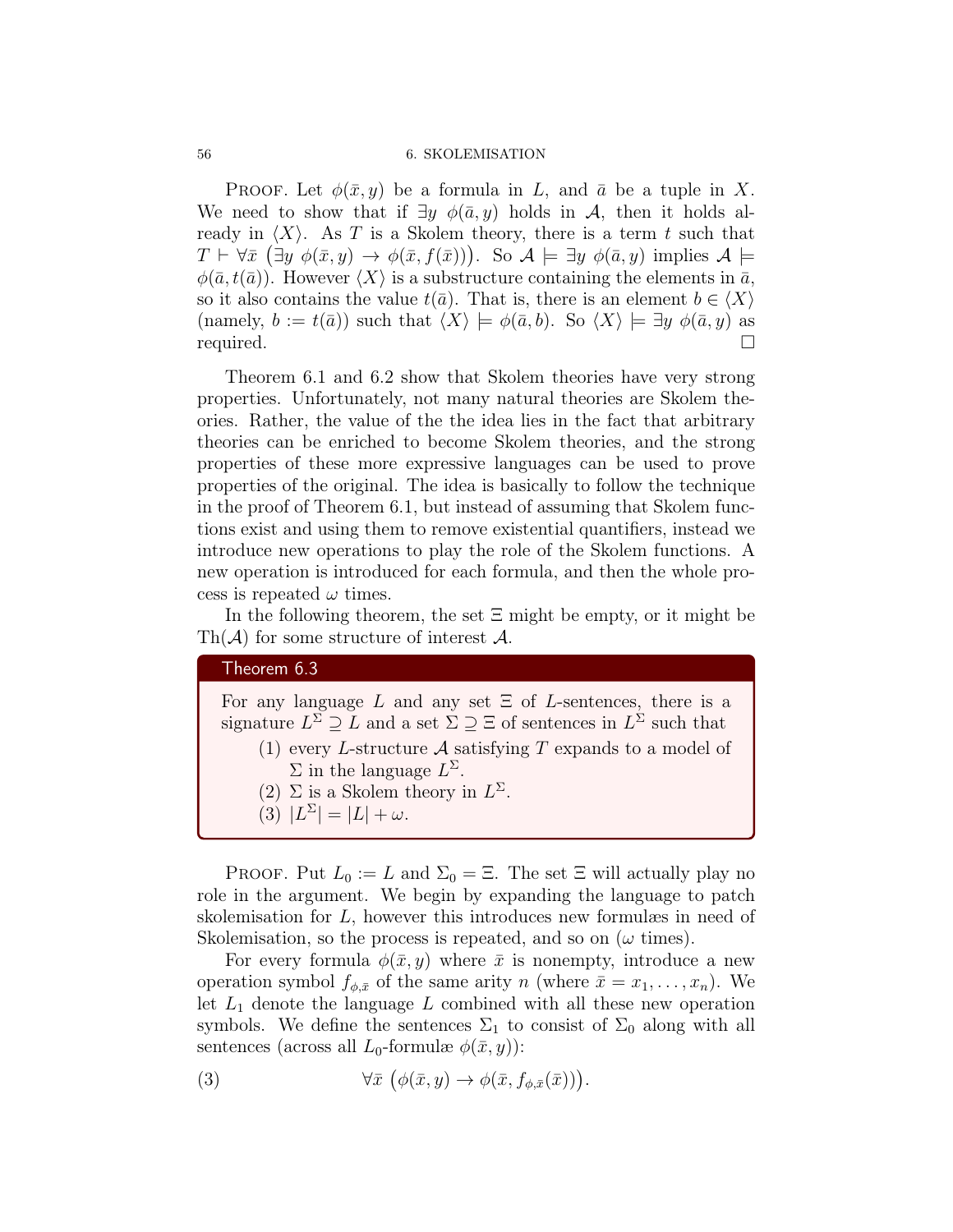#### 6. SKOLEMISATION 57

We want to show that  $\Sigma_1$  is a Skolemisation of the empty theory in language  $L$ . These sentences are chosen precisely so that the property  $(2)$ in Definition 6.1 holds. It remains to show that every L-model  $\mathcal A$  of T can be expanded to an  $L_1$ -model of  $\Sigma_1$ . For each  $\bar{a}$  from  $\mathcal{A} \models T$  we need to define  $f_{\phi,\bar{x}}(\bar{a})$ . Now, if there is a solution b such that  $\mathcal{A} \models \phi(\bar{a},b)$ , then choose  $f_{\phi,\bar{x}}(\bar{a}) = b$ . There may be many such selections, but it does not matter which we select, because we just need to ensure that  $\phi(\bar{a}, f_{\phi,\bar{x}}(\bar{a}))$  is true. If there is no such solution, choose  $f_{\phi,\bar{x}}(\bar{a}) = a_1$ (an essentially arbitrary choice). The implication in Equation (3) holds vacuously in this case, because the premise of the implication is false. This completes the proof that  $\Sigma_1$  is a Skolemisation of the empty theory in L. Note that  $|L_1| = |L| + \omega$ .

Unfortunately  $\Sigma_1$  is not necessarily a Skolem theory itself, because there are new formulæ that can be built in all these new operations we introduced. So now apply the same construction again to the language  $L_1$  (to produce  $L_2$ ) and let  $\Sigma_2$  denote  $\Sigma_1$  along with the new sentences created in Equation 3 (applied to  $L_1$  now). Continuing inductively, define  $L_{i+1}$  from  $L_i$  and  $\Sigma_{i+1}$  from  $\Sigma_i$  by repeating this technique. Each is a Skolemisation of the previous case, and each has  $|L_i| = \omega_0 + |L|$ . Finally, define  $L^{\Sigma}$  to be the union  $\bigcup_{i\in\omega}L_i$  and  $\Sigma(L):=\bigcup_{i\in\omega}\Sigma_i$ . We can inductively expand each L-model  $A$  of T through the  $L_i$ , satisfying  $\Sigma_i$  for each *i*. As  $L_0 \subseteq L_1 \subseteq L_2 \subseteq \ldots$  and  $\Sigma_0 \subseteq \Sigma_1 \subseteq \Sigma_2 \subseteq \ldots$ , each expansion of A at the  $(i+1)$ th stage, is an expansion of the expansion at the *i*th stage, and so in the  $\omega$  limit, one obtains an expansion of  $\mathcal A$ to the language  $L^{\Sigma}$ . The sentences in  $\Sigma(L)$  hold, because each such sentence lies in  $\Sigma_i$  for some *i*. For the same reason,  $\Sigma(L)$  is a Skolem theory: each formula  $\exists y \phi(\bar{x}, y)$  in  $L^{\Sigma}$  is a formula in  $L_i$  for some i, so was Skolemised in moving to  $L_{i+1}$  and  $\Sigma_{i+1} \subseteq \Sigma(L)$ . Finally, an  $\omega$ union of sets of size  $|L| + \omega$  is itself of size  $|L| + \omega$ , which was the last detail required to prove.

A nice application of the Skolemisation Theorem (and the original motivation) is the Downward Löwenheim Skolem Theorem 3.6.

## Corollary 6.1: The Downward Löwenheim-Skolem Theorem. Again!

Let A be a model in a signature L. Let  $X \subseteq A$  and  $\lambda$  be a cardinal with  $|X|+|L|+\omega_0 \leq \lambda \leq |A|$ . Then A has an elementary substructure B with  $X \subseteq B$  and  $|B| = \lambda$ .

PROOF. We assume that  $X$  is nonempty, or there are constants (if X were empty and there were no constants, then as  $\omega_0 \leq \lambda \leq |A|$ ,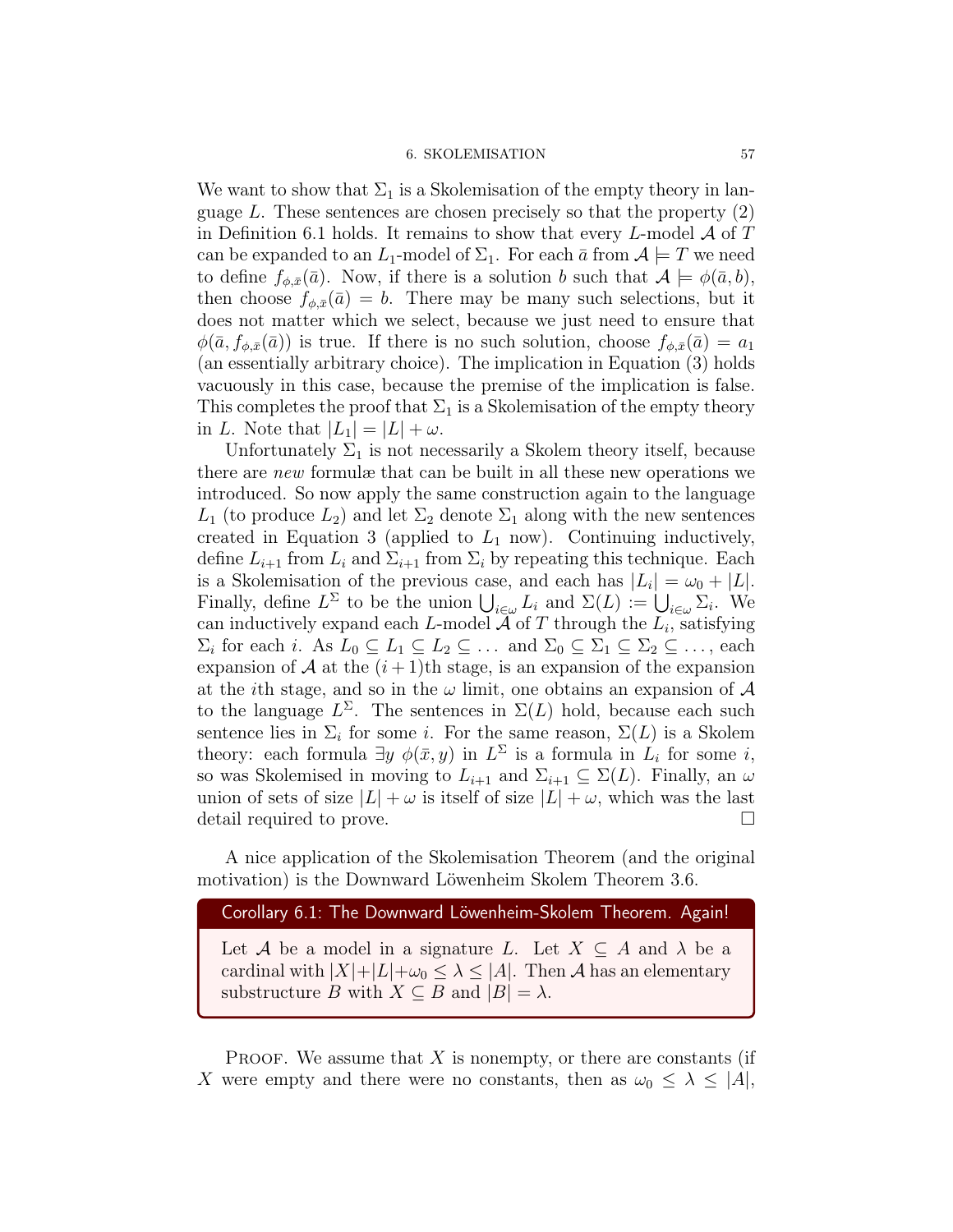#### 58 6. SKOLEMISATION

we may add an arbitrary element of  $A$  to  $X$  without changing the assumptions of the statement). Now use Theorem 6.3 to expand  $A$  to a structure A' on A satisfying  $\Sigma(L)$ . Let  $B' \subseteq A$  be some set of size  $\lambda$  and let B be the substructure of  $\mathcal{A}'$  generated by  $X \cup B'$ . Note that  $|B| = |\langle X \cup B' \rangle| = |X| + |B'| + |L| \leq \lambda + \lambda + |L| = \lambda \text{ (as } \omega_0 + |L| \leq \lambda \text{) as }$ required. And  $\beta$  is an elementary substructure of  $\mathcal{A}'$  by Theorem 6.2. Hence the reduct to the language  $L$  is also an elementary substructure (if  $\exists y \phi(\bar{b}, y)$  in the language  $\bar{L}$  has a solution  $y = a$  in A, then the same value a witnessed a solution in  $A'$ , and hence there was a solution in  $\mathcal{B}'$ . But  $\mathcal{B}'$  and  $\mathcal{B}$  agree on the language L, so  $\exists y \phi(\bar{b}, y)$  holds in  $\mathcal{B}$ ).

The following two corollaries have only half been observed.

## Corollary 6.2

The following are equivalent for a consistent theory  $T$  in a countable signature:

- (i)  $T$  is complete;
- (ii) for some cardinal  $\kappa \geq \omega$ , all cardinality  $\kappa$  models of T are elementarily equivalent;
- (iii) countable models are of  $T$  are elementarily equivalent;
- (iv) (for relational signatures...) countable models of  $T$  are  $\sim_k$  equivalent for all  $k \in \omega$

**PROOF.** These are all almost trivial if all models of  $T$  are finite, so we now assume that T has infinite models.

(iii) and (iv) were shown equivalent in Corollary 5.2. Also, (iii) implies (ii) trivially. Now, if (i) holds (that is,  $T$  is complete), then all models of  $T$  are elementarily equivalent, so (ii) and (iii) hold. Now we show (ii) implies (i) in the contrapositive.

Assume that T is not complete. So there is some sentence  $\phi$  such that both  $T \cup {\phi}$  and  $T \cup {\neg \phi}$  are consistent. By the Completeness Theorem, there is a model  $\mathcal{A}_1$  of  $T \cup \{\phi\}$  and  $\mathcal{A}_2$  of  $T \cup \{\neg \phi\}$ . By the Upward Lowenheim-Skolem Theorem, we may assume that  $\mathcal{A}_1$  and  $\mathcal{A}_2$  have cardinality at least  $\kappa$ . By the Downward Lowenheim Skolem Theorem, there are elementary substructures  $\mathcal{B}_1 \preceq \mathcal{A}_1$  and  $\mathcal{B}_2 \preceq \mathcal{A}_2$ with  $|B_1| = |B_2| = \kappa$ . But  $B_1$  and  $B_2$  are not elementarily equivalent because they disagree on  $\phi$  (it holds on  $\mathcal{B}_1$  but fails on  $\mathcal{B}_2$ ). So (ii) fails, as required.  $\Box$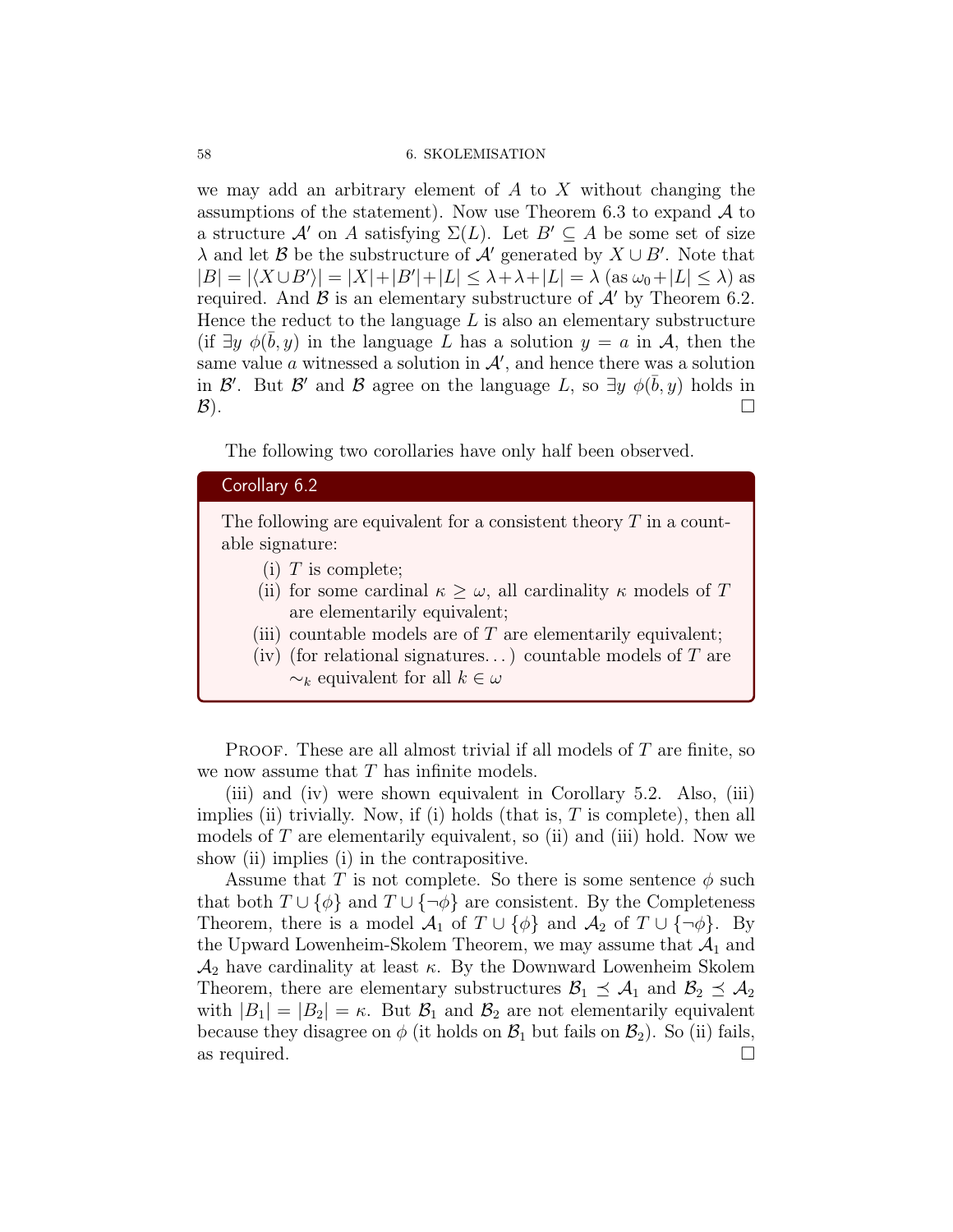

The following are equivalent for a consistent countable theory  $T$ :

(i') T is  $\omega$ -categorical;

(ii) countable models of T are back-and-forth equivalent.

PROOF. This is just Theorem 5.1 combined with Corollary 6.2.  $\Box$ 

#### 1. Appendix: Sets and ordinals

Many of the statements in this section assume the axiom of choice (the statement that a Cartesian product of nonempty sets is nonempty).

Definition .2: Well ordered sets

A linearly ordered set  $(S; \leq)$  is an ordered set such that  $(\forall a, b \in S) \ a \leq b \text{ or } b \leq a.$ A well ordered set  $(S; \leq)$  is a linearly ordered set where every non-empty subset  $A \subseteq S$  has a least element.

If  $(S; \leq)$  is a well-ordered set (with  $S \neq \emptyset$ ) then as S is a non-empty subset of itself, the definition of being well-ordered shows that S has a least element. There are stronger consequences too: every element of a well ordered set is either a maximum or has a successor (that is a cover). To see this, observe that if  $a$  is not the maximum, then  ${b \in S \mid a < b}$  is non-empty so has a minimum. This is the successor of a. Another nice property is that any subset of a well ordered set is itself well ordered. It is not hard to prove (using some amount of the axiom of choice) that being well ordered is equivalent to the property that there is no infinite descending chain  $x_1 > x_2 > x_3 > \ldots$ . This is known as the descending chain condition (DCC).

## Example .4

- (1) Every finite chain is well ordered.
- (2)  $(N, \leq)$  (the  $\omega$ -chain) is well ordered.
- (3)  $(\mathbb{Z}, \leq)$  is not well ordered.
- (4)  $(\mathbb{Q}_0^+, \le)$  (where  $\mathbb{Q}_0^+$  denotes  $\{x \in \mathbb{Q} \mid x \ge 0\}$ ) is not well ordered.

PROOF.  $(1)$  is trivial.  $(2)$  is almost trivial: it is certainly very easy to show that N satisfies the DCC, which is equivalent (for a linearly ordered set) to being well ordered. For  $(\mathbb{Z}, \leq)$ : it has no minimum, so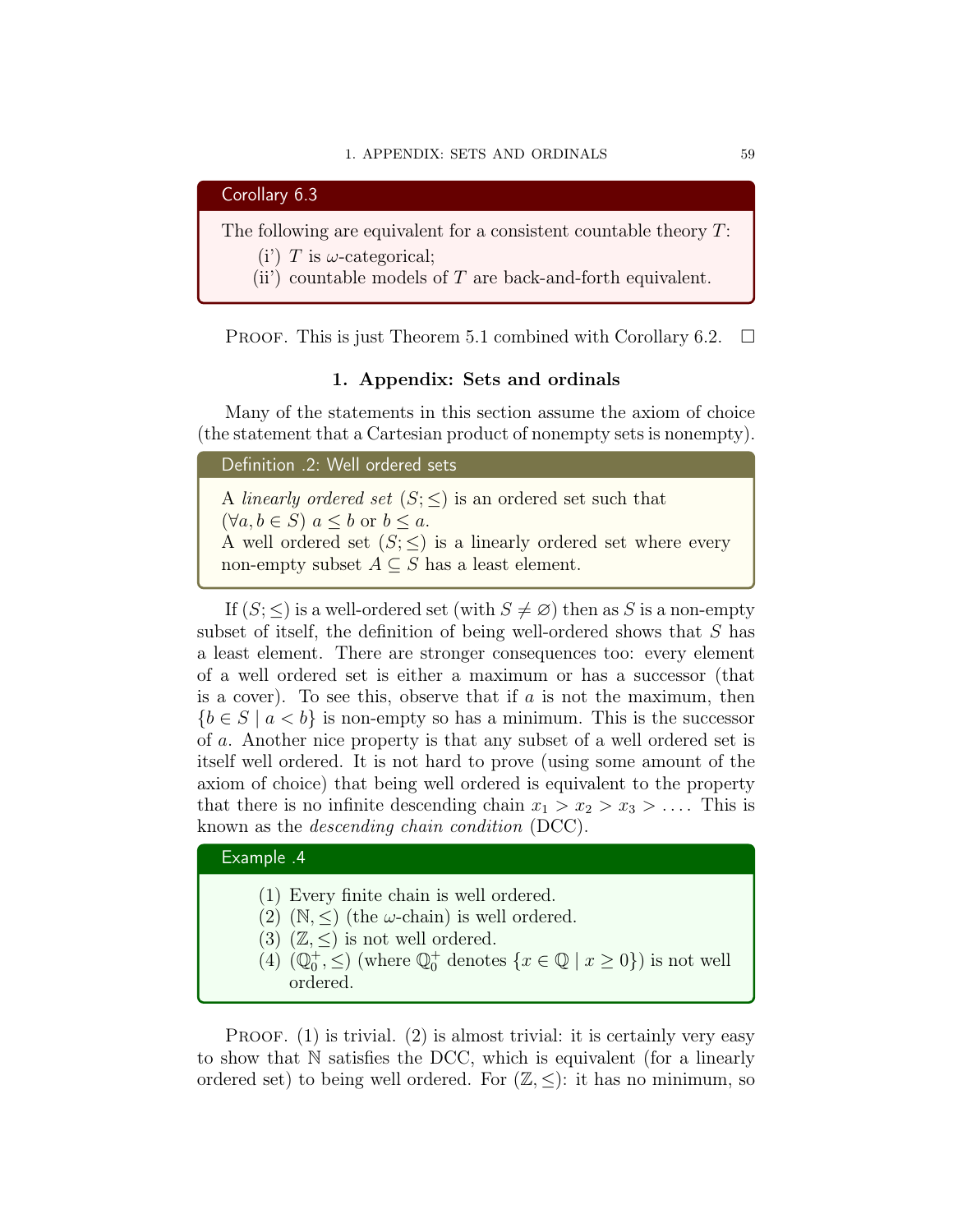is not a well-ordering. For  $(\mathbb{Q}_0^+, \leq)$  use the subset  $\{x \in \mathbb{Q} \mid x > 0\},\$ which has no minimum.  $\square$ 

A well known equivalent of the axiom of choice is that statement that "every set can be well ordered". The following example gives easy well-orderings for the sets encountered in Example .4, but you will find it quite impossible to explicitly describe a well-ordering for R.

## Example .5

 $0, 1, -1, 2, -2, 3, -3, \ldots$  is a well ordering of the integers  $\mathbb{Z}$ .  $1/1, 2/1, 3/1, \ldots, 1/2, 3/2, 5/2, \ldots, 1/3, 2/3, 4/3, \ldots$  is a well ordering of the non-negative rationals  $\mathbb{Q}^+_0$ . Another is  $0, 1, 2, 1/2, 3, 4, 1/3, 3/2, 5, 2/3, \ldots$  where  $p/q$  (a fraction with  $gcd(p, q) = 1)$  appears before  $p'/q'$  if  $2^p 3^q < 2^{p'} 3^{q'}$ .

The isomorphism classes of well orderings are called ordinals; we actually identify an ordinal with a member of its class rather than use the entire class. In the case of the smallest ordinal: there is only one, ∅. In general, ordinals are themselves well-ordered (or at least, any set of ordinals is well-ordered): for ordinals  $\alpha, \beta$  we define  $\alpha \leq \beta$  if  $\alpha$  is (isomorphic to) an initial segment of  $\beta$ , that is, there is an order isomorphism of  $\alpha$  onto a downset of  $\beta$ .

The finite ordinals are simply the finite chains. The first infinite ordinal  $\omega$  is order isomorphic to  $\mathbb{N}_0$  with its usual order. The second infinite ordinal is  $\omega + 1$ . The  $\omega^{th}$  infinite ordinal is  $\omega + \omega$ .

```
Definition .3: Cardinality
```
Two sets  $A$  and  $B$  are said to have the same *cardinality* if there exists a bijection  $\varphi : A \to B$ .

The ordinals  $\omega, \omega + 1$  and  $\omega + \omega$  all have the same cardinality. The ordinals can be partitioned into classes of the same cardinality, that is the relation  $\equiv$  given by  $\alpha \equiv \beta$  if  $\alpha$  and  $\beta$  have the same cardinality, is an equivalence relation. The least ordinal in an  $\equiv$  class is called a *cardinal* number (or simply a *cardinal*). Note that  $\omega$  is an ordinal (hence also an ordered set) as well as a cardinal. It is a consequence of the axiom of choice that every set is in bijective correspondence with some cardinal (that this cardinal is unique is a consequence of the definition). The cardinal bijectively equivalent to a set  $A$  is said to be the *cardinality* of A, and is denoted by  $|A|$ .

The cardinality of a structure  $\mathcal{A} = (A,(f_i)_{i\in I},(r_i)_{i\in J},(c_k)_{k\in K})$  is the cardinality of the set A.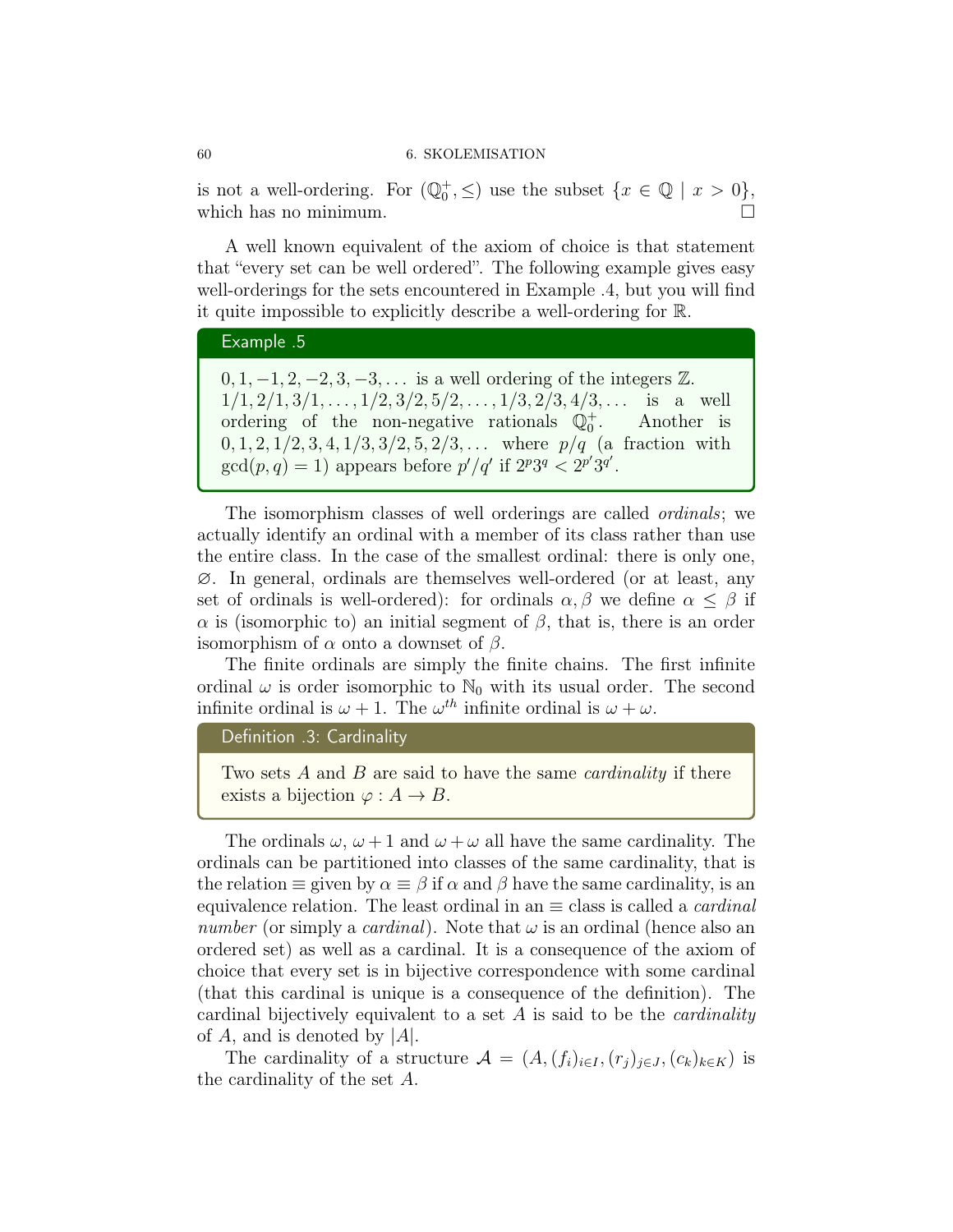Example .6 The finite ordinals are cardinal numbers. The smallest infinite cardinal is  $\omega$  (often written  $\aleph_0$ ). The reals  $\mathbb R$  have the same cardinality as the set of all subsets of

 $\mathbb{N}$  (denoted by  $2^{\aleph_0}$ ).

A set is *countable* if it has cardinality at most  $\omega$  (some texts will make this "equal to  $\omega$ "). A set is uncountable if it has cardinality  $\lambda > \omega$ .

## Example .7

- The sets  $\mathbb{N}, \mathbb{Z}$  and  $\mathbb{Q}$  are all countably infinite sets: they are all of cardinality  $\omega$ .
- The sets  $\wp(\mathbb{N})$ ,  $\mathbb R$  and  $\wp(\mathbb R)$  are all uncountable.  $\wp(\mathbb{N})$ and  $\mathbb R$  are of the same cardinality (the continuum, often denoted c), while  $|\wp(\mathbb{R})|$  is of larger cardinality still:  $2^c$ .

The next cardinal larger than  $\omega = \aleph_0$  is known as  $\aleph_1$  (you can use well ordering of the ordinals to show that  $\aleph_1$  exists). The assertion that c is  $\aleph_1$  is known as the *continuum hypothesis*. The truth or falsity of the continuum hypothesis is known to be independent of the axioms of set theory with axiom of choice. It is not common for mathematicians to ask for the continuum hypothesis to be true.

## 2. Appendix: ultrafilters and ultraproducts

Here we list some useful properties of ultrafilters.

Recall that a *filter* F in a Boolean algebra  $B = \langle B, \vee, \wedge, ', 0, 1 \rangle$  is a nonempty subset of B with

(1)  $x \in F$  and  $x \leq y$  implies  $y \in F$  (an upset of B)

(2) if  $x \in F$  and  $y \in F$  then  $x \wedge y \in F$ .

If  $0 \notin F$  then F is a proper filter. A useful exercise encountered in MAT3DS is that the smallest filter containing F and some  $a \in B$  is the upset of  ${a \wedge b \mid b \in F}$  (this is true even for a lattice, but certainly for a Boolean algebra).

An *ultrafilter* is a maximal proper filter. The following lemma uses Zorn's Lemma to show that there is always a plentiful supply of ultrafilters.

Lemma .1

Every proper filter extends to an ultrafilter.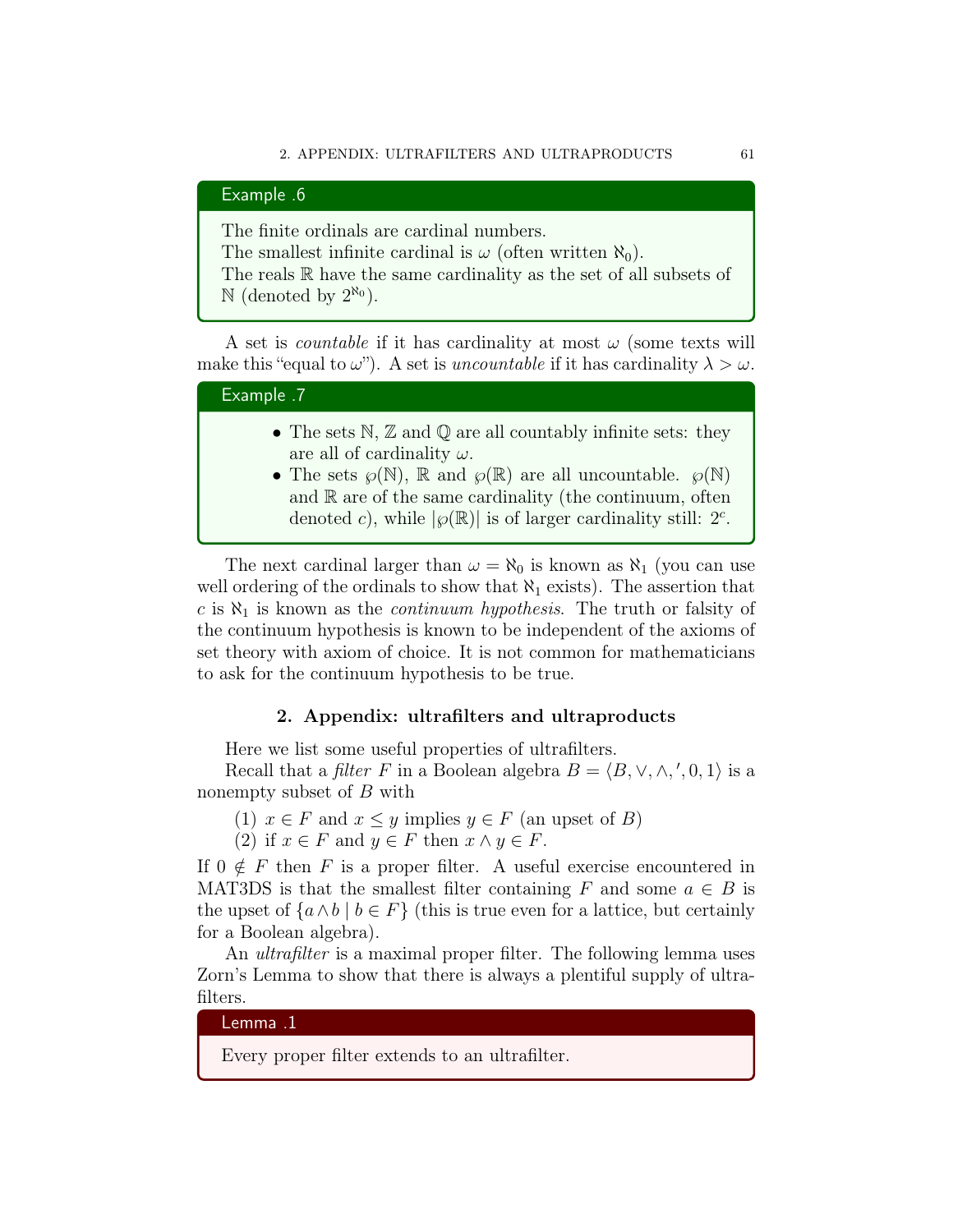#### 62 6. SKOLEMISATION

**PROOF.** Let F be a proper filter of the Boolean algebra  $B$ . We use Zorn's Lemma. Let  $\mathcal F$  denote the family of all proper filters extending F. Then F is nonempty (it contains F) and is ordered by  $\subseteq$ . A union of a chain of filters in  $\mathcal F$  is a proper filter in  $\mathcal F$  (another standard exercise in MAT3DS), so by Zorn's Lemma  $\mathcal F$  contains a maximal element  $U$ . We show that  $U$  is an ultrafilter: certainly we have chosen it to be maximal with respect to containing  $F$  and not containing 0. Consider any  $a \in B \backslash U$ , which exists as U is proper. Now, the smallest filter containing a and extending U is the upset V generated by  $\{a \wedge b\}$  $b \in U$ . But this filter extends both F and U, so the maximality of U ensures that  $V$  is *not* a proper filter. Thus  $U$  is a maximal with respect to being proper—it is an ultrafilter. □

For us, most Boolean algebras will take the form  $\wp(I)$  for some set I. In this instance there are certain general properties that may be observed, which are useful in constructing ultraproducts.

Let  $I$  be an index set. An ultrafilter on  $I$  is an ultrafilter of the Boolean algebra  $\wp(I)$  of all subsets of I. The ultrafilter U is principal if it is the upset of some singleton subset of I: that is, if there is  $i \in I$  such that  $U = \{A \subseteq I \mid i \in A\}$ . These ultrafilters are not very interesting to us.

#### Lemma .2

If  $I$  is an infinite set, then every ultrafilter on  $I$  is either principal or contains the filter all cofinite subsets of I.

**PROOF.** Assume that U is an ultrafilter on I and that A is a cofinite subset of  $I$  that is not contained in  $U$ . Let  $B$  denote the complement of A in I. So  $B \in U$ . Let  $C \subseteq B$  be the smallest subset of B such that  $C \in U$  (which exists as B is finite): we show that C is a singleton subset of  $I$ . Now as  $U$  is a filter, it is closed under pairwise intersections and  $\emptyset \notin U$  it follows that every element of U contains C as a subset. Select any  $a \in C$ . Then the principal upset of  $\{a\}$  in  $\wp(I)$  is a proper filter containing U. As U is maximal, it follows that U is this filter.  $\Box$ 

Because the set of all cofinite subsets is itself a filter of  $\wp(I)$ , we may use Lemma .1 to find nonprincipal ultrafilters. In fact there are at least  $2^{\aleph_0}$  (more if  $|I| > \aleph_0$ ) different ways to extend the filter of cofinite subsets of I.

2.1. Two kinds of ultraproduct. In constructing ultraproducts, there are two every commonly encountered kinds of nonprincipal ultrafilter.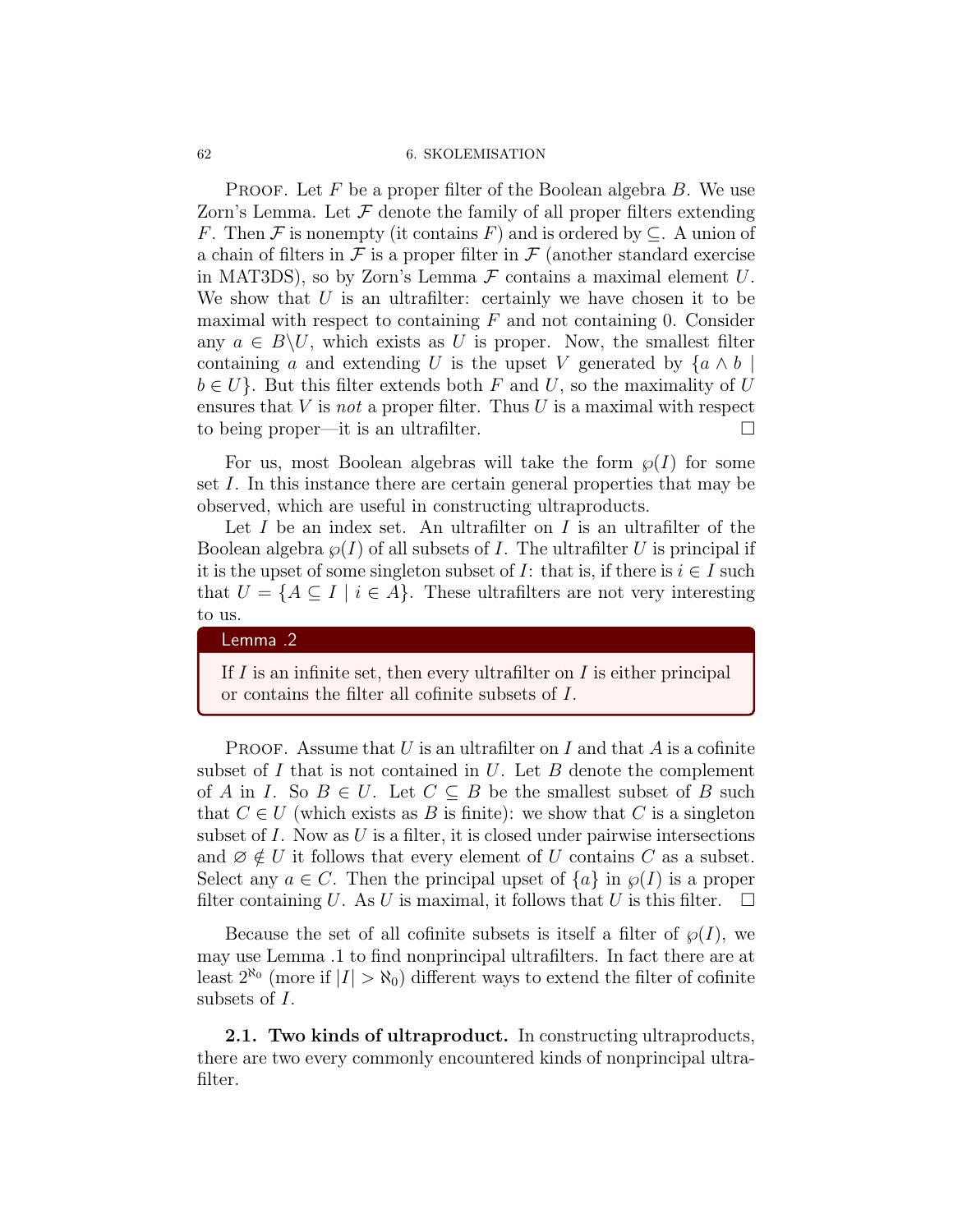- (1) Any nonprincipal ultrafilter works. this is commonly encountered when one has a family of structures, and the properties one wants hold on cofinitely many of them. For instance, the property of "having more than  $n$ -elements", will hold cofinitely on any family of finite structures  $\{A_i \mid i \in I\}$  of unbounded size. Hence an ultraproduct of the  $A_i$  with respect to any nonprincipal ultrafilter on  $I$  will itself "have more than  $n$ -elements" because all cofinite subsets of I are contained in the nonprincipal ultrafilter (by Lemma .2). As  $n \in \omega$  was arbitrary, the ultraproduct will be infinite.
- (2) Ultrafilters over the set of all finite subsets of some set. This is used where some desired property can be seen to hold "locally"  $(in "finite regions").$  Typically we consider the set I consisting of all finite subsets of some set S. For any  $i \in I$  (a finite subset of S), let  $J_s$  denote the set of all elements of I that extend i. So  $J_i = \{j \in I \mid i \subseteq j\}$ . The  $J_i$  are subsets of I, and their upset in  $\wp(I)$  is a (proper) filter because  $J_i \cap J_j = J_{i \cup j}$ . By Lemma .1, this filter can be extended to an ultrafilter on I.

As an example of the second kind of ultrafilter in action, we use ultraproducts to prove the Compactness Theorem. Assume that  $\Sigma$  is a set of sentences such that each finite subset i of  $\Sigma$  has a model  $A_i$ . Let I denote the set of finite subsets of  $\Sigma$ , and construct an ultrafilter U as described in method 2. We claim that  $\prod_{I/\mathcal{U}} A_i \models \Sigma$ . Consider any  $\phi \in \Sigma$ . Then  $J_{\{\phi\}} \in \mathcal{U}$  and  $\{i \in I \mid A_i \models \phi\} \supseteq J_{\{\phi\}} \in \mathcal{U}$ . Thus  $\phi$  holds "almost everywhere" (as measured by membership in  $\mathcal{U}$ ) and hence holds in  $\prod_{I/\mathcal{U}} A_i$ . As  $\phi \in \Sigma$  was arbitrary it follows that  $\prod_{I/\mathcal{U}} A_i \models \Sigma.$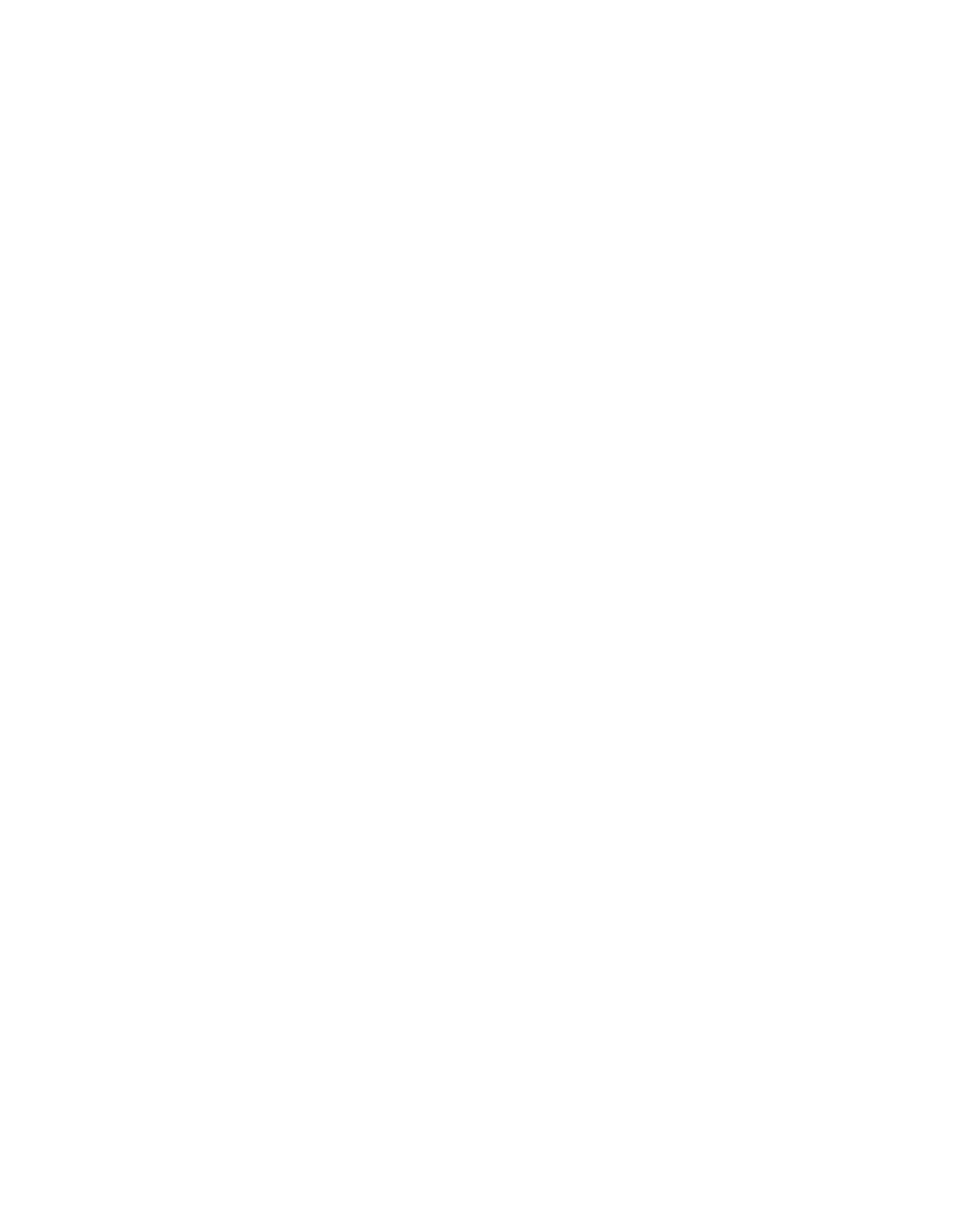## Index

&, 9  $\equiv_k$ , 32 ∃, 3 ∀, 3 ↔, 3  $\omega$ , 52  $\omega$ -categorical, 31  $\rightarrow$ , 3 ∼ω, 25  $∼_k$ , 25  $tp(\mathcal{A}, \bar{a}), 34$ ∨, 3 ∧, 3 Abelard, 24 ∀belard, 23  $\aleph_0$ , 53  $\aleph_1$ , 53 algebra, 11 algebraic, 40 algebraically closed field, 39 antisymmetric, 5 arithmetic, 12 arity, 3 atomic formula, 5 axiom of choice, 51 back and forth game, 23 back-and-forth equivalent, 25 bound variable, 6 cardinal, 52 cardinality, 52 categorial  $\omega$ , 31 compact (consequence), 7 compactness

semantic, 19 Syntactic, 9 Compactness Theorem, 19, 55 Completeness Theorem, 15 connectives, 3 consequence operator, 7 semantic, 15 syntactic, 15 conservative extension, 44 consistent, 15 Const, 3 Const, 3 constant, 11 constants, 3 continuum hypothesis, 53 countable, 53 DCC, 51 Deduction Theorem, 20 dense (order), 5 dense linear order, 12, 26 descending chain condition, 51 Downward Löwenheim-Skolem Theorem, 19, 49 duplicator, 23 Ehrenfeucht, 23 Ehrenfeucht-Fraïssé games, 23 ∃loise, 23 Epimenides, 1 equality, 3  $=$ , 3 Euclid, 1 expression, 4 extension conservative, 44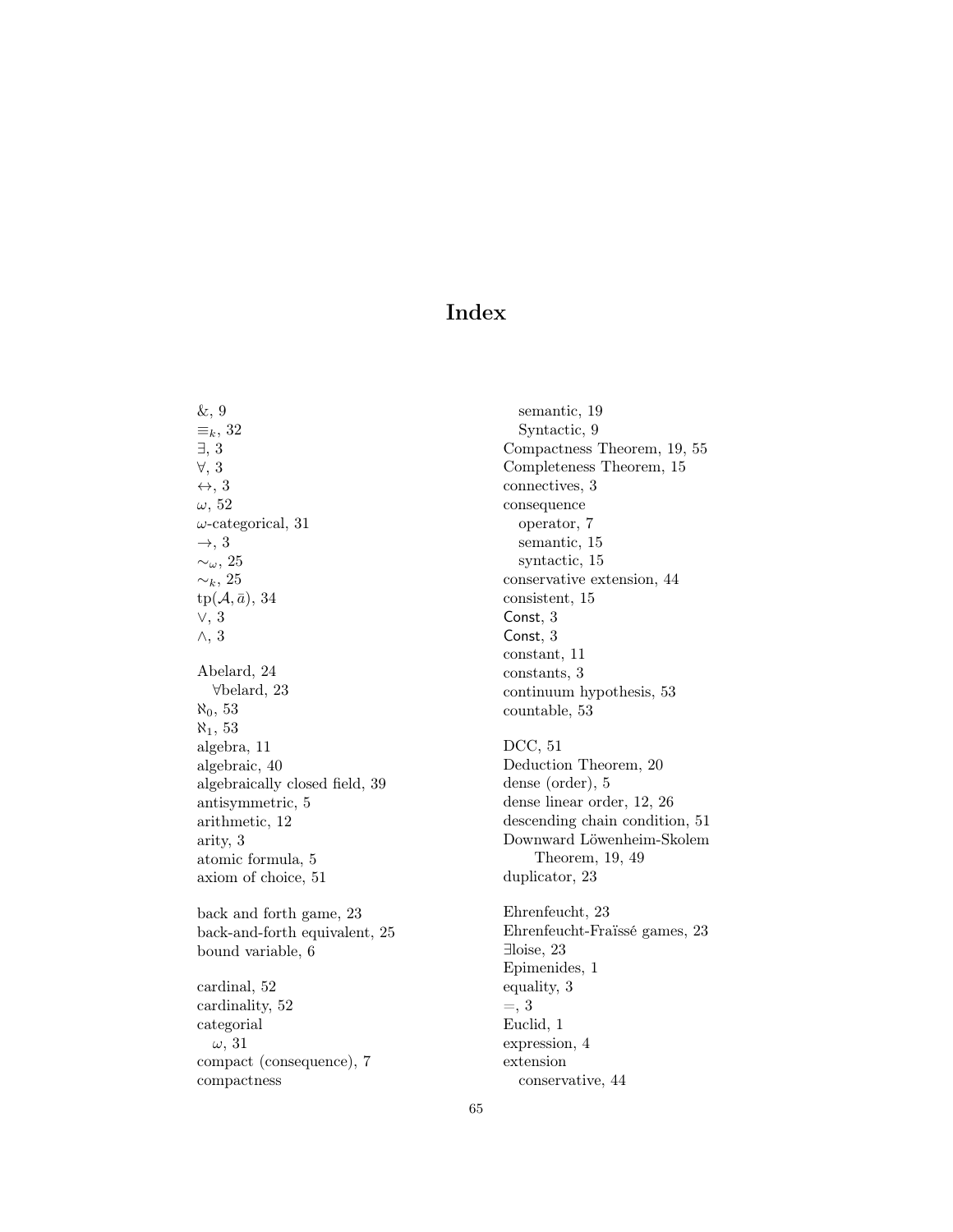66 INDEX

field algebraically closed, 39 axioms, 10 polynomials in, 14 first order language, 3 formula, 5 closed, 6 Fraïssé, 23 free variable, 6 Func, 3 function symbols, 3 Fundamental Theorem of Algebra, 40 Gentzen calculi, 8 Gödel, 15 graph, 4 group, 4, 12 Heloise, 24 ∃loise, 23 Henkin method, 16 Henkin set, 16 Hilbert system, 7 inconsistent, 15 inference, 7 interpretation, 12 linear (order), 5 linear order, 51 logic, 7 Löwenheim-Skolem Paradox, 19 Löwenheim-Skolem Theorems, 19 Maltsev, 15 models, 11 modus ponens, 8, 19  $n$ -type, 34 operation, 11 order dense linear, 12 linear, 51 well ordered, 51 ordered set, 4 ordinal, 52 predicates, 3 proof by cases (Theorem), 21

provable, 9 quantifier, 3 quantifier rank, 32 random graph, 31 rank  $k$  type, 34 reflexive, 5 Rel, 3 relation symbols, 3 relational structure, 11 rules of inference, 7 satisfiable, 15 satisfies, 13 semantic compactness, 19 semantic consequence, 15 semantics, 1 sentence, 6 signature, 11 similar, 11 Skolem, 43 functions, 44 isation, 43 theory, 44 spoiler, 23 structural (consequence operator), 7 structure, 11 relational, 11 substitution, 6 syntactic consequence, 15 syntax, 1 Tarski, 1 term, 4 Term $_L$ , 4 Theorem compactness, 19, 55 Completeness, 15 deduction, 20 downward Löwenheim-Skolem, 19, 49 Gödel's first incompleteness, 41 proof by cases, 21 Semantic compactness, 19 upper Löwenheim-Skolem, 19 This sentence is false, 1  $tp(\mathcal{A}, \bar{a}), 34$ transcendence degree, 40 transcendental, 40